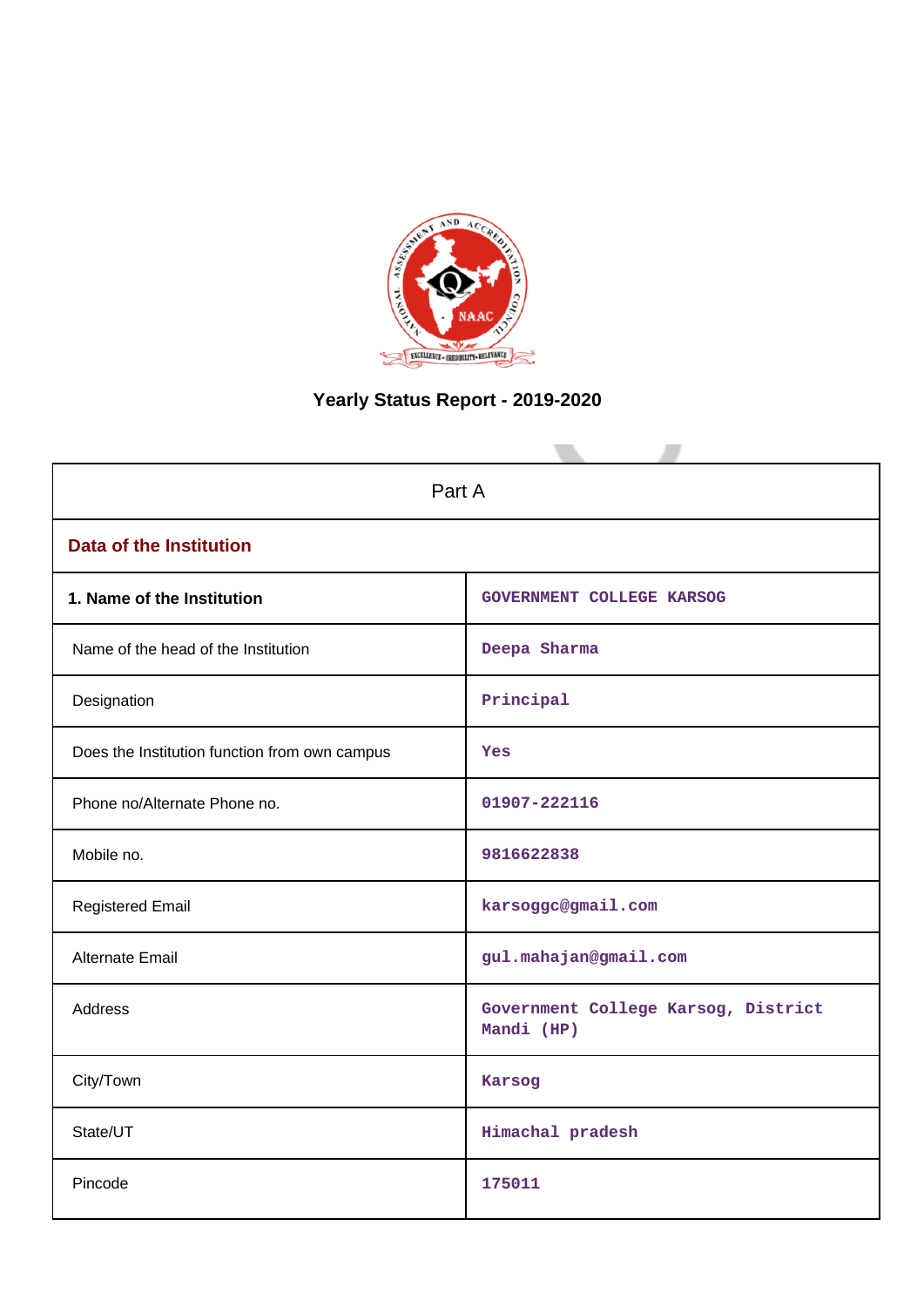| 2. Institutional Status                                  |                                                        |  |  |  |
|----------------------------------------------------------|--------------------------------------------------------|--|--|--|
| Affiliated / Constituent                                 | Affiliated                                             |  |  |  |
| Type of Institution                                      | Co-education                                           |  |  |  |
| Location                                                 | Rural                                                  |  |  |  |
| <b>Financial Status</b>                                  | state                                                  |  |  |  |
| Name of the IQAC co-ordinator/Director                   | Kulbhushan Sharma                                      |  |  |  |
| Phone no/Alternate Phone no.                             | 01907222116                                            |  |  |  |
| Mobile no.                                               | 9816241263                                             |  |  |  |
| <b>Registered Email</b>                                  | karsoggc@gmail.com                                     |  |  |  |
| Alternate Email                                          | kaybee24.rj@gmail.com                                  |  |  |  |
| 3. Website Address                                       |                                                        |  |  |  |
| Web-link of the AQAR: (Previous Academic Year)           | http://www.gckarsog.edu.in/AQAR/AQAR<br>%202018-19.pdf |  |  |  |
| 4. Whether Academic Calendar prepared during<br>the year | Yes                                                    |  |  |  |

 if yes,whether it is uploaded in the institutional website: [http://www.gckarsog.edu.in/College-](http://www.gckarsog.edu.in/College-Calendar.html)

## **5. Accrediation Details**

| Cycle | Grade | <b>CGPA</b> | Year of      | Validity          |                   |
|-------|-------|-------------|--------------|-------------------|-------------------|
|       |       |             | Accrediation | Period From       | Period To         |
|       | в     | 2.49        | 2011         | $16 - Sep-2011$   | $15 - Sep - 2016$ |
| 2     | в     | 2.10        | 2018         | $03 - Jul - 2018$ | $02 - Ju1 - 2023$ |

## **6. Date of Establishment of IQAC** 20-Jul-2010

[Calendar.html](http://www.gckarsog.edu.in/College-Calendar.html)

## **7. Internal Quality Assurance System**

| Quality initiatives by IQAC during the year for promoting quality culture |                 |                                       |  |
|---------------------------------------------------------------------------|-----------------|---------------------------------------|--|
| Item / Title of the quality initiative by<br>IQAC                         | Date & Duration | Number of participants/ beneficiaries |  |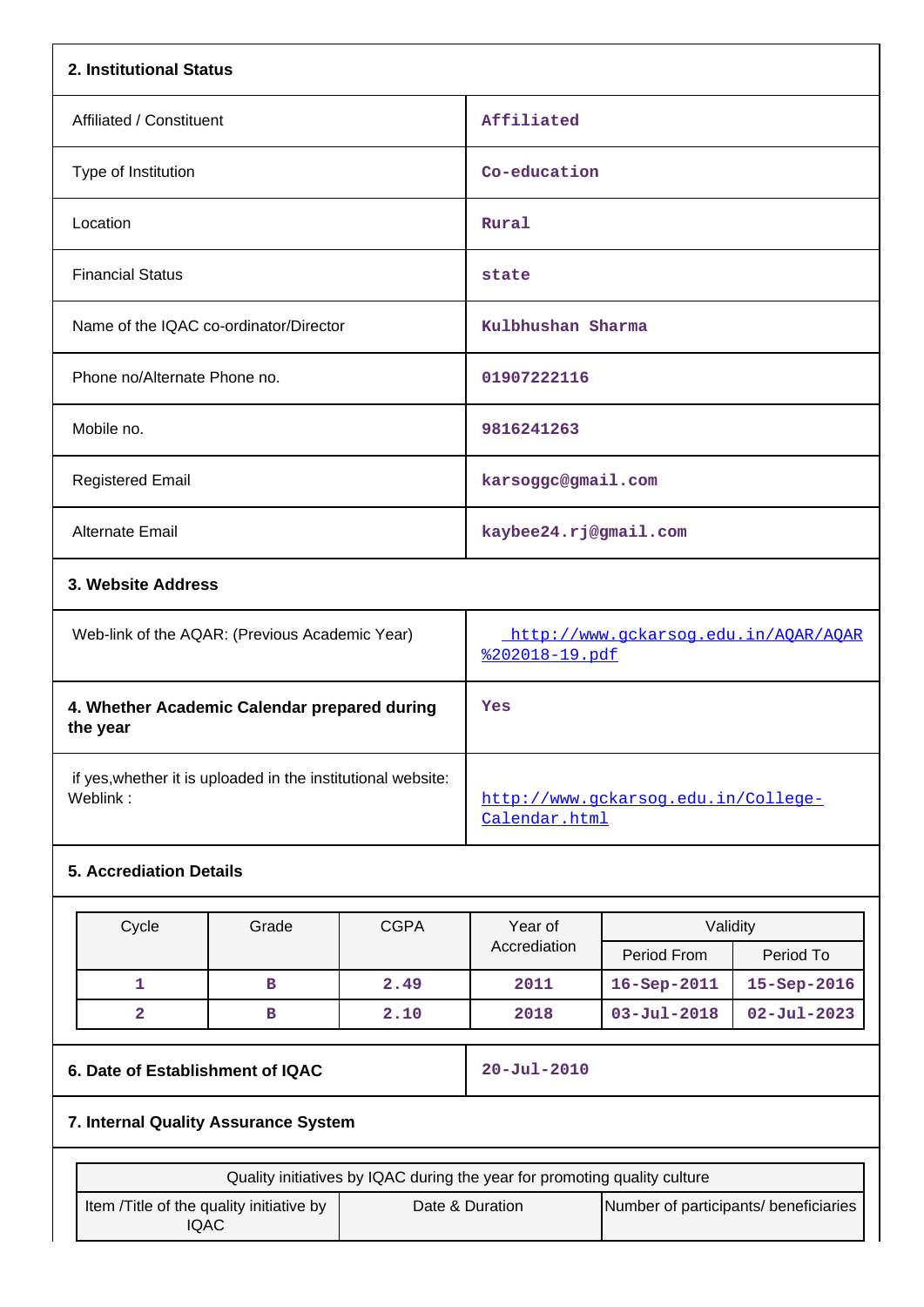|                                                                                                                                                                                                     | No Files Uploaded !!!             |     |
|-----------------------------------------------------------------------------------------------------------------------------------------------------------------------------------------------------|-----------------------------------|-----|
| To build up the<br>sportsmanship among the<br>students, Major Dhayan<br>Chand Jayanti will be<br>celebrated.                                                                                        | 29-Aug-2019<br>1                  | 484 |
| To develop the reading<br>habit among the students,<br>the Department of English<br>celebrated RK Narayan<br>Birth Anniversary                                                                      | $10 - Oct - 2019$<br>1            | 146 |
| To enhance the Outreach<br>and Extension activities<br>by rendering service in<br>various activities<br>throughout the academic<br>session                                                          | $14 - Nov - 2019$<br>6            | 50  |
| Continuing with the<br>cultural tradition and<br>honing the theatrical<br>skills of the students,<br>the Dramatic Club will<br>celebrate                                                            | $31 - Ju1 - 2019$<br>1            | 324 |
| To organize Inter-faculty<br>Fest to build wholesome<br>personality through<br>healthy competitive<br>spirit                                                                                        | $20 - Aug - 2019$<br>1            | 537 |
| To host State Level NSS<br>Mega Camp in the<br>institution for the<br>motivation of students,<br>instilling leadership<br>qualities, community-<br>interface, etc.                                  | 24-Sep-2019<br>5                  | 450 |
| To conduct a National<br>Conference                                                                                                                                                                 | $12 - Dec - 2019$<br>$\mathbf{2}$ | 82  |
| Jubilee Celebration and<br>invite the old Staff,<br>Principals, alumni of<br>repute so that their<br>interaction can be<br>established with the<br>students paving the way<br>for their motivation. | 1                                 |     |
| To organize the Silver                                                                                                                                                                              | 28-Feb-2020                       | 546 |

**Bank/CPE of UGC etc.**

| Institution/Departmen<br>t/Faculty | Scheme | <b>Funding Agency</b> | Year of award with<br>duration | Amount |
|------------------------------------|--------|-----------------------|--------------------------------|--------|
|------------------------------------|--------|-----------------------|--------------------------------|--------|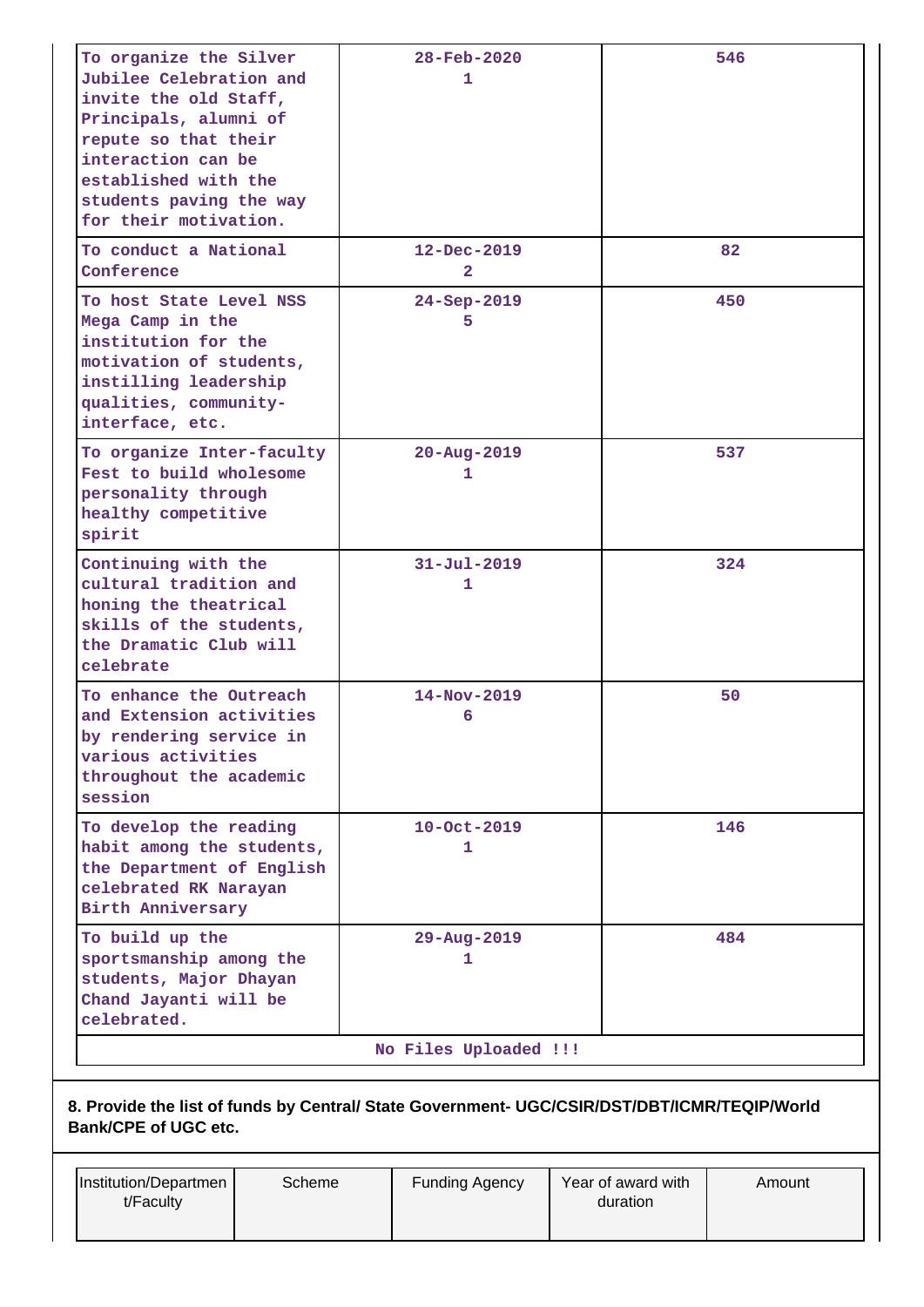|                                                                                                                    | Institution                                                                                                       | Under SCSP |              | <b>State</b><br>Government | 2019<br>1 | 400000 |
|--------------------------------------------------------------------------------------------------------------------|-------------------------------------------------------------------------------------------------------------------|------------|--------------|----------------------------|-----------|--------|
|                                                                                                                    |                                                                                                                   |            |              | View File                  |           |        |
| 9. Whether composition of IQAC as per latest<br><b>NAAC</b> guidelines:                                            |                                                                                                                   |            | Yes          |                            |           |        |
| Upload latest notification of formation of IQAC                                                                    |                                                                                                                   |            | View File    |                            |           |        |
| 10. Number of IQAC meetings held during the<br>year :                                                              |                                                                                                                   |            | $\mathbf{z}$ |                            |           |        |
| The minutes of IQAC meeting and compliances to the<br>decisions have been uploaded on the institutional<br>website |                                                                                                                   |            |              | Yes                        |           |        |
| Upload the minutes of meeting and action taken report                                                              |                                                                                                                   |            | View File    |                            |           |        |
|                                                                                                                    | 11. Whether IQAC received funding from any of<br>the funding agency to support its activities<br>during the year? |            |              | <b>No</b>                  |           |        |

#### **12. Significant contributions made by IQAC during the current year(maximum five bullets)**

**The main emphasis of the IQAC was to ensure the maximum active participation of students in various activities conducted by different clubs and societies throughout the academic session. Beginning the session with first activity, International Yoga Day was celebrated by Triveni?NCC, NSS, Rover and Rangers. Interfaculty Festival was organized on August 20, 2019 to build wholesome personality through healthy competitive spirit. The cultural bonanza showcased ghazal singing, folk songs, dances, skit, mime, monoacting, painting, rangoli etc. Red Ribbon Club celebrated International Youth Day by conducting declamation, PosterMaking activities.**

**Enlarging the focus of academics, a National Conference "Rethinking Himalayas: Its Scope and Protection" was held in the college where a galaxy of intellectuals and academicians exchanged their deliberations on one of the most glaring topics? environment and how the Himalayas could be protected and how its scope can be harnessed. Academia from other states also attended the conference. It was quite beneficial for the faculty and the students of the institution.**

**Instilling the leadership qualities, developing the habit of selfless service and preparing the students for community-interface, the institution hosted the 'State Level NSS Mega Camp' in the institution for the motivation of all the students of the college.**

**Since the year 2019 was the Loksabha elections year, the IQAC decided to contact with the Election Commission through the local administration to involve the volunteers of NSS of the institution to sensitize the people and inculcate the democratic values in the people the area. The main motive was to increase the voter turnout of the Karsog assembly segment which henceforth was quite low in the district in previous Loksabha election, 2014. The NSS volunteers under SWEEP**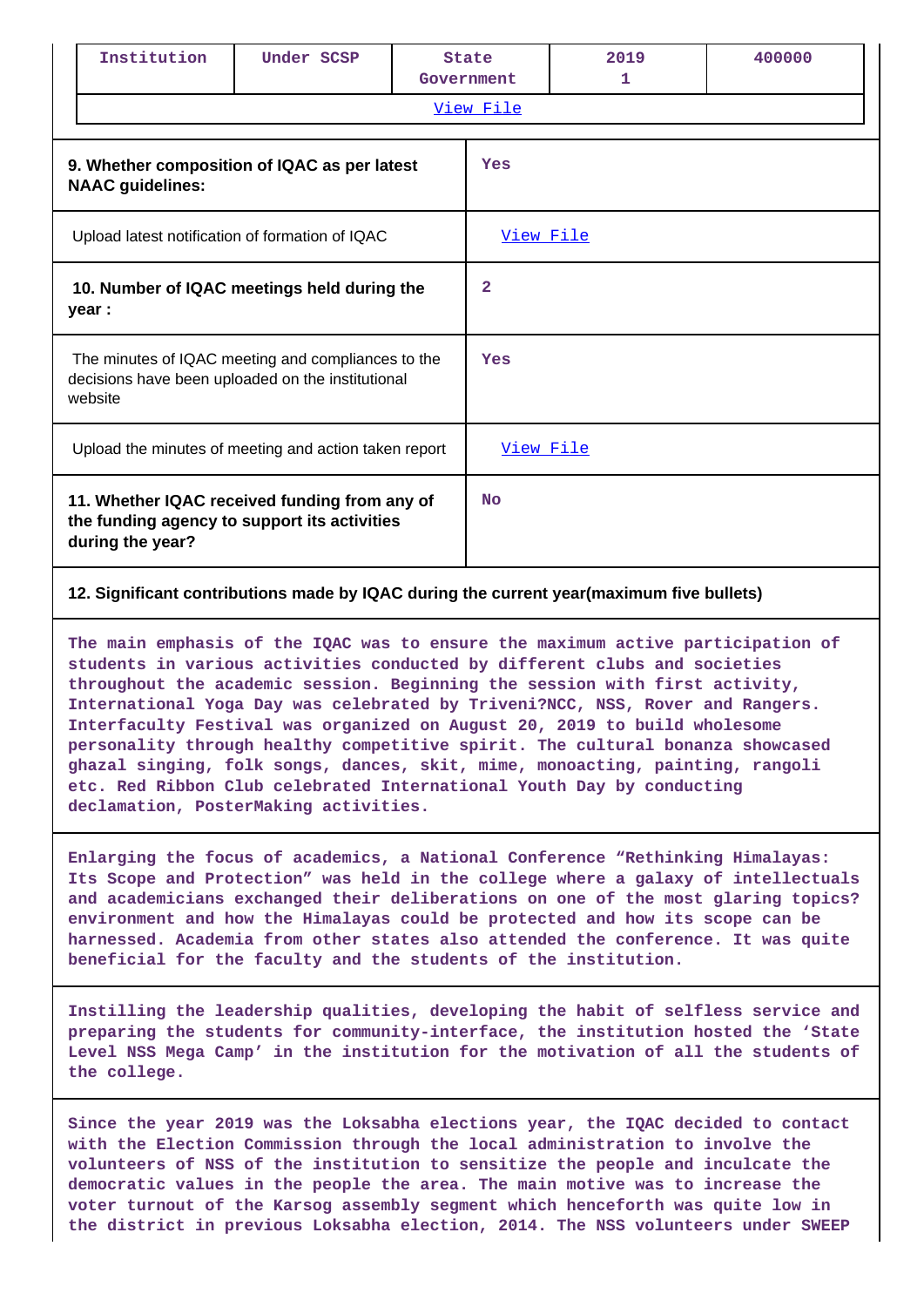**programme (Systematic Voters' Education and Electoral Participation) visited various villages of the different panchayats and performed Nukkad/Natak to sensitize the voters. The effort of the team was applauded by the local administration as the percentage increase in voter's turnout of the Karsog assembly segment was highest in the entire state.**

**It is really remarkable for the institution that students have shown their eagerness in rendering their selfless service in outreach and extension activities. Fifty Rovers and rangers of our college assisted in 'Anorectal Screening and Ksharsutra Camp' held in Civil Hospital Karsog w.e.f. November 14-19, 2019. In addition to this, five rovers and rangers helped in 'Polio Immunity Campaign' on January 19, 2019. Equipping themselves with preparedness for any natural calamity and disaster, the rovers and rangers learnt the basics during the 'First Aid Course' held by Civil Hospital Karsog.**

#### **No Files Uploaded !!!**

**13. Plan of action chalked out by the IQAC in the beginning of the academic year towards Quality Enhancement and outcome achieved by the end of the academic year**

| Plan of Action                                                                                | Achivements/Outcomes                                                                                                                                                                                                                                                                                                                                                                                                                                                                                                                                                                                                                                                                                                                 |
|-----------------------------------------------------------------------------------------------|--------------------------------------------------------------------------------------------------------------------------------------------------------------------------------------------------------------------------------------------------------------------------------------------------------------------------------------------------------------------------------------------------------------------------------------------------------------------------------------------------------------------------------------------------------------------------------------------------------------------------------------------------------------------------------------------------------------------------------------|
| To celebrate Silver Jubilee of the<br>institution.                                            | The Silver Jubilee Celebration was<br>organized and the old Staff, Principals<br>and the alumni of repute was invited on<br>the occasion. It was a moment of great<br>pride for the institution in its<br>glorious journey.                                                                                                                                                                                                                                                                                                                                                                                                                                                                                                          |
| To organize Inter-Disciplinary National<br>Conference                                         | The initiative taken by IQAC proved to<br>be highly beneficial for the faculty<br>and the students of the college for<br>enhancing their knowledge base.                                                                                                                                                                                                                                                                                                                                                                                                                                                                                                                                                                             |
| To initiate the process of roofing of<br>the stage                                            | The roof of the stage was completed<br>with an expenditure of rupees four lakh<br>ninety three thousand.                                                                                                                                                                                                                                                                                                                                                                                                                                                                                                                                                                                                                             |
| To organize Inter-Faculty Festival in<br>the month of August before the HP Youth<br>Festivals | The Inter-Faculty Festival was<br>successful as it provided platform for<br>the budding artists of the college to<br>showcase their latent talent and the<br>winners were shortlisted for the<br>Himachal Pradesh University Inter-<br>College Youth Festival. Our teams<br>brought laurels to the institution in<br>HP Youth Festivals Group-III in Folk<br>Dance and HP Youth Festivals Group-IV<br>in Mime. It is a matter of great pride<br>for the institution that it is the<br>outcome of the above function that our<br>Rover and Ranger Unit won first prize<br>in Group Song and bagged third position<br>in National level Rover and Ranger<br>Jamboree held in Khorda (Orissa) w.e.f.<br>November 28- December 20, 2019. |
| To organize seminar for the Post-                                                             | The morale of the students got a boost                                                                                                                                                                                                                                                                                                                                                                                                                                                                                                                                                                                                                                                                                               |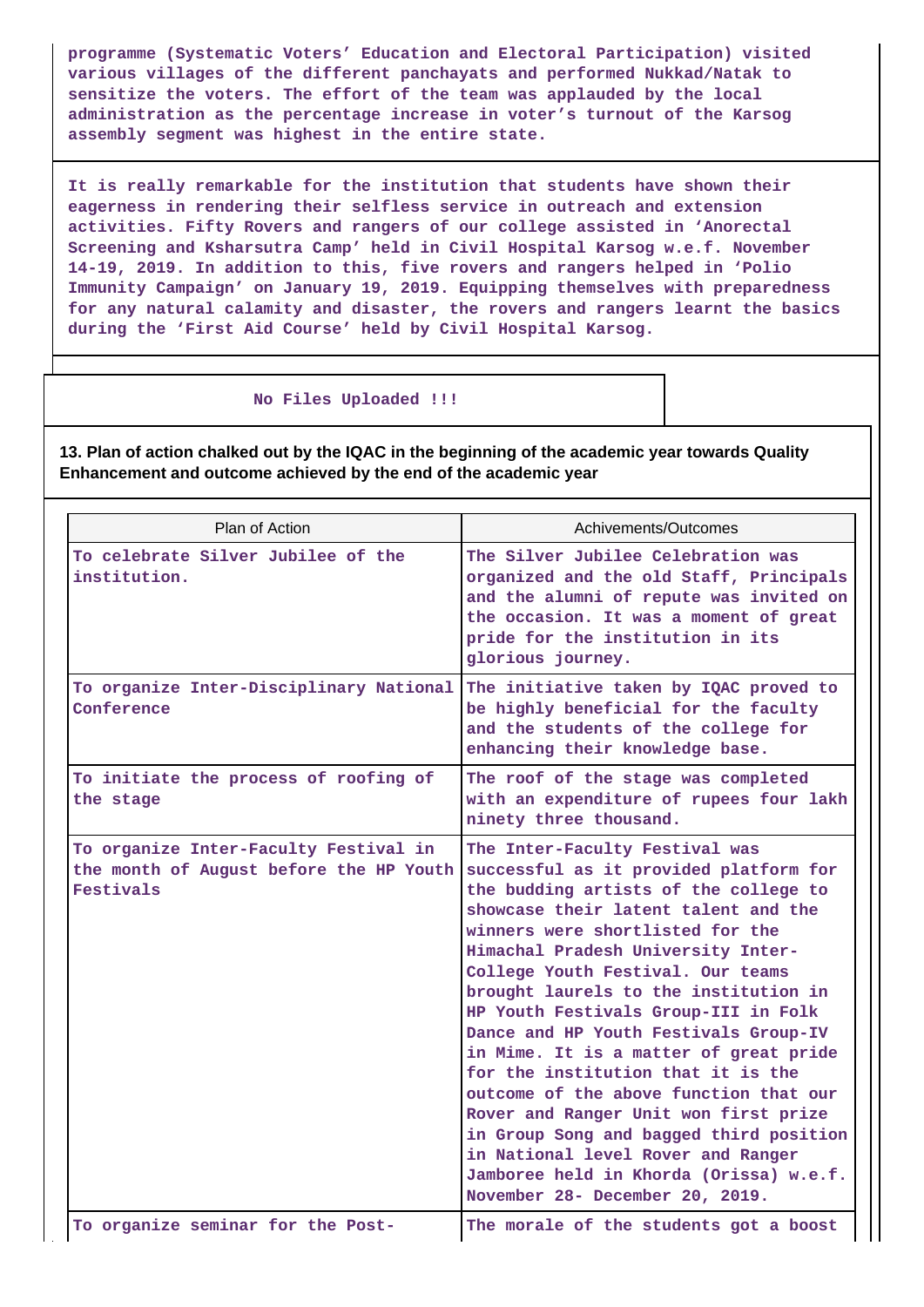| graduate students and arrange lectures<br>by Career Counseling Cell                                                    | from the interaction with the invited<br>professors who critically reviewed<br>their presentations. The Career<br>Counseling Cell arranged the talks for<br>students regarding their career<br>prospects in various fields.                                                                                                                                                                                                                                       |  |
|------------------------------------------------------------------------------------------------------------------------|-------------------------------------------------------------------------------------------------------------------------------------------------------------------------------------------------------------------------------------------------------------------------------------------------------------------------------------------------------------------------------------------------------------------------------------------------------------------|--|
| To arrange book racks in the Faculty<br>Rooms                                                                          | The book racks were installed in the<br>respective faculty rooms so that they<br>could study after the classes and<br>enhance the knowledge base and the<br>faculty members showed their active<br>participation in conferences, seminars,<br>workshops throughout the session.                                                                                                                                                                                   |  |
| To host the 'State Level NSS Mega Camp'<br>in the institution for the motivation<br>of all the students of the college | The 'State Level NSS Mega Camp' was<br>quite instrumental in many ways to the<br>students as they donated 105 units of<br>blood during the Blood Donation Camp<br>for which the institution was awarded<br>for the distinguished service to the<br>suffering humanity and sincere effort<br>to save a precious life by Health &<br>Family Welfare Department, Zonal<br>Hospital, Mandi (HP) and the students<br>of NSS donated rupees 11000 in CM<br>relief fund. |  |
|                                                                                                                        | No Files Uploaded !!!                                                                                                                                                                                                                                                                                                                                                                                                                                             |  |
| 14. Whether AQAR was placed before statutory<br>body?                                                                  | <b>No</b>                                                                                                                                                                                                                                                                                                                                                                                                                                                         |  |
| 15. Whether NAAC/or any other accredited<br>body(s) visited IQAC or interacted with it to<br>assess the functioning?   | <b>No</b>                                                                                                                                                                                                                                                                                                                                                                                                                                                         |  |
| 16. Whether institutional data submitted to<br>AISHE:                                                                  | Yes                                                                                                                                                                                                                                                                                                                                                                                                                                                               |  |
| Year of Submission                                                                                                     | 2020                                                                                                                                                                                                                                                                                                                                                                                                                                                              |  |
| Date of Submission                                                                                                     | $04 - \text{Mar} - 2020$                                                                                                                                                                                                                                                                                                                                                                                                                                          |  |
| 17. Does the Institution have Management<br><b>Information System?</b>                                                 | Yes                                                                                                                                                                                                                                                                                                                                                                                                                                                               |  |
| If yes, give a brief descripiton and a list of modules<br>currently operational (maximum 500 words)                    | Since, this institution is a government<br>institution so data of the working<br>staff is centrally managed by the<br>Directorate of Higher Education which<br>keeps record of their service through<br>eservice book portal. The salary of the<br>staff is also generated by the esalary<br>software of Himachal Pradesh<br>government. All payments are                                                                                                         |  |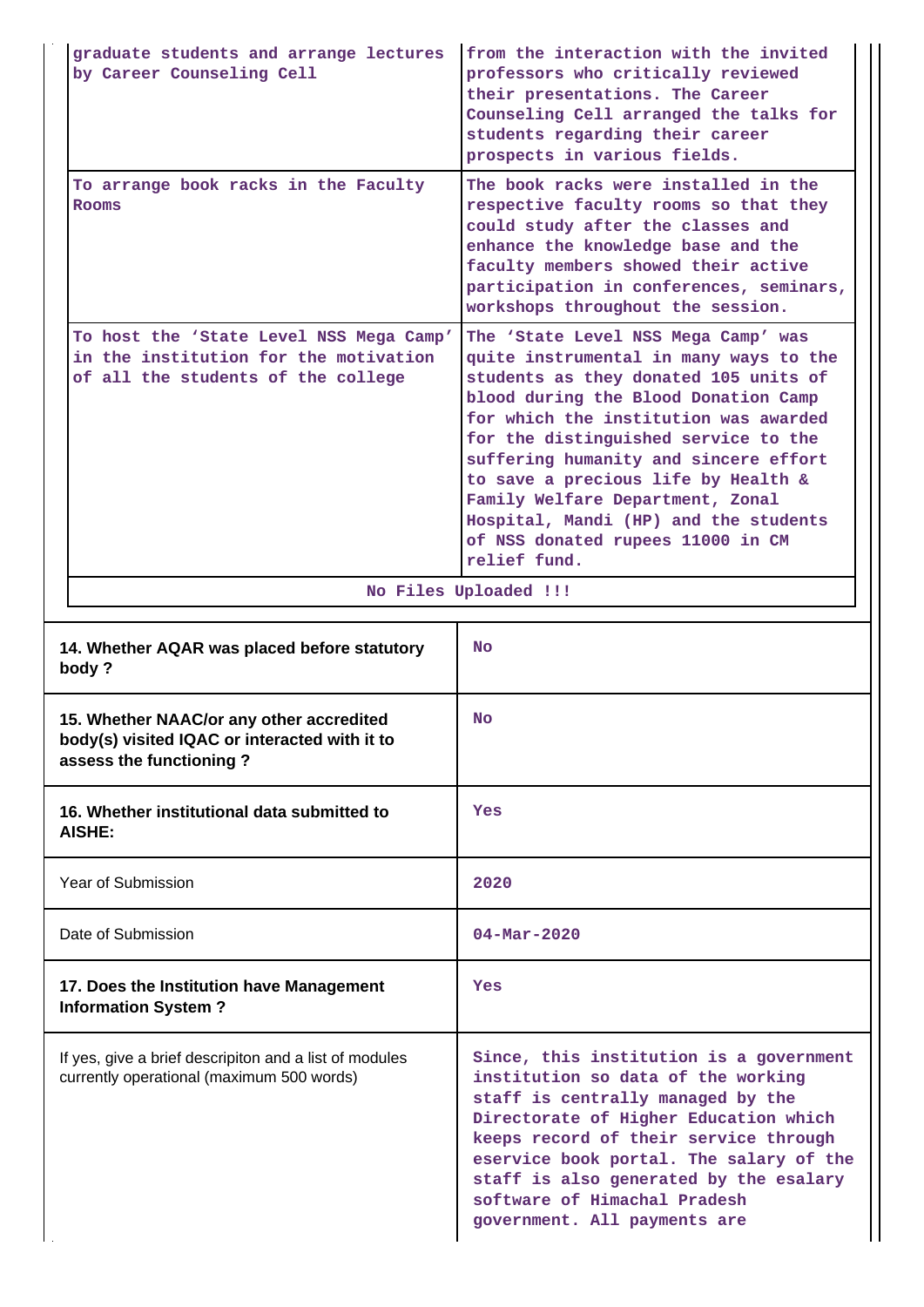**automatically made by the central server of the Himachal Pradesh Government through NEFT to the respective account for which the total grant is given by the Himachal Pradesh Government. Institution has centralized student management system which maintains record of student details. The modules include details about online admission, payment of fee and funds, category and genderwise status, their address, parents' phone numbers, subjects, students with special abilities, etc. There is also a portal of Government for various scholarships to students. The students can apply online for scholarships, which is credited to students' account through NEFT after verification.**

**Part B** 

## **CRITERION I – CURRICULAR ASPECTS**

## **1.1 – Curriculum Planning and Implementation**

 1.1.1 – Institution has the mechanism for well planned curriculum delivery and documentation. Explain in 500 words

 **The academic calendar is prepared and published in the prospectus and the faculty ensures well-planned curriculum delivery as per the guidelines. For effective implementation of curriculum teachers use a variety of ICT enabled teaching techniques. The teachers also assess the students' growth and progress through assignment, class test, group discussion, quiz, presentations through class seminar and project. In order to access the progress of students, the Mid-Term Tests are conducted after the completion of 70% of syllabi. Based on the students' performance on the above activities, 30 marks are credited to their final awards. The answer sheets are checked and shown to the students for clarification and then teachers discuss the question papers in detail to them. The CCA is displayed on the notice board for objections, if any. Further, the CCA is uploaded on the University portal by the respective teachers. Seminars are conducted where invited speakers guide the students about the nuances of respective subjects. Institution has well-established labs of different subjects in which students understand practicality of these concepts.**

```
 1.1.2 – Certificate/ Diploma Courses introduced during the academic year
```

| Certificate                                                           | Diploma Courses                                                    | Dates of<br>Introduction | Duration | Focus on employ<br>ability/entreprene<br>urship | Skill<br>Development |  |
|-----------------------------------------------------------------------|--------------------------------------------------------------------|--------------------------|----------|-------------------------------------------------|----------------------|--|
| <b>NIL</b>                                                            | <b>NIL</b>                                                         | Nil                      | 0        | <b>NIL</b>                                      | <b>NIL</b>           |  |
| 1.2 - Academic Flexibility                                            |                                                                    |                          |          |                                                 |                      |  |
|                                                                       | 1.2.1 - New programmes/courses introduced during the academic year |                          |          |                                                 |                      |  |
| Programme/Course<br>Programme Specialization<br>Dates of Introduction |                                                                    |                          |          |                                                 |                      |  |
| Nill<br>Nill<br><b>NIL</b>                                            |                                                                    |                          |          |                                                 |                      |  |
| No file uploaded.                                                     |                                                                    |                          |          |                                                 |                      |  |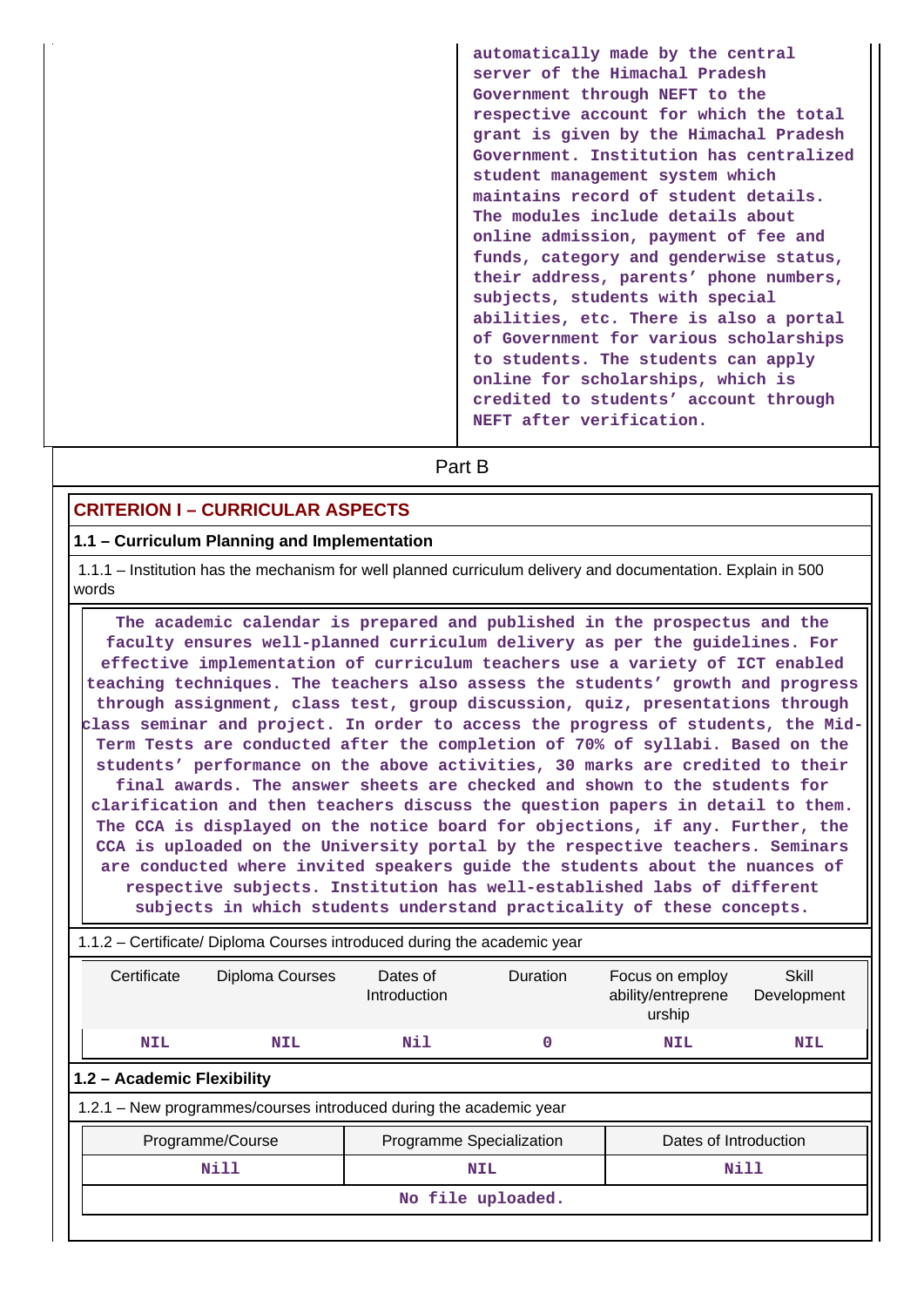| 1.2.2 - Programmes in which Choice Based Credit System (CBCS)/Elective course system implemented at the<br>affiliated Colleges (if applicable) during the academic year. |                          |                   |                                                                 |  |  |
|--------------------------------------------------------------------------------------------------------------------------------------------------------------------------|--------------------------|-------------------|-----------------------------------------------------------------|--|--|
| Name of programmes adopting<br><b>CBCS</b>                                                                                                                               | Programme Specialization |                   | Date of implementation of<br><b>CBCS/Elective Course System</b> |  |  |
| <b>Nill</b>                                                                                                                                                              |                          | <b>NIL</b>        | <b>Nill</b>                                                     |  |  |
| 1.2.3 - Students enrolled in Certificate/ Diploma Courses introduced during the year                                                                                     |                          |                   |                                                                 |  |  |
|                                                                                                                                                                          | Certificate              |                   | Diploma Course                                                  |  |  |
| <b>Number of Students</b>                                                                                                                                                |                          | Nil               | Nil                                                             |  |  |
| 1.3 - Curriculum Enrichment                                                                                                                                              |                          |                   |                                                                 |  |  |
| 1.3.1 - Value-added courses imparting transferable and life skills offered during the year                                                                               |                          |                   |                                                                 |  |  |
| <b>Value Added Courses</b>                                                                                                                                               | Date of Introduction     |                   | Number of Students Enrolled                                     |  |  |
| TALLY ERP9.0 (Practical<br>included in Financial<br>Accounting)                                                                                                          |                          | 01/08/2019        | 66                                                              |  |  |
| E- Filling of Income<br>Tax Returns (Practical<br>included in Law and<br>Practices)                                                                                      |                          | 01/08/2019        | 78                                                              |  |  |
| Computer Applications<br>in Business                                                                                                                                     |                          | 01/08/2019        | 78                                                              |  |  |
| E-commerce (Web site<br>Designing)                                                                                                                                       |                          | 01/08/2019        | 66                                                              |  |  |
| Karalayi Hindi                                                                                                                                                           |                          | 01/08/2019        | 98                                                              |  |  |
| Hindi Vyakarn aur<br>Sampreshan                                                                                                                                          |                          | 01/08/2019        | 462                                                             |  |  |
| Writing Skills (AECC-1)                                                                                                                                                  |                          | 01/08/2019        | 192                                                             |  |  |
| Creative Writings                                                                                                                                                        |                          | 01/08/2019        | 45                                                              |  |  |
| Soft Skills                                                                                                                                                              |                          | 01/08/2019        | 45                                                              |  |  |
| Apiculture                                                                                                                                                               |                          | 01/08/2019        | 28                                                              |  |  |
|                                                                                                                                                                          |                          | View File         |                                                                 |  |  |
| 1.3.2 - Field Projects / Internships under taken during the year                                                                                                         |                          |                   |                                                                 |  |  |
| Project/Programme Title                                                                                                                                                  | Programme Specialization |                   | No. of students enrolled for Field<br>Projects / Internships    |  |  |
| <b>Nill</b>                                                                                                                                                              |                          | <b>NIL</b>        | Nill                                                            |  |  |
|                                                                                                                                                                          |                          | No file uploaded. |                                                                 |  |  |
| 1.4 - Feedback System                                                                                                                                                    |                          |                   |                                                                 |  |  |
| 1.4.1 - Whether structured feedback received from all the stakeholders.                                                                                                  |                          |                   |                                                                 |  |  |
| <b>Students</b>                                                                                                                                                          |                          |                   | Yes                                                             |  |  |
| <b>Teachers</b>                                                                                                                                                          |                          |                   | Yes                                                             |  |  |
| Employers                                                                                                                                                                |                          |                   | No                                                              |  |  |
| Alumni                                                                                                                                                                   |                          |                   | Yes                                                             |  |  |
| Parents<br>Yes                                                                                                                                                           |                          |                   |                                                                 |  |  |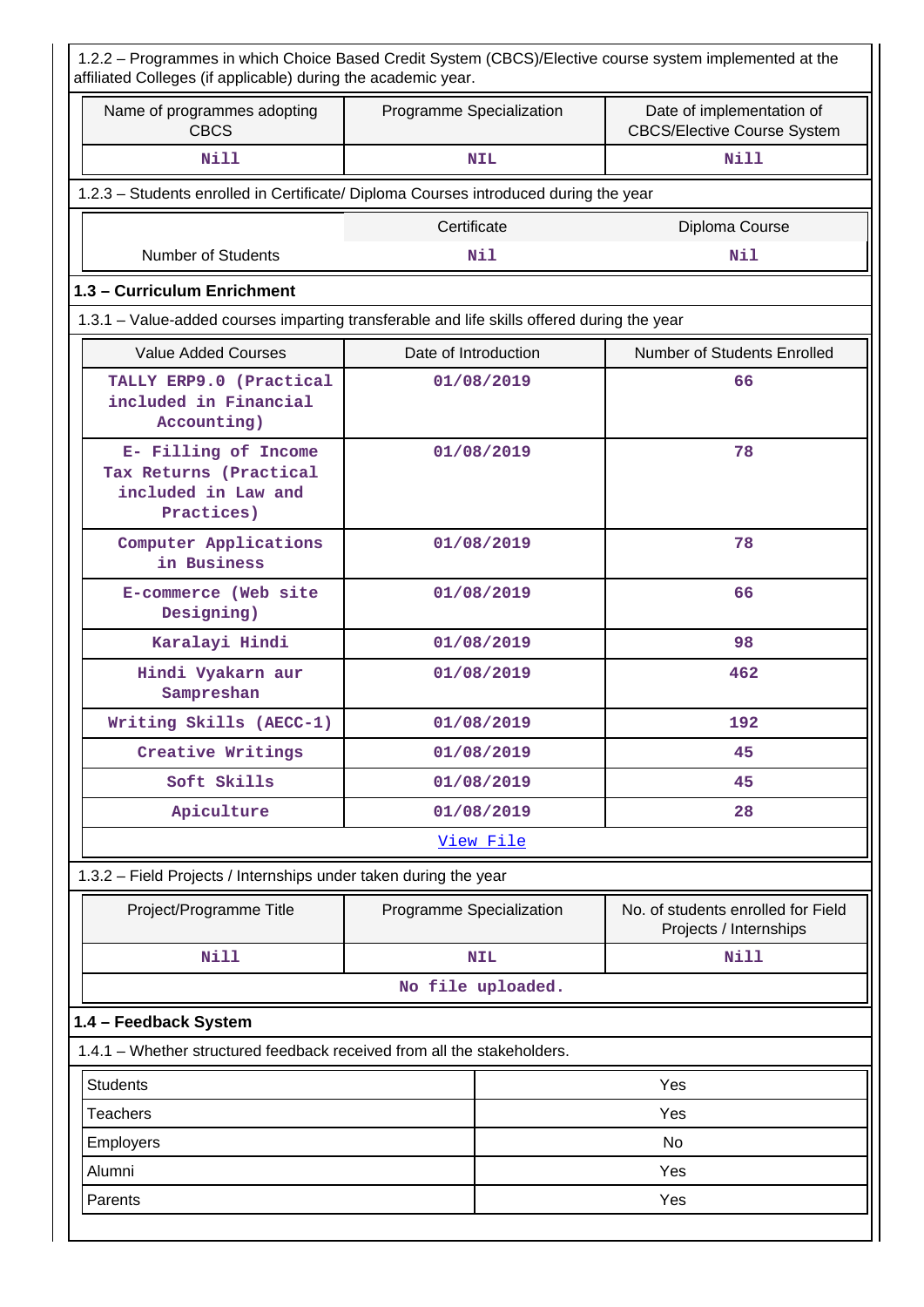1.4.2 – How the feedback obtained is being analyzed and utilized for overall development of the institution? (maximum 500 words)

#### Feedback Obtained

**The institution follows a healthy practice of obtaining the feedback from students and teachers, which is analyzed and utilized for overall development of the institution. In order to compile the feedback, a questionnaire is being designed by keeping in view all the criterions. The valuable information is analyzed by the committee members and the outcomes are communicated to the respective teachers for further improvement of teaching-learning and to the college administration for implementation in the interest of students.**

## **CRITERION II – TEACHING- LEARNING AND EVALUATION**

## **2.1 – Student Enrolment and Profile**

## 2.1.1 – Demand Ratio during the year

| Name of the<br>Programme | Programme<br>Specialization | Number of seats<br>available | Number of<br>Application received | <b>Students Enrolled</b> |  |
|--------------------------|-----------------------------|------------------------------|-----------------------------------|--------------------------|--|
| MA                       | Political<br>Science        | 30                           | 42                                | 30                       |  |
| <b>BSC</b>               | Physical<br>Science         | 80                           | 46                                | 46                       |  |
| BA                       | English                     | 80                           | 72                                | 72                       |  |
| <b>BA</b>                | Hindi                       | 150                          | 148                               | 148                      |  |
| BA                       | Economics                   | 40                           | 25                                | 25                       |  |
| BA                       | Political<br>Science        | 160                          | 151                               | 151                      |  |
| <b>BCom</b>              | Commerce                    | 120                          | 86                                | 86                       |  |
| <b>BSC</b>               | Life Science                | 60                           | 50                                | 50                       |  |
| <b>MA</b>                | English                     | 30                           | 18                                | 18                       |  |
| <b>MA</b>                | Hindi                       | 30                           | 48                                | 30                       |  |
| View File                |                             |                              |                                   |                          |  |

## **2.2 – Catering to Student Diversity**

2.2.1 – Student - Full time teacher ratio (current year data)

| Year | Number of          | Number of                              | Number of                          | Number of         | Number of        |
|------|--------------------|----------------------------------------|------------------------------------|-------------------|------------------|
|      | students enrolled  | fulltime teachers<br>students enrolled |                                    | fulltime teachers | teachers         |
|      | in the institution | in the institution                     | available in the                   | available in the  | teaching both UG |
|      | (UG)               | (PG)                                   | institution                        | institution       | and PG courses   |
|      |                    |                                        | teaching only UG Iteaching only PG |                   |                  |
|      |                    |                                        | courses                            | courses           |                  |
| 2019 | 1862               | 124                                    | 24                                 | Nill              | 10               |

## **2.3 – Teaching - Learning Process**

 2.3.1 – Percentage of teachers using ICT for effective teaching with Learning Management Systems (LMS), Elearning resources etc. (current year data)

| Number of<br>Teachers on Roll | Number of<br>teachers using<br>ICT (LMS, e-<br>Resources) | <b>ICT Tools and</b><br>resources<br>available | Number of ICT<br>enabled<br><b>Classrooms</b> | Numberof smart<br>classrooms | E-resources and<br>techniques used |
|-------------------------------|-----------------------------------------------------------|------------------------------------------------|-----------------------------------------------|------------------------------|------------------------------------|
| 29                            | 21                                                        | 12                                             |                                               |                              |                                    |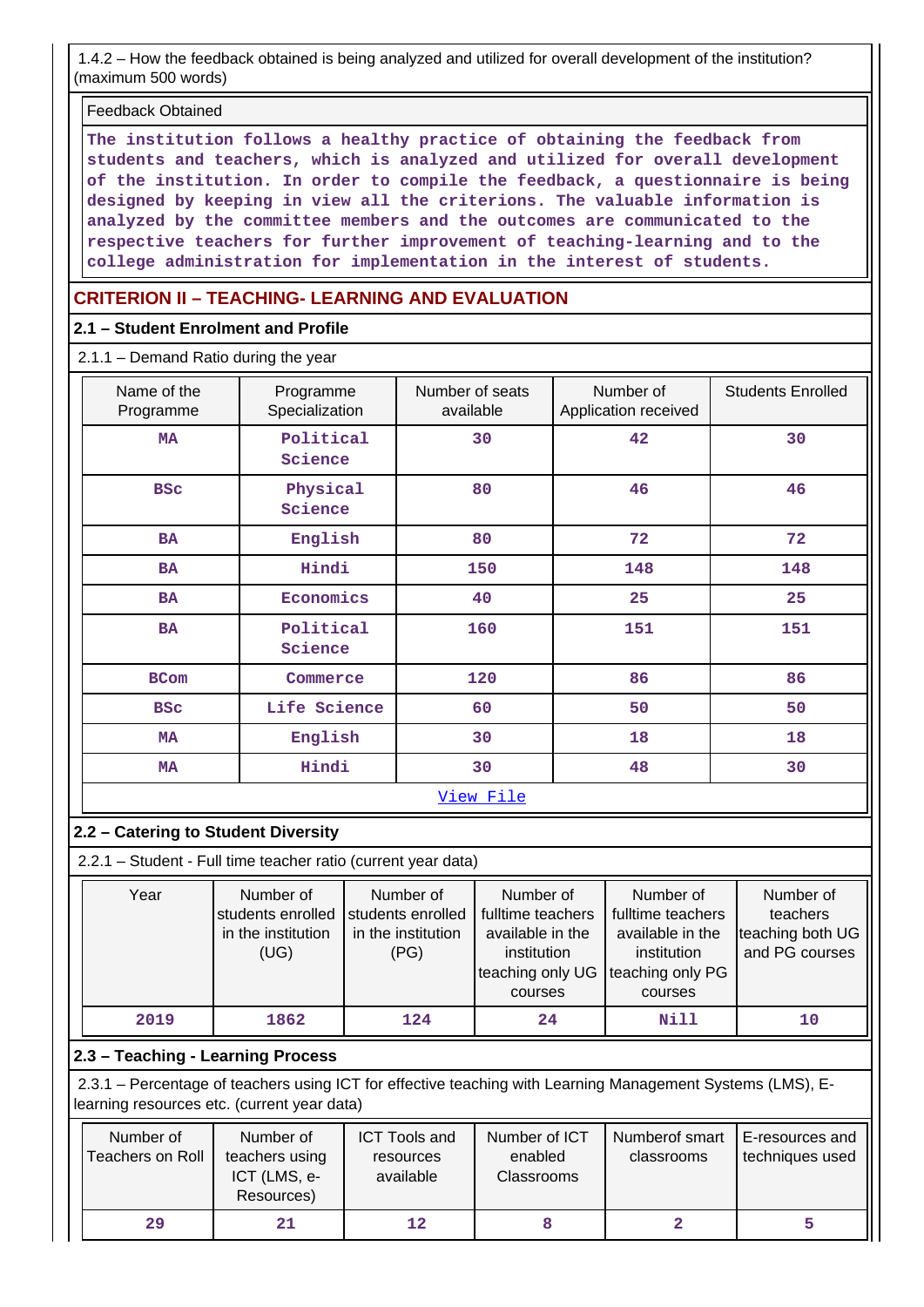[View File of ICT Tools and resources](https://assessmentonline.naac.gov.in/public/Postacc/ict_tools/11492_ict_tools_1626679221.xlsx)

[View File of E-resources and techniques used](https://assessmentonline.naac.gov.in/public/Postacc/e_resource/11492_e_resource_1626679227.xlsx)

2.3.2 – Students mentoring system available in the institution? Give details. (maximum 500 words)

 The institution has a well-organized mentoring system that operates from the beginning of the session. The college admission committees guide the students to help them in choosing the subject of their interest for the degree courses and also make them aware about the prospects. The Induction Programme focuses on presenting the students a wide range of opportunities to grow in the institution and make the learning a knowledgeable and enjoyable exercise. The students are guided by Career Counselling Cell to locate their fields and subjects of higher education in various institutes/universities. Special classes for preparation for the entrance exams of various universities are also taken by faculty members. The students are also guided through forming groups for seminars and the students are encouraged to participate in presenting the topics assigned to them. Such activities help in enhancing the speaking skills, confidence in students and provide them a platform for better learning. For the wholesome growth of mentees, various functions under the guidance of their mentors provide ample opportunities to sharpen their skills and showcase their talent.

| Number of students enrolled in the<br>institution | Number of fulltime teachers | Mentor: Mentee Ratio |
|---------------------------------------------------|-----------------------------|----------------------|
| 1999                                              | 29                          | 1:69                 |

#### **2.4 – Teacher Profile and Quality**

2.4.1 – Number of full time teachers appointed during the year

| No. of sanctioned<br>positions | No. of filled positions | Vacant positions | <b>Positions filled during</b><br>the current year | No. of faculty with<br>Ph.D |
|--------------------------------|-------------------------|------------------|----------------------------------------------------|-----------------------------|
| 36                             | 29                      |                  |                                                    | 15                          |

 2.4.2 – Honours and recognition received by teachers (received awards, recognition, fellowships at State, National, International level from Government, recognised bodies during the year )

| Year of Award     | Name of full time teachers<br>receiving awards from<br>state level, national level,<br>international level | Designation | Name of the award,<br>fellowship, received from<br>Government or recognized<br>bodies |  |  |  |  |  |
|-------------------|------------------------------------------------------------------------------------------------------------|-------------|---------------------------------------------------------------------------------------|--|--|--|--|--|
| Nill              | <b>NIL</b>                                                                                                 | Nill        | <b>NIL</b>                                                                            |  |  |  |  |  |
| No file uploaded. |                                                                                                            |             |                                                                                       |  |  |  |  |  |

## **2.5 – Evaluation Process and Reforms**

 2.5.1 – Number of days from the date of semester-end/ year- end examination till the declaration of results during the year

| Programme Name    | Programme Code | Semester/year | Last date of the last<br>semester-end/year-<br>end examination | Date of declaration of<br>results of semester-<br>end/ year- end<br>examination |  |  |  |  |  |
|-------------------|----------------|---------------|----------------------------------------------------------------|---------------------------------------------------------------------------------|--|--|--|--|--|
| <b>BA</b>         | <b>BA</b>      |               | 15/09/2020                                                     | 28/10/2020                                                                      |  |  |  |  |  |
| <b>BSC</b>        | B Sc           | Year          | 15/09/2020                                                     | 28/10/2020                                                                      |  |  |  |  |  |
| <b>BCom</b>       | B Com          | Year          | 15/09/2020                                                     | 28/10/2020                                                                      |  |  |  |  |  |
| <b>MA</b>         | MA             |               | 10/10/2020                                                     | 04/12/2020                                                                      |  |  |  |  |  |
| No file uploaded. |                |               |                                                                |                                                                                 |  |  |  |  |  |

2.5.2 – Reforms initiated on Continuous Internal Evaluation(CIE) system at the institutional level (250 words)

 **For the Continuous Internal Evaluation (CIE), there is a procedure of Internal Assessment which is of thirty marks (15105). The internal examinations are conducted before the end of every semester which includes theory paper of**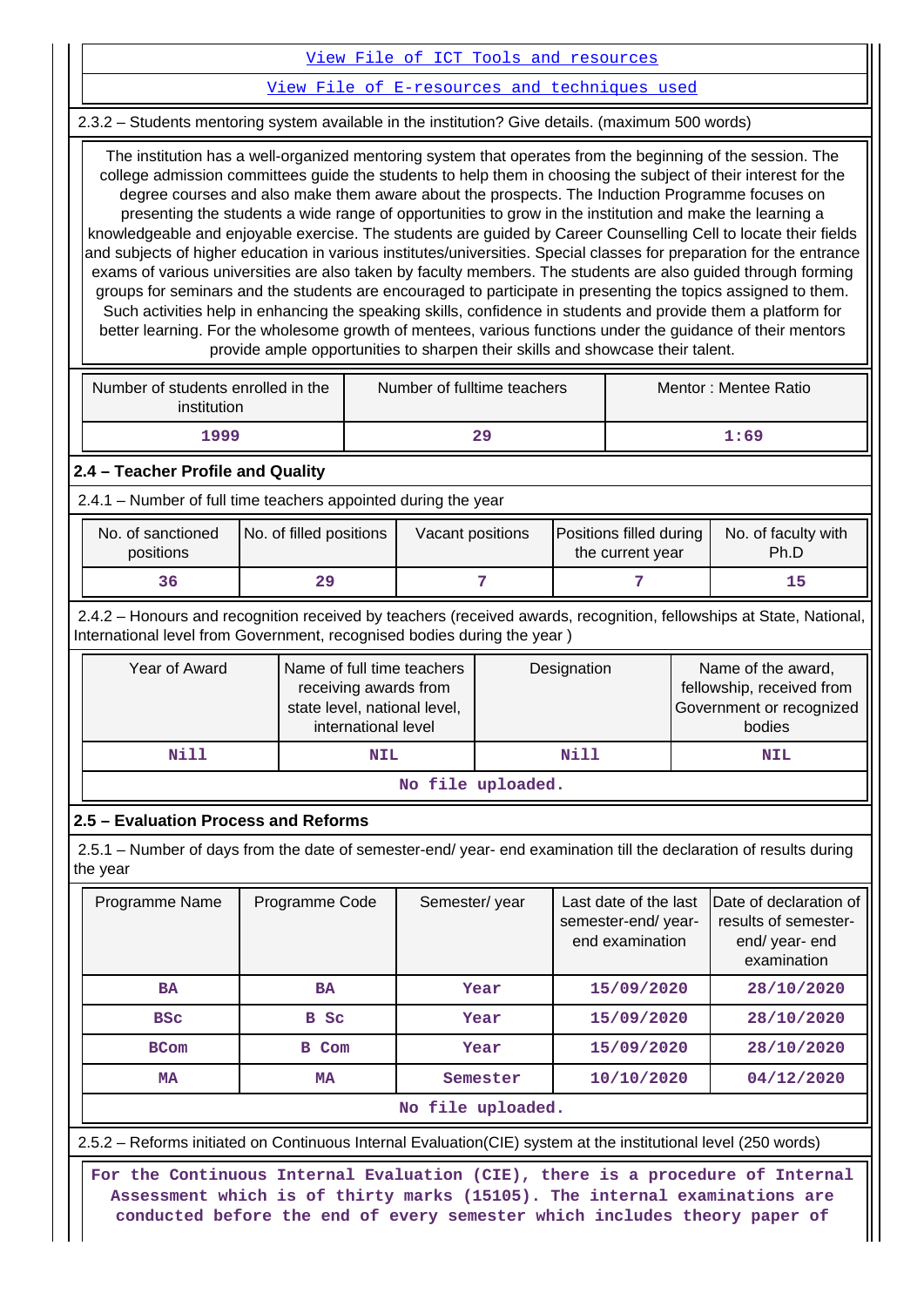**fifteen marks. The class assignments, class tests, presentations are also taken by teachers carrying ten marks. Depending upon the percentage of attendance above the minimum 75 criteria, up to five marks are allotted to the student. The internal assessments are then displayed for the students' objections, if any. Once all the objections are resolved the final CIE is uploaded in the university portal by teachers of their respective subjects and finally, verified by the Principal of the college.**

 2.5.3 – Academic calendar prepared and adhered for conduct of Examination and other related matters (250 words)

 **The academic calendar is prepared every year and published in the college prospectus for the information of students. The calendar includes the information about the Mid-Term Tests to be conducted by the college and the End-Term Examination (As per the Academic calendar of HP University). The academic calendar is also linked on the college website for wider publicity.**

## **2.6 – Student Performance and Learning Outcomes**

 2.6.1 – Program outcomes, program specific outcomes and course outcomes for all programs offered by the institution are stated and displayed in website of the institution (to provide the weblink)

<http://www.gckarsog.edu.in/Learning-Outcomes.pdf>

2.6.2 – Pass percentage of students

| Programme<br>Code | Programme<br>Name | Programme<br>Specialization                | Number of<br>students<br>appeared in the<br>final year<br>examination | Number of<br>students passed<br>in final year<br>examination | Pass Percentage |
|-------------------|-------------------|--------------------------------------------|-----------------------------------------------------------------------|--------------------------------------------------------------|-----------------|
| <b>MA</b>         | MA                | English,<br>Hindi,<br>Political<br>Science | 46                                                                    | 46                                                           | 100             |
| <b>BCom</b>       | <b>BCom</b>       | Commerce                                   | 78                                                                    | 70                                                           | 89.7            |
| <b>BSC</b>        | <b>BSC</b>        | Life<br>Science and<br>Physical<br>Science | 88                                                                    | 79                                                           | 89.7            |
| <b>BA</b>         | <b>BA</b>         | Humanities                                 | 434                                                                   | 391                                                          | 90.1            |

[View File](https://assessmentonline.naac.gov.in/public/Postacc/Pass_percentage/11492_Pass_percentage_1626681167.xlsx)

## **2.7 – Student Satisfaction Survey**

 2.7.1 – Student Satisfaction Survey (SSS) on overall institutional performance (Institution may design the questionnaire) (results and details be provided as weblink)

http://www.gckarsog.edu.in/Feedback/Feedback 2019-20.pdf

## **CRITERION III – RESEARCH, INNOVATIONS AND EXTENSION**

## **3.1 – Resource Mobilization for Research**

3.1.1 – Research funds sanctioned and received from various agencies, industry and other organisations

| Nature of the Project |      | <b>Duration</b> | Name of the funding<br>agency | Total grant<br>sanctioned | Amount received<br>during the year |  |  |  |  |
|-----------------------|------|-----------------|-------------------------------|---------------------------|------------------------------------|--|--|--|--|
|                       | Nill |                 | <b>NIL</b>                    |                           |                                    |  |  |  |  |
| No file uploaded.     |      |                 |                               |                           |                                    |  |  |  |  |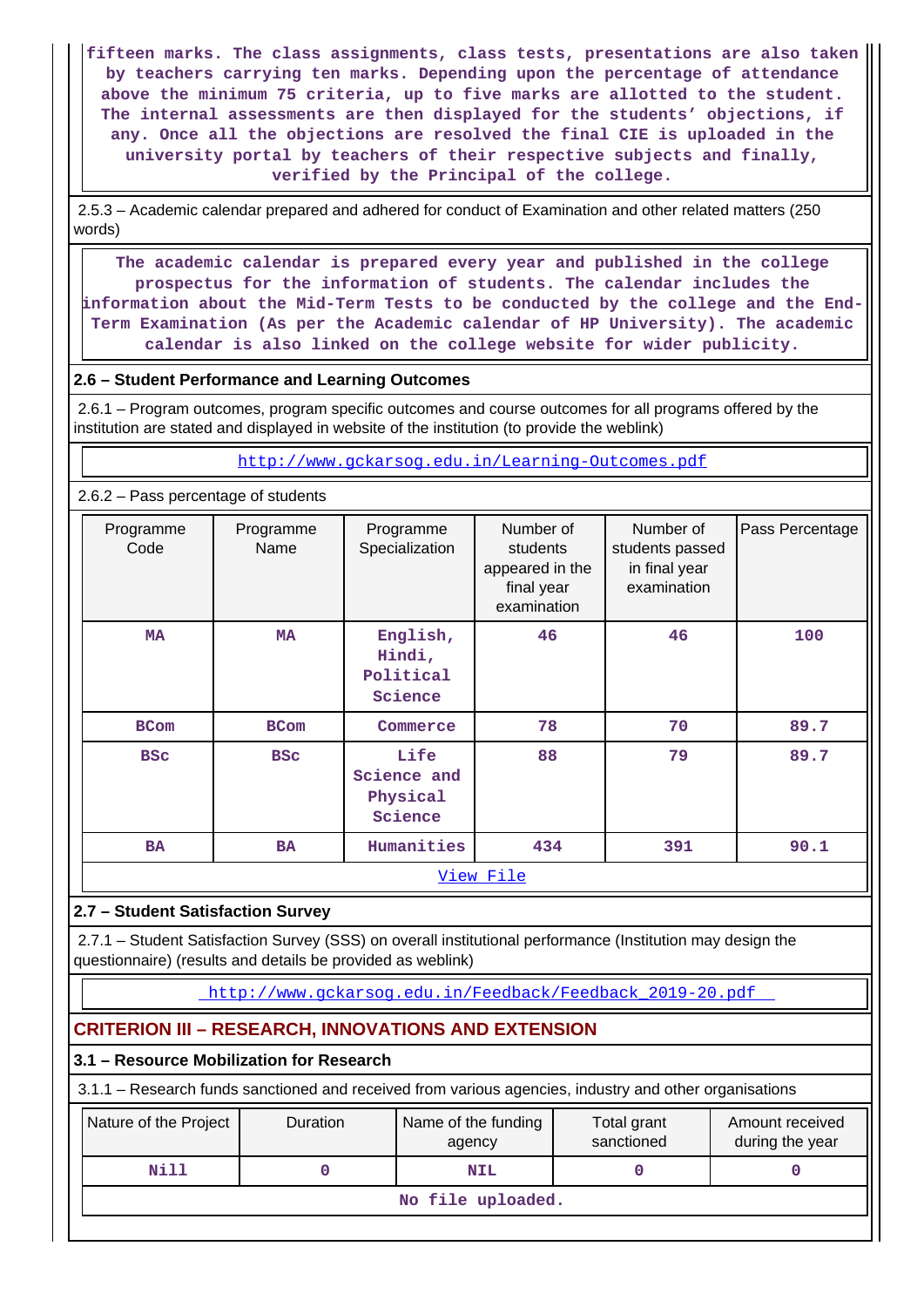|                                                                                                                                                                       | Title of workshop/seminar               |                  |                   | Name of the Dept.            |                         |               | Date                                                               |                                                                                                                 |  |  |
|-----------------------------------------------------------------------------------------------------------------------------------------------------------------------|-----------------------------------------|------------------|-------------------|------------------------------|-------------------------|---------------|--------------------------------------------------------------------|-----------------------------------------------------------------------------------------------------------------|--|--|
|                                                                                                                                                                       | <b>NIL</b>                              |                  | NIL               |                              |                         |               |                                                                    |                                                                                                                 |  |  |
| 3.2.2 - Awards for Innovation won by Institution/Teachers/Research scholars/Students during the year                                                                  |                                         |                  |                   |                              |                         |               |                                                                    |                                                                                                                 |  |  |
| Title of the innovation                                                                                                                                               |                                         | Name of Awardee  |                   | Awarding Agency              |                         | Date of award |                                                                    | Category                                                                                                        |  |  |
| <b>NIL</b>                                                                                                                                                            |                                         | <b>NIL</b>       |                   | <b>NIL</b>                   |                         | Nill          |                                                                    | <b>NIL</b>                                                                                                      |  |  |
|                                                                                                                                                                       |                                         |                  | No file uploaded. |                              |                         |               |                                                                    |                                                                                                                 |  |  |
| 3.2.3 – No. of Incubation centre created, start-ups incubated on campus during the year                                                                               |                                         |                  |                   |                              |                         |               |                                                                    |                                                                                                                 |  |  |
| Incubation<br>Name<br>Center                                                                                                                                          |                                         |                  | Sponsered By      |                              | Name of the<br>Start-up |               | Nature of Start-<br>up                                             | Date of<br>Commencement                                                                                         |  |  |
| NIL                                                                                                                                                                   | NIL                                     |                  | NIL               |                              | <b>NIL</b>              |               | <b>NIL</b>                                                         | Nill                                                                                                            |  |  |
| No file uploaded.                                                                                                                                                     |                                         |                  |                   |                              |                         |               |                                                                    |                                                                                                                 |  |  |
| 3.3 - Research Publications and Awards                                                                                                                                |                                         |                  |                   |                              |                         |               |                                                                    |                                                                                                                 |  |  |
| 3.3.1 - Incentive to the teachers who receive recognition/awards                                                                                                      |                                         |                  |                   |                              |                         |               |                                                                    |                                                                                                                 |  |  |
| <b>State</b>                                                                                                                                                          |                                         |                  |                   | National                     |                         |               |                                                                    | International                                                                                                   |  |  |
|                                                                                                                                                                       | $\mathbf 0$                             |                  |                   | 0                            |                         | 0             |                                                                    |                                                                                                                 |  |  |
| 3.3.2 - Ph. Ds awarded during the year (applicable for PG College, Research Center)                                                                                   |                                         |                  |                   |                              |                         |               |                                                                    |                                                                                                                 |  |  |
|                                                                                                                                                                       | Name of the Department                  |                  |                   |                              |                         |               | Number of PhD's Awarded                                            |                                                                                                                 |  |  |
|                                                                                                                                                                       | <b>NIL</b>                              |                  |                   |                              |                         |               | Nill                                                               |                                                                                                                 |  |  |
| 3.3.3 - Research Publications in the Journals notified on UGC website during the year                                                                                 |                                         |                  |                   |                              |                         |               |                                                                    |                                                                                                                 |  |  |
| <b>Type</b>                                                                                                                                                           |                                         | Department       |                   | <b>Number of Publication</b> |                         |               | Average Impact Factor (if<br>any)                                  |                                                                                                                 |  |  |
| International                                                                                                                                                         |                                         |                  | English           |                              | 1                       |               | <b>Nill</b>                                                        |                                                                                                                 |  |  |
| National                                                                                                                                                              |                                         | Botany           |                   |                              | 1                       |               | Nill                                                               |                                                                                                                 |  |  |
|                                                                                                                                                                       |                                         |                  | No file uploaded. |                              |                         |               |                                                                    |                                                                                                                 |  |  |
| Proceedings per Teacher during the year                                                                                                                               |                                         |                  |                   |                              |                         |               |                                                                    | 3.3.4 - Books and Chapters in edited Volumes / Books published, and papers in National/International Conference |  |  |
|                                                                                                                                                                       | Department                              |                  |                   |                              |                         |               | Number of Publication                                              |                                                                                                                 |  |  |
|                                                                                                                                                                       | <b>NIL</b>                              |                  |                   |                              |                         |               | <b>Nill</b>                                                        |                                                                                                                 |  |  |
|                                                                                                                                                                       |                                         |                  |                   | No file uploaded.            |                         |               |                                                                    |                                                                                                                 |  |  |
| 3.3.5 - Bibliometrics of the publications during the last Academic year based on average citation index in Scopus/<br>Web of Science or PubMed/ Indian Citation Index |                                         |                  |                   |                              |                         |               |                                                                    |                                                                                                                 |  |  |
| Title of the<br>Paper                                                                                                                                                 | Name of<br>Author                       | Title of journal |                   | Year of<br>publication       | <b>Citation Index</b>   |               | Institutional<br>affiliation as<br>mentioned in<br>the publication | Number of<br>citations<br>excluding self<br>citation                                                            |  |  |
| Climatic<br>variabilit<br>y during                                                                                                                                    | Pankaj<br>Mausam<br>Sharma<br>different |                  |                   | 2019                         |                         | 1             | $GC$<br>Karsog                                                     | 1                                                                                                               |  |  |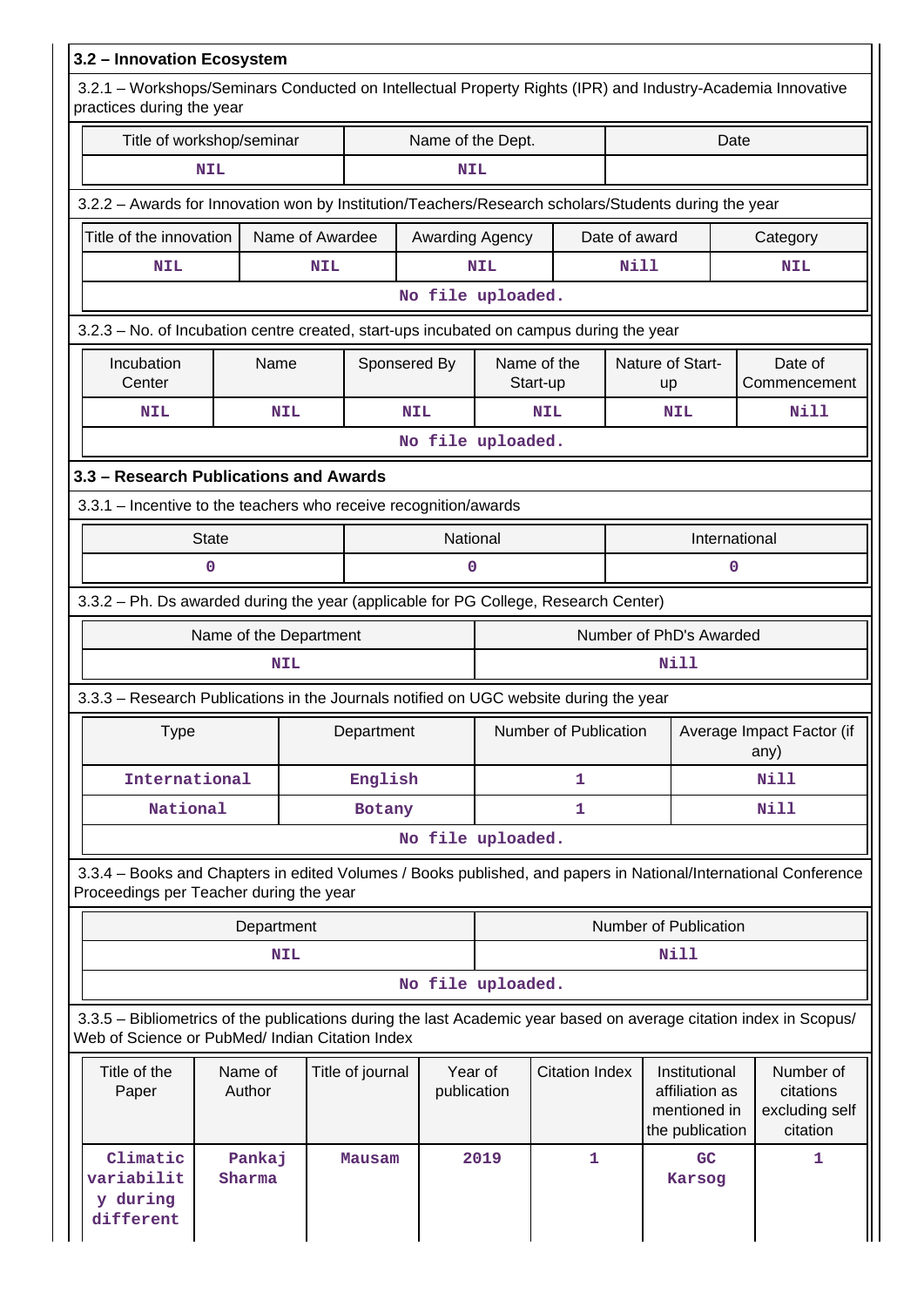| phenophase<br>s and its<br>impact on<br>temperate<br>fruit<br>crops                 |                   |            |                                                 |                   |                                   |                                                                                                                                                                                                                    |                                                      |             |                                                                    |  |  |
|-------------------------------------------------------------------------------------|-------------------|------------|-------------------------------------------------|-------------------|-----------------------------------|--------------------------------------------------------------------------------------------------------------------------------------------------------------------------------------------------------------------|------------------------------------------------------|-------------|--------------------------------------------------------------------|--|--|
|                                                                                     |                   |            |                                                 | No file uploaded. |                                   |                                                                                                                                                                                                                    |                                                      |             |                                                                    |  |  |
|                                                                                     |                   |            |                                                 |                   |                                   | 3.3.6 - h-Index of the Institutional Publications during the year. (based on Scopus/ Web of science)                                                                                                               |                                                      |             |                                                                    |  |  |
| Title of the<br>Paper                                                               | Name of<br>Author |            | Title of journal                                |                   | Year of<br>h-index<br>publication |                                                                                                                                                                                                                    | Number of<br>citations<br>excluding self<br>citation |             | Institutional<br>affiliation as<br>mentioned in<br>the publication |  |  |
| <b>NIL</b>                                                                          |                   | <b>NIL</b> | <b>NIL</b>                                      |                   | <b>Nill</b><br><b>Nill</b>        |                                                                                                                                                                                                                    | Nill                                                 |             | <b>NIL</b>                                                         |  |  |
|                                                                                     |                   |            |                                                 | No file uploaded. |                                   |                                                                                                                                                                                                                    |                                                      |             |                                                                    |  |  |
| 3.3.7 - Faculty participation in Seminars/Conferences and Symposia during the year: |                   |            |                                                 |                   |                                   |                                                                                                                                                                                                                    |                                                      |             |                                                                    |  |  |
| Number of Faculty                                                                   |                   |            | International                                   | National          |                                   | <b>State</b>                                                                                                                                                                                                       |                                                      |             | Local                                                              |  |  |
| Attended/Semi<br>nars/Workshops                                                     |                   |            | Nill                                            |                   | 7                                 | 1                                                                                                                                                                                                                  |                                                      |             | <b>Nill</b>                                                        |  |  |
| Presented<br>papers                                                                 |                   |            | 1                                               |                   | 8                                 | $\mathbf{1}$                                                                                                                                                                                                       |                                                      | <b>Nill</b> |                                                                    |  |  |
| Resource<br>persons                                                                 |                   |            | <b>Nill</b>                                     |                   | <b>Nill</b>                       | 4                                                                                                                                                                                                                  |                                                      |             | 1                                                                  |  |  |
|                                                                                     |                   |            |                                                 | No file uploaded. |                                   |                                                                                                                                                                                                                    |                                                      |             |                                                                    |  |  |
| 3.4 - Extension Activities                                                          |                   |            |                                                 |                   |                                   |                                                                                                                                                                                                                    |                                                      |             |                                                                    |  |  |
|                                                                                     |                   |            |                                                 |                   |                                   | 3.4.1 - Number of extension and outreach programmes conducted in collaboration with industry, community and<br>Non- Government Organisations through NSS/NCC/Red cross/Youth Red Cross (YRC) etc., during the year |                                                      |             |                                                                    |  |  |
| Title of the activities                                                             |                   |            | Organising unit/agency/<br>collaborating agency |                   |                                   | Number of teachers<br>participated in such<br>activities                                                                                                                                                           |                                                      |             | Number of students<br>participated in such<br>activities           |  |  |
| Anti Polythene<br>Drive and Making of<br>Eco-friendly Mats                          |                   |            | Rover and Ranger                                |                   |                                   | $\overline{2}$                                                                                                                                                                                                     |                                                      |             | 52                                                                 |  |  |
| Environment<br>Awareness Rally                                                      |                   |            | <b>NCC</b>                                      |                   |                                   | 1                                                                                                                                                                                                                  |                                                      | 63          |                                                                    |  |  |
| Awareness on<br>Social Issues<br>through Nukkad<br>Natak                            |                   |            | Dramatic Club                                   |                   |                                   | $\mathbf{1}$                                                                                                                                                                                                       |                                                      |             | 35                                                                 |  |  |
| Plantation Drive                                                                    |                   |            | <b>NSS</b>                                      |                   |                                   | 3                                                                                                                                                                                                                  |                                                      |             | 100                                                                |  |  |
| Communal Harmony<br>Week                                                            |                   |            | <b>NSS</b>                                      |                   |                                   | 3                                                                                                                                                                                                                  |                                                      |             | 124                                                                |  |  |
| Shramdaan at<br>Local Temples                                                       |                   |            | <b>NSS</b>                                      |                   |                                   | 3                                                                                                                                                                                                                  |                                                      |             | 338                                                                |  |  |
| Polythene Hatao<br>Abhiyaan                                                         |                   |            | <b>NSS</b>                                      |                   |                                   | 3                                                                                                                                                                                                                  | 287                                                  |             |                                                                    |  |  |
| <b>Blood Donation</b><br>Camp                                                       |                   |            | <b>NSS</b>                                      |                   |                                   | 3                                                                                                                                                                                                                  |                                                      |             | 105                                                                |  |  |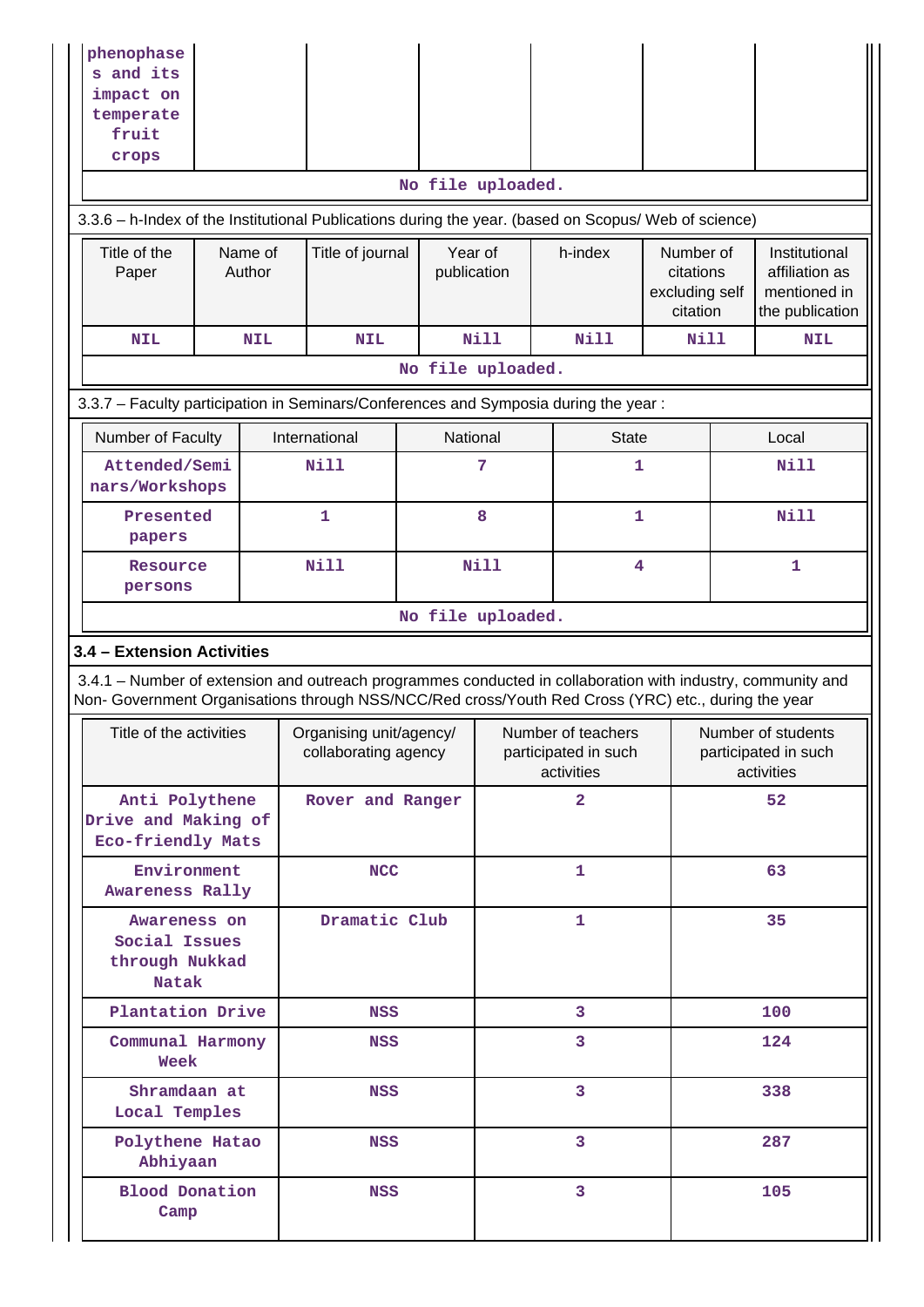| Anti-Drug<br><b>Awareness Drive</b>                                                                                                                                                                            |  |                                                    | <b>NSS</b>               |                                                                                                   |                             | 3                      |                                                         |  | 354                                                     |  |
|----------------------------------------------------------------------------------------------------------------------------------------------------------------------------------------------------------------|--|----------------------------------------------------|--------------------------|---------------------------------------------------------------------------------------------------|-----------------------------|------------------------|---------------------------------------------------------|--|---------------------------------------------------------|--|
| Swachhata Bharat<br>Abhiyan Rally                                                                                                                                                                              |  |                                                    | <b>NSS</b>               |                                                                                                   |                             | 3                      |                                                         |  | 446                                                     |  |
|                                                                                                                                                                                                                |  |                                                    |                          |                                                                                                   | View File                   |                        |                                                         |  |                                                         |  |
| 3.4.2 - Awards and recognition received for extension activities from Government and other recognized bodies<br>during the year                                                                                |  |                                                    |                          |                                                                                                   |                             |                        |                                                         |  |                                                         |  |
| Name of the activity                                                                                                                                                                                           |  |                                                    | Award/Recognition        |                                                                                                   |                             | <b>Awarding Bodies</b> |                                                         |  | Number of students<br><b>Benefited</b>                  |  |
| <b>NIL</b>                                                                                                                                                                                                     |  |                                                    | <b>NIL</b><br><b>NIL</b> |                                                                                                   |                             |                        | Nill                                                    |  |                                                         |  |
|                                                                                                                                                                                                                |  |                                                    |                          |                                                                                                   | No file uploaded.           |                        |                                                         |  |                                                         |  |
| 3.4.3 - Students participating in extension activities with Government Organisations, Non-Government<br>Organisations and programmes such as Swachh Bharat, Aids Awareness, Gender Issue, etc. during the year |  |                                                    |                          |                                                                                                   |                             |                        |                                                         |  |                                                         |  |
| Name of the scheme                                                                                                                                                                                             |  | Organising unit/Agen<br>cy/collaborating<br>agency |                          | Name of the activity                                                                              |                             |                        | Number of teachers<br>participated in such<br>activites |  | Number of students<br>participated in such<br>activites |  |
| National<br>Unity and<br>Communal<br>Harmony                                                                                                                                                                   |  | <b>NSS</b>                                         |                          | National<br>Youth Festival                                                                        |                             | 1                      |                                                         |  | 3                                                       |  |
| Swachh Bharat<br><b>NSS</b>                                                                                                                                                                                    |  |                                                    | Drive                    | Swachhta                                                                                          |                             | 3                      | 48                                                      |  |                                                         |  |
| <b>Message</b><br>delivered via<br>Plays on Gender<br>Equity, Human<br>Values, Caste<br>System                                                                                                                 |  | Dramatic Club                                      |                          | Munshi Prem<br>Chand Jayanti<br>Celebration                                                       |                             | $\mathbf{1}$           |                                                         |  | 38                                                      |  |
| Swachh Bharat                                                                                                                                                                                                  |  | NCC, NSS and<br>R R                                |                          | <b>Awareness</b><br>Rally under the<br>banner of<br>Swachh Bharat                                 |                             | 6                      |                                                         |  | 62                                                      |  |
|                                                                                                                                                                                                                |  |                                                    |                          |                                                                                                   | View File                   |                        |                                                         |  |                                                         |  |
| 3.5 - Collaborations                                                                                                                                                                                           |  |                                                    |                          |                                                                                                   |                             |                        |                                                         |  |                                                         |  |
| 3.5.1 – Number of Collaborative activities for research, faculty exchange, student exchange during the year                                                                                                    |  |                                                    |                          |                                                                                                   |                             |                        |                                                         |  |                                                         |  |
| Nature of activity                                                                                                                                                                                             |  |                                                    | Participant              |                                                                                                   | Source of financial support |                        |                                                         |  | Duration                                                |  |
| <b>NIL</b>                                                                                                                                                                                                     |  |                                                    | <b>NIL</b>               |                                                                                                   |                             | <b>NIL</b>             |                                                         |  | 0                                                       |  |
|                                                                                                                                                                                                                |  |                                                    |                          |                                                                                                   | No file uploaded.           |                        |                                                         |  |                                                         |  |
| 3.5.2 - Linkages with institutions/industries for internship, on-the- job training, project work, sharing of research<br>facilities etc. during the year                                                       |  |                                                    |                          |                                                                                                   |                             |                        |                                                         |  |                                                         |  |
| Nature of linkage<br>Title of the                                                                                                                                                                              |  | linkage                                            |                          | Name of the<br>partnering<br>institution/<br>industry<br>/research lab<br>with contact<br>details | <b>Duration From</b>        |                        | <b>Duration To</b>                                      |  | Participant                                             |  |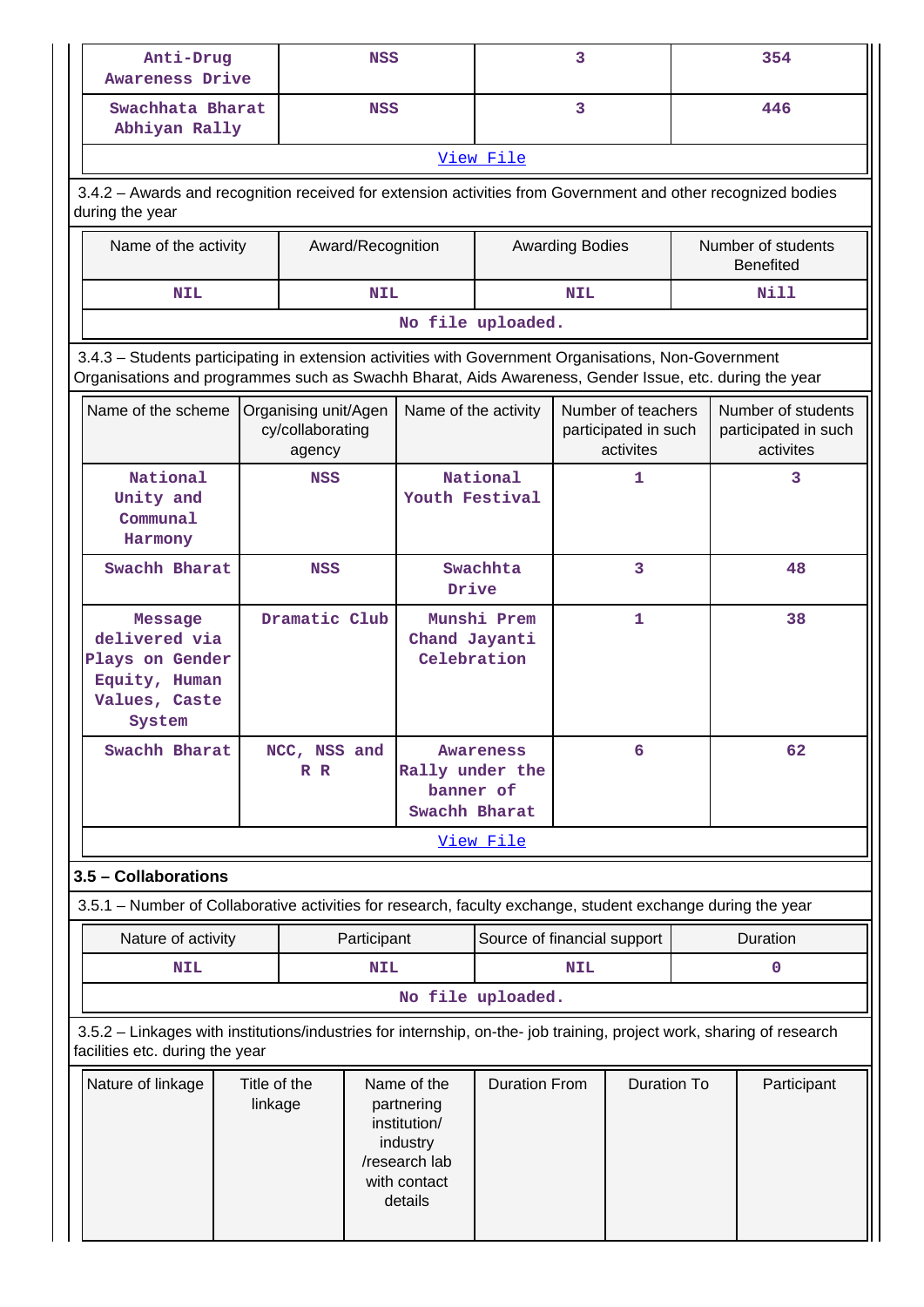| <b>NIL</b>                                                                                                                                                                                                                                              |                         | <b>NIL</b> | <b>NIL</b>                                  |                   |             | Nill                                                                        |                                | Nill                                                      |                    | 0       |
|---------------------------------------------------------------------------------------------------------------------------------------------------------------------------------------------------------------------------------------------------------|-------------------------|------------|---------------------------------------------|-------------------|-------------|-----------------------------------------------------------------------------|--------------------------------|-----------------------------------------------------------|--------------------|---------|
|                                                                                                                                                                                                                                                         |                         |            |                                             | No file uploaded. |             |                                                                             |                                |                                                           |                    |         |
| 3.5.3 – MoUs signed with institutions of national, international importance, other universities, industries, corporate<br>houses etc. during the year                                                                                                   |                         |            |                                             |                   |             |                                                                             |                                |                                                           |                    |         |
| Organisation                                                                                                                                                                                                                                            |                         |            | Date of MoU signed                          |                   |             | Purpose/Activities                                                          |                                | Number of<br>students/teachers<br>participated under MoUs |                    |         |
| <b>NIL</b>                                                                                                                                                                                                                                              |                         |            | Nill                                        |                   | <b>NIL</b>  |                                                                             | Nill                           |                                                           |                    |         |
|                                                                                                                                                                                                                                                         |                         |            |                                             | No file uploaded. |             |                                                                             |                                |                                                           |                    |         |
| <b>CRITERION IV - INFRASTRUCTURE AND LEARNING RESOURCES</b>                                                                                                                                                                                             |                         |            |                                             |                   |             |                                                                             |                                |                                                           |                    |         |
| 4.1 - Physical Facilities                                                                                                                                                                                                                               |                         |            |                                             |                   |             |                                                                             |                                |                                                           |                    |         |
| 4.1.1 - Budget allocation, excluding salary for infrastructure augmentation during the year                                                                                                                                                             |                         |            |                                             |                   |             |                                                                             |                                |                                                           |                    |         |
| Budget allocated for infrastructure augmentation                                                                                                                                                                                                        |                         |            |                                             |                   |             | Budget utilized for infrastructure development                              |                                |                                                           |                    |         |
|                                                                                                                                                                                                                                                         |                         | 41.5       |                                             |                   |             |                                                                             |                                | 13.6                                                      |                    |         |
| 4.1.2 – Details of augmentation in infrastructure facilities during the year                                                                                                                                                                            |                         |            |                                             |                   |             |                                                                             |                                |                                                           |                    |         |
|                                                                                                                                                                                                                                                         | <b>Facilities</b>       |            |                                             |                   |             |                                                                             | <b>Existing or Newly Added</b> |                                                           |                    |         |
| Number of important equipments<br>purchased (Greater than 1-0 lakh)                                                                                                                                                                                     | during the current year |            |                                             | Newly Added       |             |                                                                             |                                |                                                           |                    |         |
|                                                                                                                                                                                                                                                         |                         |            |                                             |                   | View File   |                                                                             |                                |                                                           |                    |         |
| 4.2 - Library as a Learning Resource                                                                                                                                                                                                                    |                         |            |                                             |                   |             |                                                                             |                                |                                                           |                    |         |
| 4.2.1 - Library is automated {Integrated Library Management System (ILMS)}                                                                                                                                                                              |                         |            |                                             |                   |             |                                                                             |                                |                                                           |                    |         |
| Name of the ILMS<br>software                                                                                                                                                                                                                            |                         |            | Nature of automation (fully<br>or patially) |                   | Version     |                                                                             |                                |                                                           | Year of automation |         |
| SOUL                                                                                                                                                                                                                                                    |                         |            | Partially                                   |                   |             | 2.0                                                                         |                                | 2011                                                      |                    |         |
| 4.2.2 - Library Services                                                                                                                                                                                                                                |                         |            |                                             |                   |             |                                                                             |                                |                                                           |                    |         |
| Library<br>Service Type                                                                                                                                                                                                                                 |                         | Existing   |                                             |                   |             | Newly Added                                                                 |                                |                                                           | Total              |         |
| Text<br><b>Books</b>                                                                                                                                                                                                                                    | 3903                    |            | 466883                                      |                   | <b>Nill</b> | <b>Nill</b>                                                                 |                                | 3903                                                      |                    | 466883  |
| Reference<br><b>Books</b>                                                                                                                                                                                                                               | 9823                    |            | 2216494                                     |                   | <b>Nill</b> | <b>Nill</b>                                                                 |                                | 9823                                                      |                    | 2216494 |
|                                                                                                                                                                                                                                                         |                         |            |                                             | No file uploaded. |             |                                                                             |                                |                                                           |                    |         |
| 4.2.3 – E-content developed by teachers such as: e-PG- Pathshala, CEC (under e-PG- Pathshala CEC (Under<br>Graduate) SWAYAM other MOOCs platform NPTEL/NMEICT/any other Government initiatives & institutional<br>(Learning Management System (LMS) etc |                         |            |                                             |                   |             |                                                                             |                                |                                                           |                    |         |
| Name of the Teacher<br>Name of the Module                                                                                                                                                                                                               |                         |            |                                             |                   |             | Platform on which module<br>Date of launching e-<br>is developed<br>content |                                |                                                           |                    |         |
| NIL                                                                                                                                                                                                                                                     |                         | NIL        |                                             |                   | <b>NIL</b>  |                                                                             |                                | Nill                                                      |                    |         |
|                                                                                                                                                                                                                                                         |                         |            |                                             | No file uploaded. |             |                                                                             |                                |                                                           |                    |         |
| 4.3 - IT Infrastructure                                                                                                                                                                                                                                 |                         |            |                                             |                   |             |                                                                             |                                |                                                           |                    |         |
|                                                                                                                                                                                                                                                         |                         |            |                                             |                   |             |                                                                             |                                |                                                           |                    |         |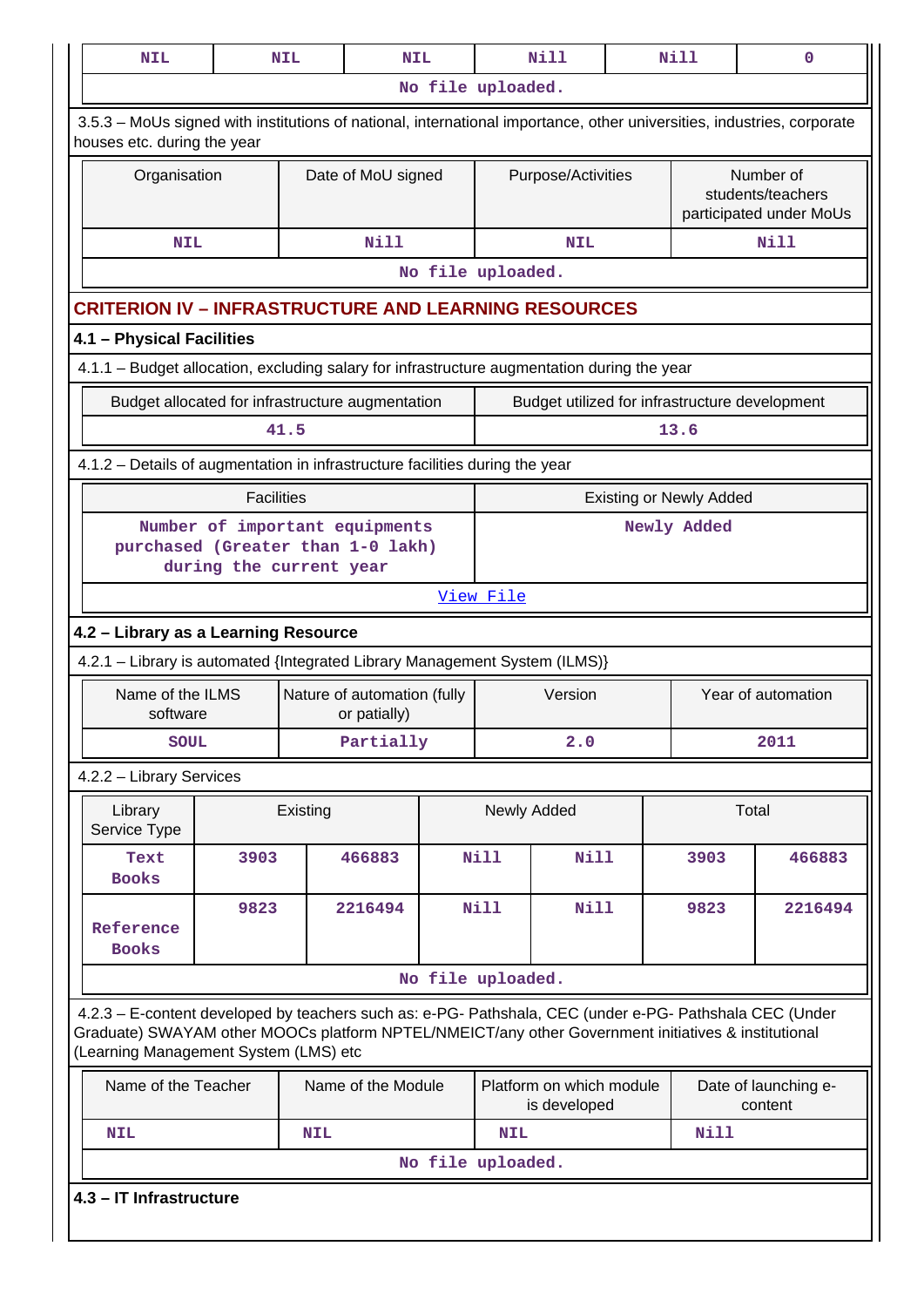| 4.3.1 - Technology Upgradation (overall)                                                                                                                                                                                                                                                                                                                                                                                                                                                                                      |                                                                             |                 |                                                                  |                            |                         |                                           |                    |                                                                                                                                                                                                                                                                                                                                                                                                                                                                                                                                                                                                                                                                                                                                                                                                                                                                                                                                                                                                                                                                                                                                                                                                                                                                                                                       |               |
|-------------------------------------------------------------------------------------------------------------------------------------------------------------------------------------------------------------------------------------------------------------------------------------------------------------------------------------------------------------------------------------------------------------------------------------------------------------------------------------------------------------------------------|-----------------------------------------------------------------------------|-----------------|------------------------------------------------------------------|----------------------------|-------------------------|-------------------------------------------|--------------------|-----------------------------------------------------------------------------------------------------------------------------------------------------------------------------------------------------------------------------------------------------------------------------------------------------------------------------------------------------------------------------------------------------------------------------------------------------------------------------------------------------------------------------------------------------------------------------------------------------------------------------------------------------------------------------------------------------------------------------------------------------------------------------------------------------------------------------------------------------------------------------------------------------------------------------------------------------------------------------------------------------------------------------------------------------------------------------------------------------------------------------------------------------------------------------------------------------------------------------------------------------------------------------------------------------------------------|---------------|
| <b>Type</b>                                                                                                                                                                                                                                                                                                                                                                                                                                                                                                                   | <b>Total Co</b><br>mputers                                                  | Computer<br>Lab | Internet                                                         | <b>Browsing</b><br>centers | Computer<br>Centers     | Office                                    | Departme<br>nts    | Available<br><b>Bandwidt</b><br>h (MBPS/<br>GBPS)                                                                                                                                                                                                                                                                                                                                                                                                                                                                                                                                                                                                                                                                                                                                                                                                                                                                                                                                                                                                                                                                                                                                                                                                                                                                     | <b>Others</b> |
| Existin<br>g                                                                                                                                                                                                                                                                                                                                                                                                                                                                                                                  | 107                                                                         | 48              | $\overline{\mathbf{2}}$                                          | 6                          | $\overline{\mathbf{2}}$ | 5                                         | 11                 | $\overline{\mathbf{2}}$                                                                                                                                                                                                                                                                                                                                                                                                                                                                                                                                                                                                                                                                                                                                                                                                                                                                                                                                                                                                                                                                                                                                                                                                                                                                                               | 0             |
| Added                                                                                                                                                                                                                                                                                                                                                                                                                                                                                                                         | $\mathbf 0$                                                                 | $\mathbf{O}$    | $\mathbf{O}$                                                     | 0                          | $\mathbf 0$             | $\mathbf 0$                               | $\mathbf{0}$       | $\mathbf 0$                                                                                                                                                                                                                                                                                                                                                                                                                                                                                                                                                                                                                                                                                                                                                                                                                                                                                                                                                                                                                                                                                                                                                                                                                                                                                                           | 0             |
| Total                                                                                                                                                                                                                                                                                                                                                                                                                                                                                                                         | 107                                                                         | 48              | $\overline{\mathbf{2}}$                                          | 6                          | $\overline{\mathbf{2}}$ | 5                                         | 11                 | $\overline{a}$                                                                                                                                                                                                                                                                                                                                                                                                                                                                                                                                                                                                                                                                                                                                                                                                                                                                                                                                                                                                                                                                                                                                                                                                                                                                                                        | 0             |
| 4.3.2 - Bandwidth available of internet connection in the Institution (Leased line)                                                                                                                                                                                                                                                                                                                                                                                                                                           |                                                                             |                 |                                                                  |                            |                         |                                           |                    |                                                                                                                                                                                                                                                                                                                                                                                                                                                                                                                                                                                                                                                                                                                                                                                                                                                                                                                                                                                                                                                                                                                                                                                                                                                                                                                       |               |
|                                                                                                                                                                                                                                                                                                                                                                                                                                                                                                                               |                                                                             |                 |                                                                  |                            | 10 MBPS/ GBPS           |                                           |                    |                                                                                                                                                                                                                                                                                                                                                                                                                                                                                                                                                                                                                                                                                                                                                                                                                                                                                                                                                                                                                                                                                                                                                                                                                                                                                                                       |               |
| 4.3.3 - Facility for e-content                                                                                                                                                                                                                                                                                                                                                                                                                                                                                                |                                                                             |                 |                                                                  |                            |                         |                                           |                    |                                                                                                                                                                                                                                                                                                                                                                                                                                                                                                                                                                                                                                                                                                                                                                                                                                                                                                                                                                                                                                                                                                                                                                                                                                                                                                                       |               |
|                                                                                                                                                                                                                                                                                                                                                                                                                                                                                                                               |                                                                             |                 | Name of the e-content development facility                       |                            |                         |                                           | recording facility | Provide the link of the videos and media centre and                                                                                                                                                                                                                                                                                                                                                                                                                                                                                                                                                                                                                                                                                                                                                                                                                                                                                                                                                                                                                                                                                                                                                                                                                                                                   |               |
|                                                                                                                                                                                                                                                                                                                                                                                                                                                                                                                               |                                                                             | <b>NIL</b>      |                                                                  |                            |                         |                                           | NIL                |                                                                                                                                                                                                                                                                                                                                                                                                                                                                                                                                                                                                                                                                                                                                                                                                                                                                                                                                                                                                                                                                                                                                                                                                                                                                                                                       |               |
| 4.4 - Maintenance of Campus Infrastructure                                                                                                                                                                                                                                                                                                                                                                                                                                                                                    |                                                                             |                 |                                                                  |                            |                         |                                           |                    |                                                                                                                                                                                                                                                                                                                                                                                                                                                                                                                                                                                                                                                                                                                                                                                                                                                                                                                                                                                                                                                                                                                                                                                                                                                                                                                       |               |
| 4.4.1 – Expenditure incurred on maintenance of physical facilities and academic support facilities, excluding salary<br>component, during the year                                                                                                                                                                                                                                                                                                                                                                            |                                                                             |                 |                                                                  |                            |                         |                                           |                    |                                                                                                                                                                                                                                                                                                                                                                                                                                                                                                                                                                                                                                                                                                                                                                                                                                                                                                                                                                                                                                                                                                                                                                                                                                                                                                                       |               |
|                                                                                                                                                                                                                                                                                                                                                                                                                                                                                                                               | Assigned Budget on<br>academic facilities                                   |                 | Expenditure incurred on<br>maintenance of academic<br>facilities |                            |                         | Assigned budget on<br>physical facilities |                    | Expenditure incurredon<br>maintenance of physical<br>facilites                                                                                                                                                                                                                                                                                                                                                                                                                                                                                                                                                                                                                                                                                                                                                                                                                                                                                                                                                                                                                                                                                                                                                                                                                                                        |               |
|                                                                                                                                                                                                                                                                                                                                                                                                                                                                                                                               | 15.5                                                                        |                 | 15.27                                                            |                            |                         | 2.5                                       |                    | 2.32                                                                                                                                                                                                                                                                                                                                                                                                                                                                                                                                                                                                                                                                                                                                                                                                                                                                                                                                                                                                                                                                                                                                                                                                                                                                                                                  |               |
| 4.4.2 - Procedures and policies for maintaining and utilizing physical, academic and support facilities - laboratory,<br>library, sports complex, computers, classrooms etc. (maximum 500 words) (information to be available in<br>institutional Website, provide link)<br>Science, Department of Geography, IT Lab, and Language-cum-Career Lab are well-<br>maintained with state-of-the-art and latest techniques. The equipments required<br>books through INFLIBNET. The library maintains register of students and the | the students and teachers and they have an easy access to e-journals and e- |                 |                                                                  |                            |                         |                                           |                    | The grant received by the college from government and other agencies and the<br>funds available with the college are utilized for new construction, renovation<br>and for up keeping of all the infrastructure of the college. The New Sports<br>Block is under construction just adjacent to the present college building. The<br>construction and major maintenance is carried out by the Himachal Pradesh<br>Public Work Departments (HPPWD) whereas, the minor maintenance is done by the<br>building fund committee from time to time. To ensure the safety of the<br>students, CCTV cameras are fixed at certain points and the control of these<br>cameras is monitored at the Principal Room. The Laboratories of the Faculty of<br>to update the facilities in various laboratories are purchased by the Purchase<br>Committee as per requirement of the respective departments. There is a proper<br>stock register in which all the purchases are entered and the articles are<br>handed over to the custodians of respective departments. The library of the<br>college has reference books, text-books, magazines and a regular supply of<br>newspapers to supplement the reading habit of the students and provide them<br>access for wider knowledge. The library also provides the internet access to |               |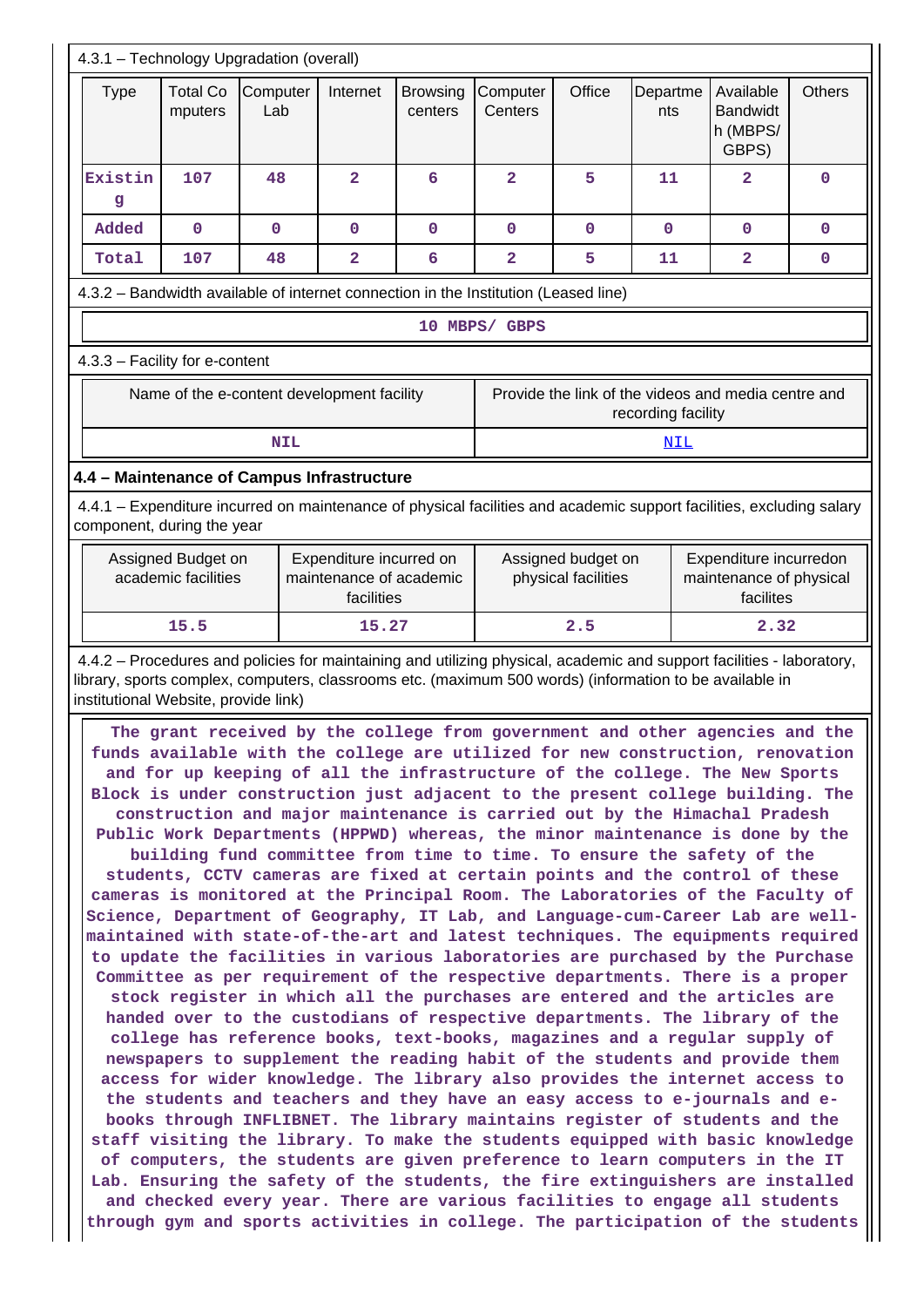## **in Inter-College Championships is promoted by providing special coaching camps to the students before the commencement of such events.**

<http://www.gckarsog.edu.in/Facilities-and-Infrastructure.html>

## **CRITERION V – STUDENT SUPPORT AND PROGRESSION**

#### **5.1 – Student Support**

## 5.1.1 – Scholarships and Financial Support

|                                         | Name/Title of the scheme | Number of students | Amount in Rupees |  |  |
|-----------------------------------------|--------------------------|--------------------|------------------|--|--|
| Financial Support<br>from institution   | <b>NIL</b>               |                    |                  |  |  |
| Financial Support<br>from Other Sources |                          |                    |                  |  |  |
| a) National                             | Scholarships             | 217                | 1888200          |  |  |
| b) International                        | <b>NIL</b>               | Nill               | 0                |  |  |
| View File                               |                          |                    |                  |  |  |

 5.1.2 – Number of capability enhancement and development schemes such as Soft skill development, Remedial coaching, Language lab, Bridge courses, Yoga, Meditation, Personal Counselling and Mentoring etc.,

| Name of the capability<br>enhancement scheme | Date of implemetation | Number of students<br>enrolled | Agencies involved        |  |
|----------------------------------------------|-----------------------|--------------------------------|--------------------------|--|
| Personal<br>Counselling                      | 05/08/2019            | 140                            | Bright Career,<br>Shimla |  |
| Personal<br>Counselling                      | 26/09/2019            | 232                            | DSP Karsog               |  |
| Personal<br>Counselling                      | 12/12/2019            | 131                            | <b>SDM Karsog</b>        |  |
| View File                                    |                       |                                |                          |  |

 5.1.3 – Students benefited by guidance for competitive examinations and career counselling offered by the institution during the year

| Year | Name of the<br>scheme                                                                                                                                          | Number of<br>benefited<br>students for<br>competitive<br>examination | Number of<br>benefited<br>students by<br>career<br>counseling<br>activities | Number of<br>students who<br>have passedin<br>the comp. exam | Number of<br>studentsp placed |  |  |
|------|----------------------------------------------------------------------------------------------------------------------------------------------------------------|----------------------------------------------------------------------|-----------------------------------------------------------------------------|--------------------------------------------------------------|-------------------------------|--|--|
| 2019 | Interactive<br>Session by<br>Career<br>Counseling<br>Cell                                                                                                      | 232                                                                  | 232                                                                         | Nill                                                         | Nill                          |  |  |
|      | View File                                                                                                                                                      |                                                                      |                                                                             |                                                              |                               |  |  |
|      | 5.1.4 – Institutional mechanism for transparency, timely redressal of student grievances, Prevention of sexual<br>harassment and ragging cases during the year |                                                                      |                                                                             |                                                              |                               |  |  |

| Total grievances received | Number of grievances redressed | Avg. number of days for grievance<br>redressal |
|---------------------------|--------------------------------|------------------------------------------------|
| Nill                      | Nill                           | Nill                                           |

## **5.2 – Student Progression**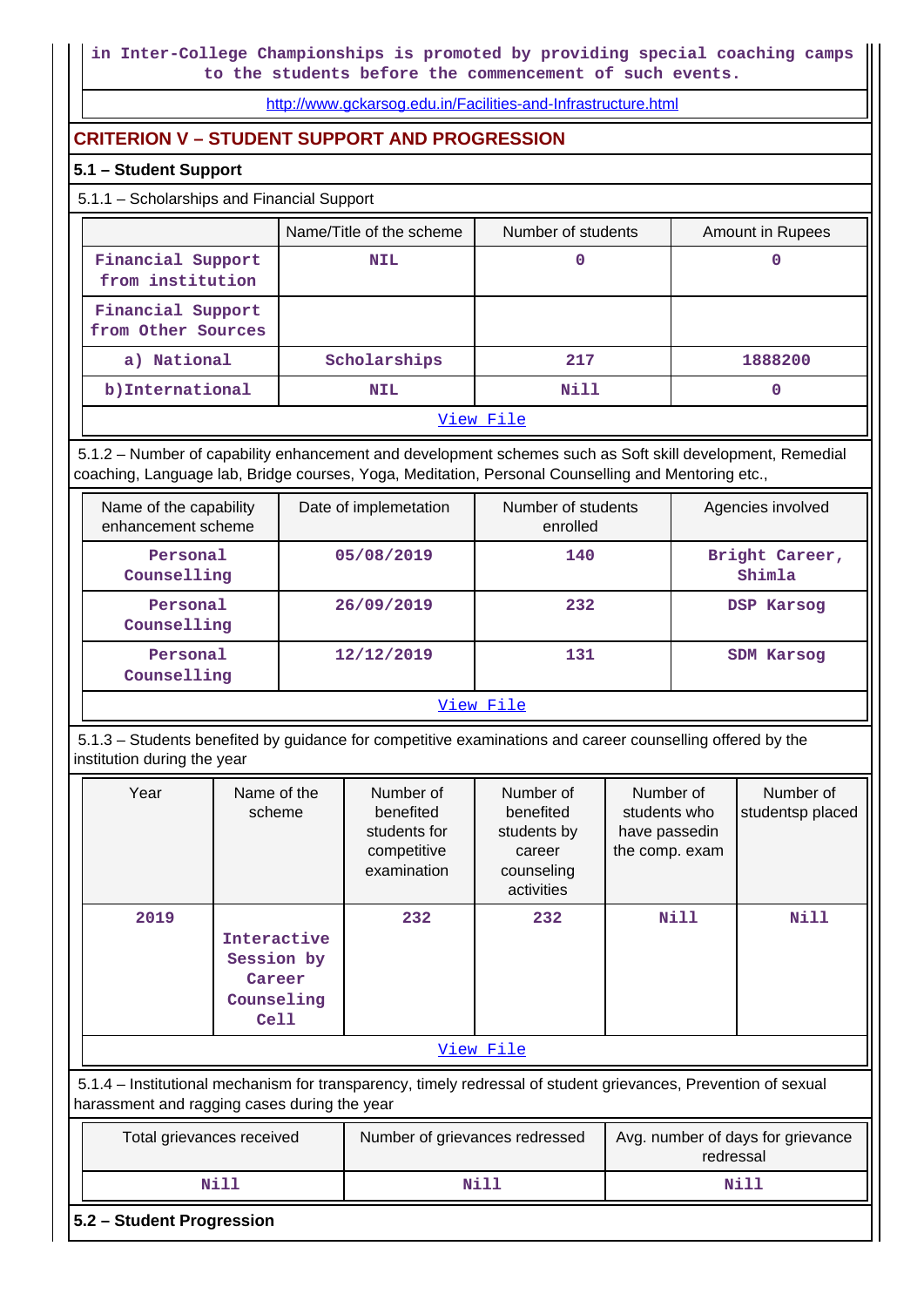|                                    | 5.2.1 - Details of campus placement during the year                                                                                                                                    |                             |                                    |                                         |                                     |
|------------------------------------|----------------------------------------------------------------------------------------------------------------------------------------------------------------------------------------|-----------------------------|------------------------------------|-----------------------------------------|-------------------------------------|
|                                    | On campus                                                                                                                                                                              |                             |                                    | Off campus                              |                                     |
| Nameof<br>organizations<br>visited | Number of<br>Number of<br>students<br>stduents placed<br>participated                                                                                                                  |                             | Nameof<br>organizations<br>visited | Number of<br>students<br>participated   | Number of<br>stduents placed        |
| <b>NIL</b>                         | Nill                                                                                                                                                                                   | Nill                        | <b>NIL</b>                         | Nill                                    | <b>Nill</b>                         |
|                                    |                                                                                                                                                                                        |                             | No file uploaded.                  |                                         |                                     |
|                                    | 5.2.2 – Student progression to higher education in percentage during the year                                                                                                          |                             |                                    |                                         |                                     |
| Year                               | Number of<br>students<br>enrolling into<br>higher education                                                                                                                            | Programme<br>graduated from | Depratment<br>graduated from       | Name of<br>institution joined           | Name of<br>programme<br>admitted to |
| 2019                               | 30                                                                                                                                                                                     | G.C.<br>Karsog              | Political<br>Science               | G.C.<br>Karsog                          | <b>MA</b>                           |
| 2019                               | 30                                                                                                                                                                                     | G.C.<br>Karsog              | Hindi                              | G.C.<br>Karsog                          | <b>MA</b>                           |
| 2019                               | 18                                                                                                                                                                                     | G.C.<br>Karsog              | English                            | G.C.<br>Karsog                          | <b>MA</b>                           |
| 2019                               | $\overline{7}$                                                                                                                                                                         | G.C.<br>Karsog              | Hindi                              | H.P.U<br>Shimla                         | <b>MA</b>                           |
| 2019                               | 3                                                                                                                                                                                      | G.C.<br>Karsog              | Commerce                           | H.P.U<br>Shimla                         | M Com                               |
| 2019                               | $\overline{2}$                                                                                                                                                                         | G.C.<br>Karsog              | English                            | C.U<br>Dharmshala                       | <b>MA</b>                           |
| 2019                               | $\overline{2}$                                                                                                                                                                         | G.C.<br>Karsog              | English                            | H.P.U<br>Shimla                         | <b>MA</b>                           |
| 2019                               | $\mathbf{1}$                                                                                                                                                                           | G.C.<br>Karsog              | Zoology                            | Shoolini<br>University<br>HP            | M Sc                                |
| 2019                               | $\overline{2}$                                                                                                                                                                         | G.C.<br>Karsog              | Botany                             | H.P.U<br>Shimla                         | M Sc                                |
| 2019                               | $\overline{3}$                                                                                                                                                                         | G.C.<br>Karsog              | Physics                            | H.P.U<br>Shimla                         | M Sc                                |
|                                    |                                                                                                                                                                                        |                             | View File                          |                                         |                                     |
|                                    | 5.2.3 - Students qualifying in state/ national/ international level examinations during the year<br>(eg:NET/SET/SLET/GATE/GMAT/CAT/GRE/TOFEL/Civil Services/State Government Services) |                             |                                    |                                         |                                     |
|                                    | <b>Items</b>                                                                                                                                                                           |                             |                                    | Number of students selected/ qualifying |                                     |
|                                    | <b>NET</b>                                                                                                                                                                             |                             | 1                                  |                                         |                                     |
|                                    | Any Other                                                                                                                                                                              |                             |                                    | 7                                       |                                     |
|                                    |                                                                                                                                                                                        |                             | View File                          |                                         |                                     |
|                                    | 5.2.4 – Sports and cultural activities / competitions organised at the institution level during the year                                                                               |                             |                                    |                                         |                                     |
|                                    | Activity                                                                                                                                                                               | Level                       |                                    |                                         | Number of Participants              |
|                                    | International Yoga<br>Divas                                                                                                                                                            |                             | Institution level                  |                                         | 153                                 |
|                                    | Poster-Making and                                                                                                                                                                      |                             | Institution level                  |                                         | 107                                 |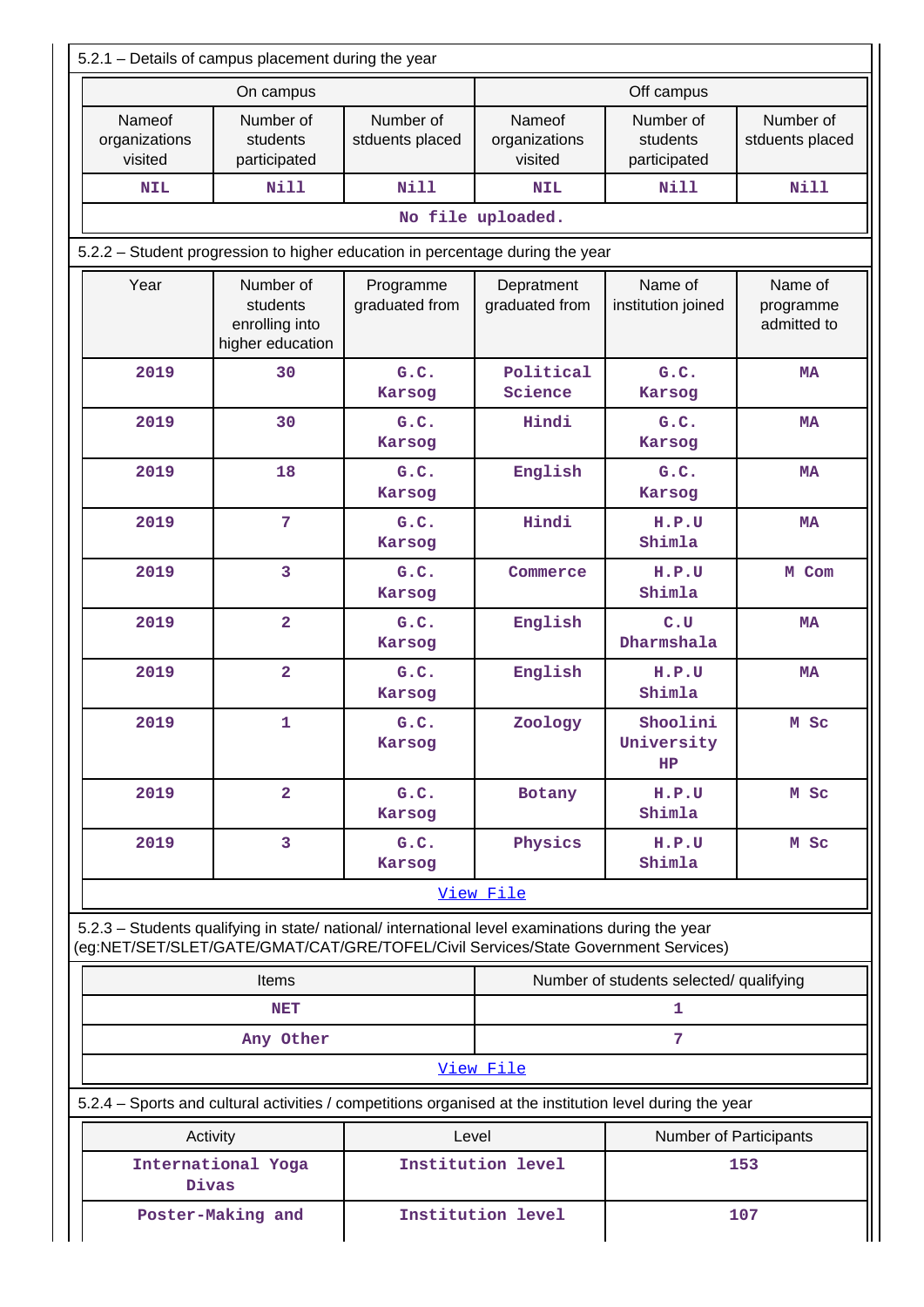| Declamation Contest                                                                                                                                                            |                   |                 |  |  |
|--------------------------------------------------------------------------------------------------------------------------------------------------------------------------------|-------------------|-----------------|--|--|
| Annual Athletic Meet                                                                                                                                                           | Institution level | 348             |  |  |
| Hindi Divas                                                                                                                                                                    | Institution level | 184             |  |  |
| Dramatic (Rangmanch)<br>Workshop                                                                                                                                               | Institution level | 32              |  |  |
| Theatre Festival on the<br>occasion of Munshi Prem<br>Chand Birth Anniversary                                                                                                  | Institution level | 32 <sub>2</sub> |  |  |
| Sadbhavna Diwas                                                                                                                                                                | Institution level | 88              |  |  |
| Inter-Faculty Cultural<br>Festival                                                                                                                                             | Institution level | 224             |  |  |
| State NSS Mega Camp                                                                                                                                                            | Institution level | 324             |  |  |
| Flag Day by Rover and<br>Ranger                                                                                                                                                | Institution level | 83              |  |  |
|                                                                                                                                                                                | View File         |                 |  |  |
| 5.3 – Student Participation and Activities                                                                                                                                     |                   |                 |  |  |
| 5.3.1 – Number of awards/medals for outstanding performance in sports/cultural activities at national/international<br>level (award for a team event should be counted as one) |                   |                 |  |  |
|                                                                                                                                                                                |                   |                 |  |  |

| Year              | Name of the<br>award/medal | National/<br>Internaional | Number of<br>awards for<br><b>Sports</b> | Number of<br>awards for<br>Cultural | Student ID<br>number | Name of the<br>student |
|-------------------|----------------------------|---------------------------|------------------------------------------|-------------------------------------|----------------------|------------------------|
| 2019              | <b>NIL</b>                 | Nill                      | Nill                                     | Nill                                | Nill                 | Nill                   |
| No file uploaded. |                            |                           |                                          |                                     |                      |                        |

 5.3.2 – Activity of Student Council & representation of students on academic & administrative bodies/committees of the institution (maximum 500 words)

 **Following the ideals of Democracy, there is a provision of election in Universities and Colleges. However, Himachal Pradesh University has not been conducting students' election on account of certain reasons. So, the University has decided to form CSCA on merit basis. In this process, President, Vice President, Secretary and Joint Secretary were nominated on the basis of merit in their academic fields. During the current session, the following students represented the CSCA: 1. Dhruv Pandil President 2. Roshani Devi Vice- President 3. Pallvi Secretary 4. Puja Devi Joint Secretary Different committees of CSCA executive members are formed and a mentor is assigned to the committee. These committees recommend various activities to be organized, facilities to be provided to the students, amendments in sports and academic infrastructure, etc. On the recommendation of these committees, the college administration makes their prospective plans for the session. Besides, CSCA organizes the CSCA Cultural Function where the students get a platform to showcase their latent talent and the college awards the best performances who get a chance to represent the institution in various Inter-College Youth Festivals and Inter-College Sports Championships.**

## **5.4 – Alumni Engagement**

5.4.1 – Whether the institution has registered Alumni Association?

 **No**

5.4.2 – No. of enrolled Alumni: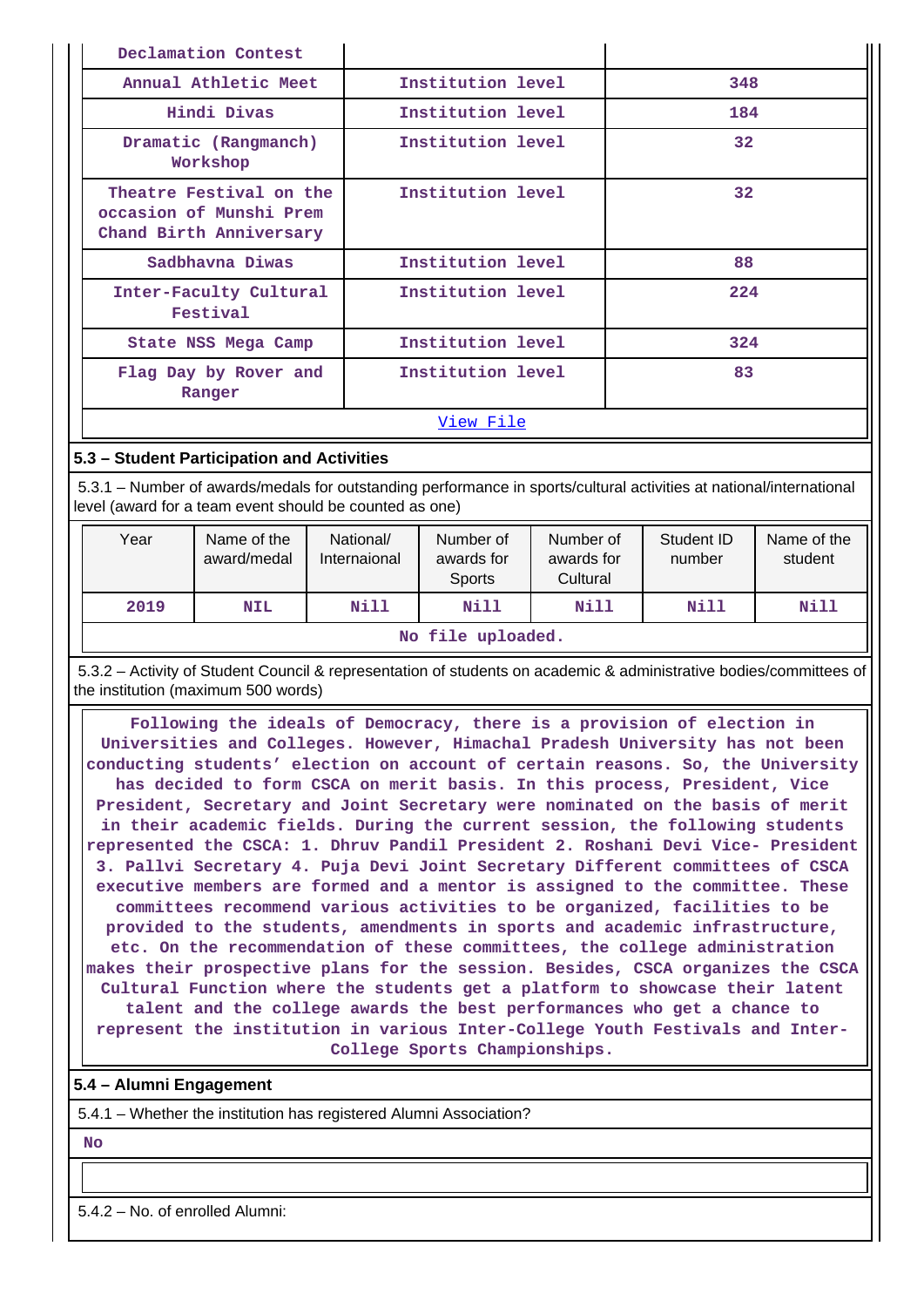5.4.3 – Alumni contribution during the year (in Rupees) :

**0**

5.4.4 – Meetings/activities organized by Alumni Association :

**NIL** 

#### **CRITERION VI – GOVERNANCE, LEADERSHIP AND MANAGEMENT**

**6.1 – Institutional Vision and Leadership**

 6.1.1 – Mention two practices of decentralization and participative management during the last year (maximum 500 words)

 **Various committees like College governance (RUSA), Admission, IQAC, House Examination, Discipline, Library, Canteen, Hostel, CSCA advisory, Campus Beautification, Scholarship, Purchase, University Examination Forms and Bus Pass Attestation, Committee against Sexual Harassment, Women Cell, Subject societies, Anti Ragging Committee, Career Counselling Cell, College website, Sports, Time-Table Committee, College Magazine committee, etc. are constituted at the beginning of each academic session for smooth working all round the year. These committees are fully empowered to take necessary financial approval from the Principal and execute the plan chalked out by the IQAC. At the same time, decentralization is seen as a means of improving the efficiency of education system and the quality of educational services. In order to carry out different activities? academic and co-curricular to enhance the knowledge of the students there are different facilities like IQAC, Computer lab/UGC Resource Centre, Conference Hall, Smart Class, Language Lab, etc. in this institution. The college administration is participative and regular meetings are convened amongst the Principal, staff members and students in implementing efficient plans. The matters at the department level are discussed by the senior most faculty member of the concerned department with the Principal. This gives the faculty an enormous sense of belonging and pride in the institution and this brings out the best in them. At various levels the college grooms the Governance council, Principal, teaching staff, non-teaching staff, supporting staff, student representatives (CSCA), PTA and various committees jointly empowered to propose, design, formulate and execute their plans within the frame work of governance. The Academic, Administrative, IQAC all are working together for the smooth running and over all functioning of this college.**

 **Partial 6.2 – Strategy Development and Deployment Strategy Type Community Community** Details  **Admission of Students Admission of the students is done as**

6.1.2 – Does the institution have a Management Information System (MIS)?

6.2.1 – Quality improvement strategies adopted by the institution for each of the following (with in 100 words each):

| <b>Strategy Type</b>  | Details                                                                                                                                                                                                                                                                                                                                                                                                     |
|-----------------------|-------------------------------------------------------------------------------------------------------------------------------------------------------------------------------------------------------------------------------------------------------------------------------------------------------------------------------------------------------------------------------------------------------------|
| Admission of Students | Admission of the students is done as<br>per the norms of the affiliating<br>University. The affiliating University,<br>Himachal Pradesh University introduced<br>the Annual System, which is largely<br>interdisciplinary in nature and<br>includes communication skills, basic IT<br>skills, creative thinking and EVS in<br>its preview. The admission process is<br>based on the merit and the number of |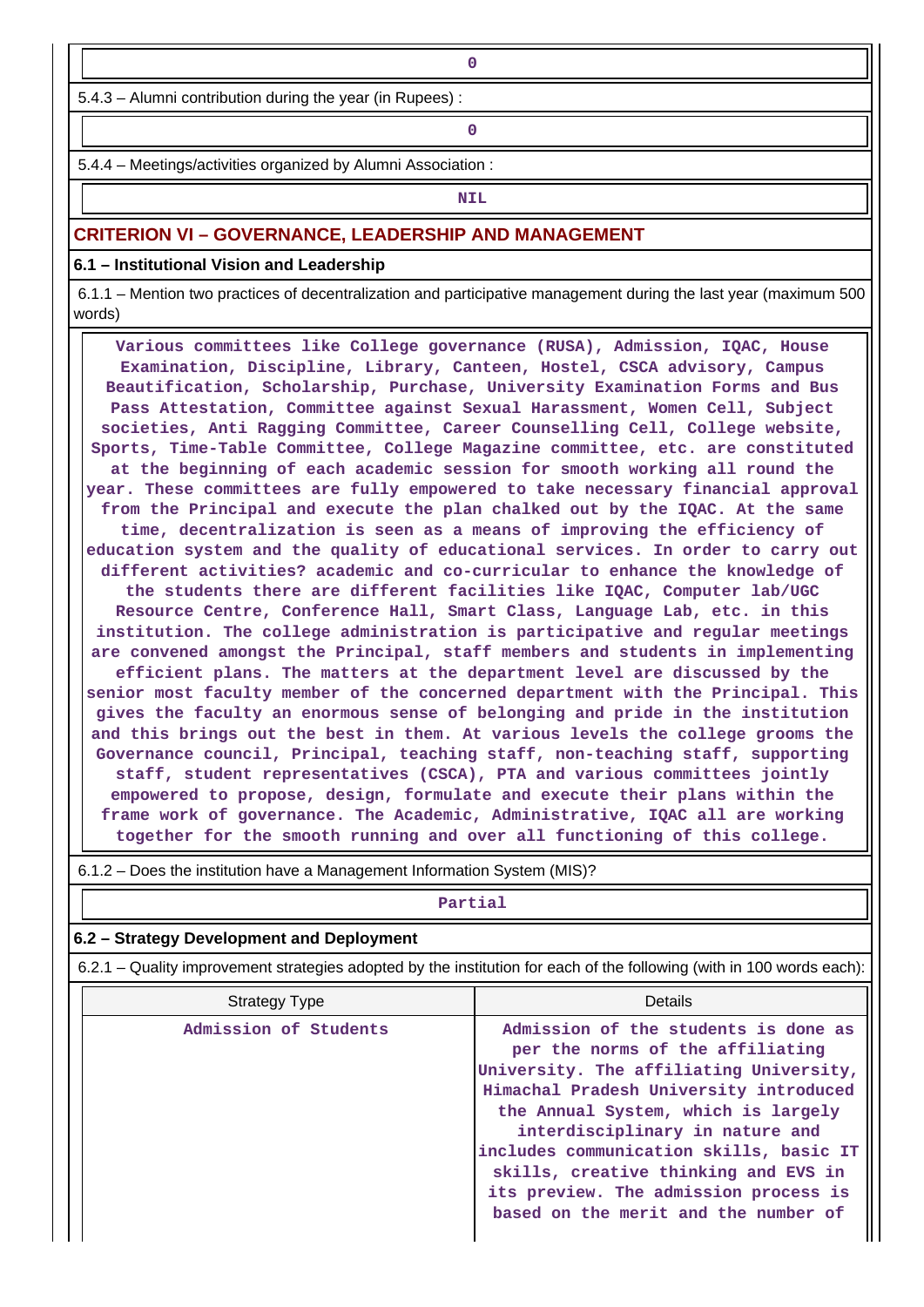|                                                               | seats in each department is fixed. It<br>takes into account the applicable norms<br>and policies of reservation standards<br>for students of weaker sections. There<br>is provision of 15 reservation for SC<br>and 7.5 for ST students. The<br>reservation roaster as adopted by HPU<br>is strictly followed in making<br>admissions. A relaxation of 5 in the<br>minimum cut off percentage is available<br>to SC/ST/Disabled candidates and up to<br>three years' relaxation in age in<br>admission to the SC/ST candidates.<br>There is a provision of providing one<br>seat in each subject for single girl<br>child.                                                                                                                                                                                                                                                                                                                                                                                                                 |
|---------------------------------------------------------------|--------------------------------------------------------------------------------------------------------------------------------------------------------------------------------------------------------------------------------------------------------------------------------------------------------------------------------------------------------------------------------------------------------------------------------------------------------------------------------------------------------------------------------------------------------------------------------------------------------------------------------------------------------------------------------------------------------------------------------------------------------------------------------------------------------------------------------------------------------------------------------------------------------------------------------------------------------------------------------------------------------------------------------------------|
| Industry Interaction / Collaboration                          | Nil                                                                                                                                                                                                                                                                                                                                                                                                                                                                                                                                                                                                                                                                                                                                                                                                                                                                                                                                                                                                                                        |
| Human Resource Management                                     | On the outset of new academic session<br>the college, the Principal constitutes<br>various committees and clubs comprising<br>of the staff to coordinate different<br>activities throughout the year to<br>ensure smooth functioning of the<br>college. Human resources are<br>effectively and efficiently utilized<br>for strengthening the departments and<br>for community extension activities.<br>College send the new recruits for<br>induction, orientation and training<br>programmes periodically to the various<br>training centres in order to enhance<br>capacities of staff.                                                                                                                                                                                                                                                                                                                                                                                                                                                  |
| Library, ICT and Physical<br>Infrastructure / Instrumentation | The library has pleasant reading<br>atmosphere with ample seating capacity.<br>It has a separate section of books<br>meant for preparation of competitive<br>examinations requisition forms are also<br>available for students for<br>requisitioning books of their choice.<br>The library has about 13,731 books in<br>different subjects. Internet service<br>has been made available to the library<br>users. Latest books magazines are<br>constantly purchased from time to time.<br>To keep the students updated, Hindi and<br>English newspapers are made available.<br>Open access is provided to all staff<br>members and students to the ICT<br>resources available in the college to<br>hone their IT skills. The College is in<br>the process of expanding its campus by<br>constructing a new building adjacent to<br>the older as the new courses are being<br>introduced. Classrooms/laboratories are<br>being equipped with the projectors for<br>facilitating the teaching and learning.<br>New instruments/apparatus are |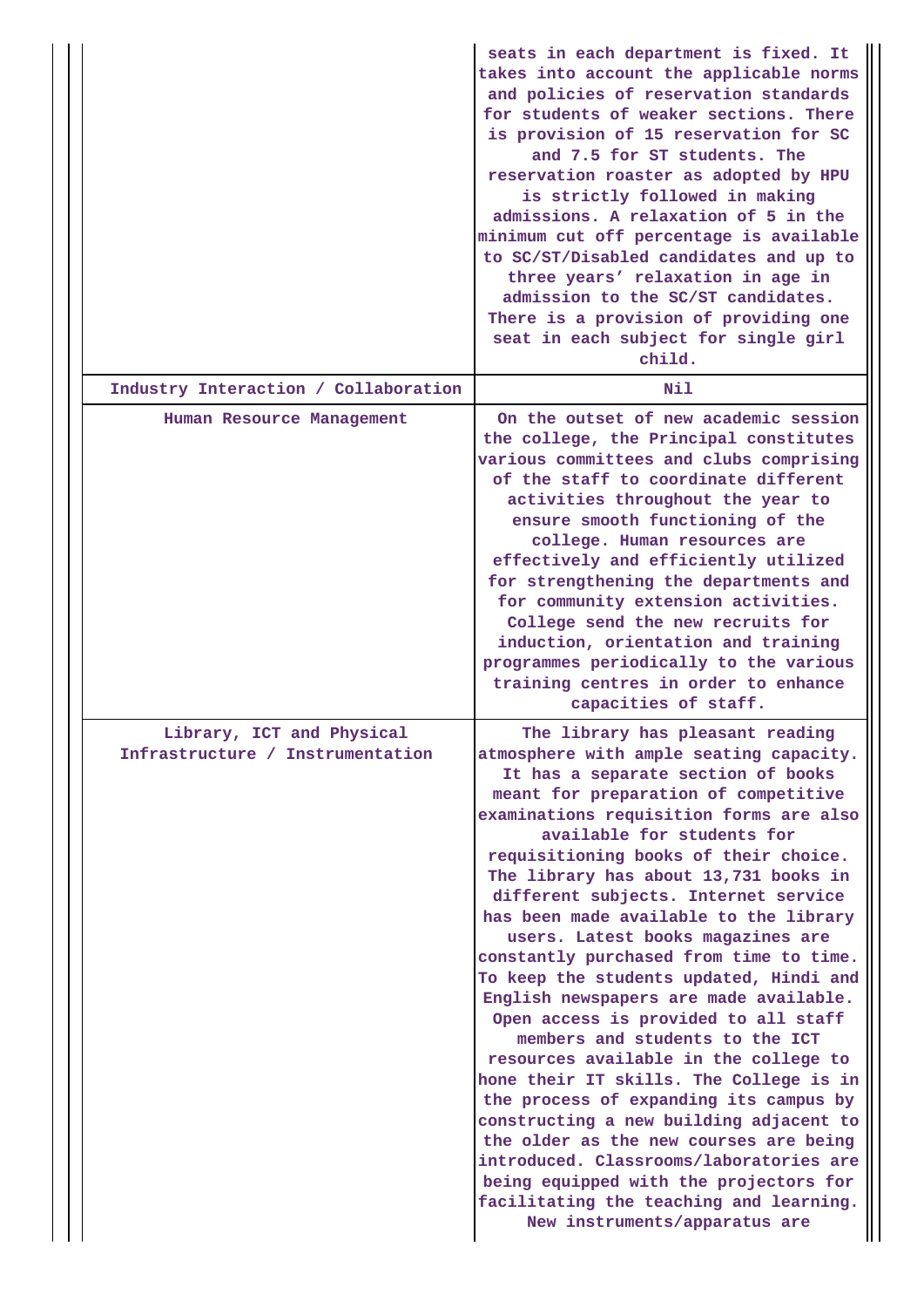|                            | constantly procured for different<br>laboratories.                                                                                                                                                                                                                                                                                                                                                                                                                                                                                                                                                                                                                                                                                                                                                                                                                                                                        |
|----------------------------|---------------------------------------------------------------------------------------------------------------------------------------------------------------------------------------------------------------------------------------------------------------------------------------------------------------------------------------------------------------------------------------------------------------------------------------------------------------------------------------------------------------------------------------------------------------------------------------------------------------------------------------------------------------------------------------------------------------------------------------------------------------------------------------------------------------------------------------------------------------------------------------------------------------------------|
| Research and Development   | The faculty members along with their<br>teaching duties also devote time for<br>research and present papers in various<br>national/international conferences.<br>Though there is no financial support<br>for such works but a fourteen days<br>special leaves are granted to the<br>faculty to attend conferences/seminars.                                                                                                                                                                                                                                                                                                                                                                                                                                                                                                                                                                                               |
| Examination and Evaluation | Being an affiliated college under<br>Himachal Pradesh University, Shimla, we<br>follow the University rules and norms.<br>The examination consists of two<br>components?Term-End Examination and<br>CCA. The Term-End Exams are conducted<br>by the HP University and the CCA is<br>prepared by the respective faculty of<br>various departments. The CCA consists<br>of 30 percent of the final marks<br>wherein class performance, assignments,<br>attendance, house tests, class tests<br>are a part of Internal Assessment. The<br>college evaluates the students by<br>conducting house tests, class tests and<br>oral tests. The examination process and<br>Internal Assessment system is totally<br>transparent and impartial. The results<br>are displayed on the notice board for a<br>stipulated period for students to raise                                                                                   |
|                            | doubts, if any.                                                                                                                                                                                                                                                                                                                                                                                                                                                                                                                                                                                                                                                                                                                                                                                                                                                                                                           |
| Teaching and Learning      | To impart quality education to<br>students, the faculty members use<br>Information and Communication<br>Technology (ICT) tools as modern<br>techniques for teaching. The faculty<br>members also conduct the seminars in<br>their department regularly. The<br>seminars are conducted in the IT lab<br>and the Conference Hall. Faculty<br>members regularly go for sessions<br>conducted at State Council of Education<br>Research and Training (SCERT), Solan<br>and Dharamshala (HP) to enhance their<br>teaching skills. Apart from classroom<br>interaction, the different tools used<br>are LCD Projectors, Smart Classrooms,<br>OHP Projectors, etc. Meaningful<br>learning is done through guided<br>teaching and guided library<br>assignments, group discussion,<br>seminars, debates, quiz, class tests,<br>viva, etc. Regular feedback is taken<br>from students to improve teaching and<br>learning methods. |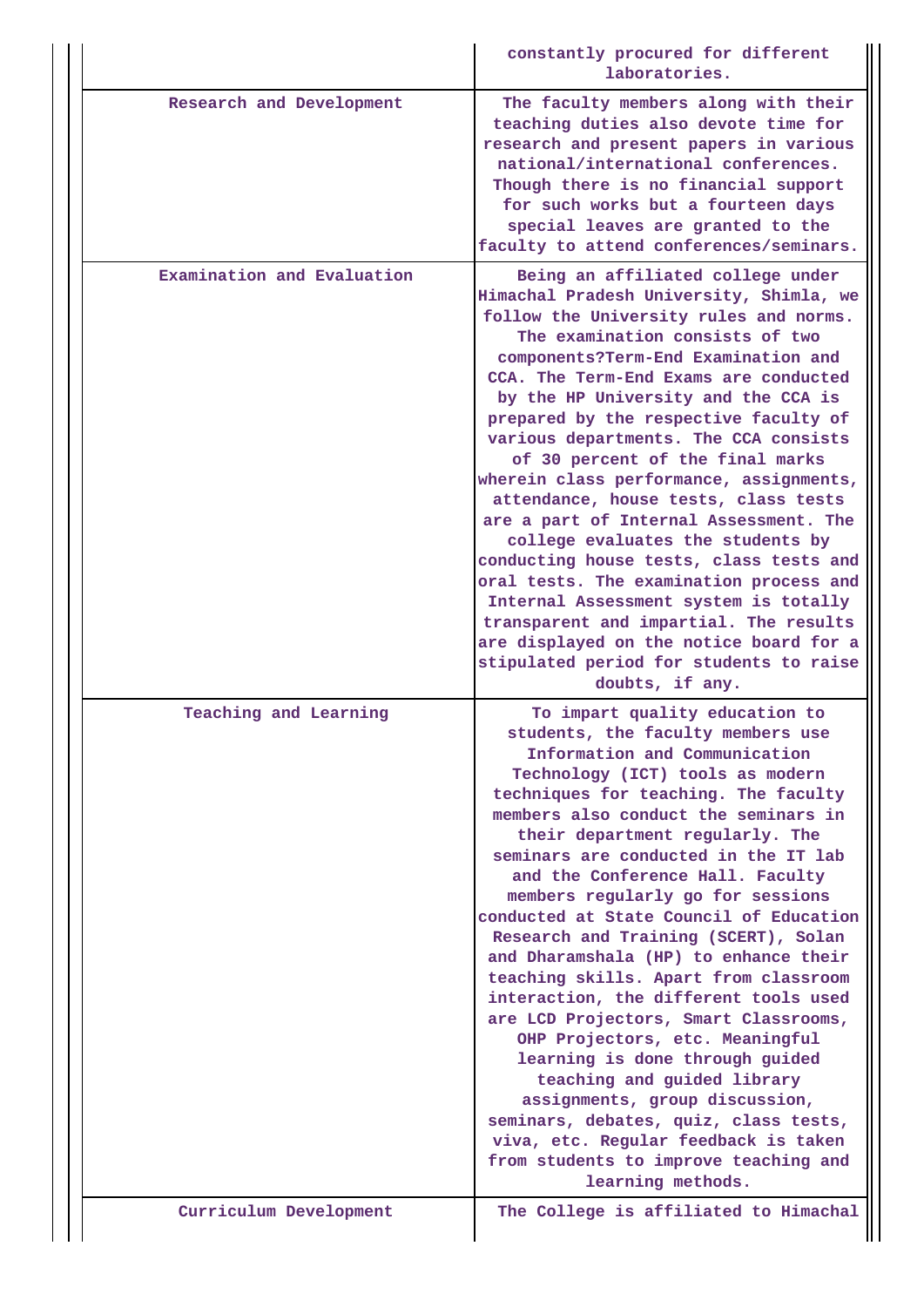**Pradesh University, Shimla and hence we follow the curriculum designed by the Board of Studies of the affiliating University. It is pertinent to mention here that some of the members of the said board are also engaged from college cadre in order to formulate and design the curriculum of the UG Classes.**

| 6.2.2 – Implementation of e-governance in areas of operations: |                                                                                                                                                                                                                                                                                                                                                                                                                                                                                                                                                                     |  |  |  |
|----------------------------------------------------------------|---------------------------------------------------------------------------------------------------------------------------------------------------------------------------------------------------------------------------------------------------------------------------------------------------------------------------------------------------------------------------------------------------------------------------------------------------------------------------------------------------------------------------------------------------------------------|--|--|--|
| E-governace area                                               | Details                                                                                                                                                                                                                                                                                                                                                                                                                                                                                                                                                             |  |  |  |
| Planning and Development                                       | The College uploads the latest<br>information on its website. The college<br>prospectus contains all the necessary<br>information regarding various<br>committees, rules and regulations and<br>the academic calendar and the soft-copy<br>of college Prospectus is available on<br>the website.                                                                                                                                                                                                                                                                    |  |  |  |
| Administration                                                 | The Administration of the College<br>functions with e-governance system at<br>college level. Social app like e-mail<br>and WhatsApp are used to share the<br>information within the respective<br>constituted committees and also to<br>provide the notes for students. It<br>helps to provide the brief notice of<br>any event of the college for awareness<br>and of smooth functioning. The college<br>campus is equipped with CCTV Cameras at<br>various places.                                                                                                |  |  |  |
| Finance and Accounts                                           | The college office has software for<br>managing the fees and funds collected<br>from the students. Daily transaction<br>reports are generated from this<br>software. The college uses the IFMS<br>software of HP government for<br>generating the salaries and other<br>liabilities of the staff and all the<br>transactions are directly credited to<br>the account of the staff for<br>transparent functioning of Finance and<br>Accounts. Most financial transactions<br>of the government and other<br>organizations are through the PFMS and<br>IFMS software. |  |  |  |
| Student Admission and Support                                  | All information regarding admissions<br>is displayed on the website time to<br>time. Admission Prospectus is also<br>uploaded on the college website. The<br>college website has a student corner<br>where various information regarding<br>scholarships, various rules and<br>regulations, important contact are<br>mentioned.                                                                                                                                                                                                                                     |  |  |  |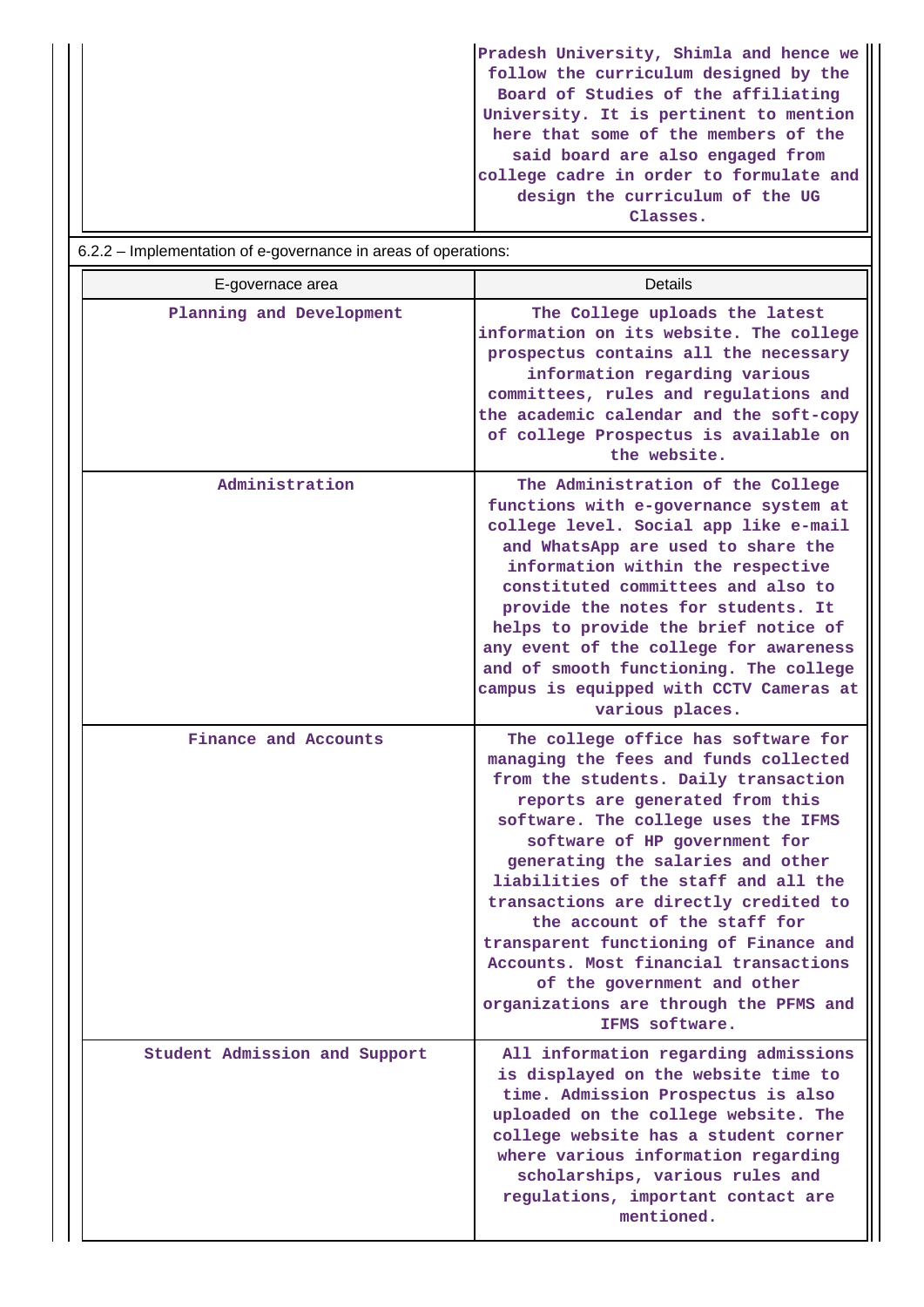**Examination The examinations are conducted as per the norms laid by the affiliating university and the college provides the facility to the students to fill the examination forms online in the institution itself.**

## **6.3 – Faculty Empowerment Strategies**

 6.3.1 – Teachers provided with financial support to attend conferences / workshops and towards membership fee of professional bodies during the year

| Year                | Name of Teacher | Name of conference/<br>workshop attended<br>for which financial<br>support provided | Name of the<br>professional body for<br>which membership<br>fee is provided | Amount of support |  |  |
|---------------------|-----------------|-------------------------------------------------------------------------------------|-----------------------------------------------------------------------------|-------------------|--|--|
| 2019                | <b>NIL</b>      | <b>NIL</b>                                                                          | <b>NIL</b>                                                                  | Nill              |  |  |
| ata 211a ugustaa 14 |                 |                                                                                     |                                                                             |                   |  |  |

**No file uploaded.**

 6.3.2 – Number of professional development / administrative training programmes organized by the College for teaching and non teaching staff during the year

| Year | Title of the<br>professional<br>development<br>programme<br>organised for<br>teaching staff | Title of the<br>administrative<br>training<br>programme<br>organised for<br>non-teaching<br>staff | From date | To Date | Number of<br>participants<br>(Teaching<br>staff) | Number of<br>participants<br>(non-teaching<br>staff) |  |  |
|------|---------------------------------------------------------------------------------------------|---------------------------------------------------------------------------------------------------|-----------|---------|--------------------------------------------------|------------------------------------------------------|--|--|
| 2019 | <b>NIL</b>                                                                                  | <b>NIL</b>                                                                                        | Nill      | Nill    | <b>Nill</b>                                      | Nill                                                 |  |  |
|      | No file uploaded.                                                                           |                                                                                                   |           |         |                                                  |                                                      |  |  |

 6.3.3 – No. of teachers attending professional development programmes, viz., Orientation Programme, Refresher Course, Short Term Course, Faculty Development Programmes during the year

| Title of the<br>professional<br>development<br>programme               | Number of teachers<br>who attended | From Date  | To date    | Duration |  |  |
|------------------------------------------------------------------------|------------------------------------|------------|------------|----------|--|--|
| Orientation<br>Programme                                               | 1                                  | 16/09/2019 | 05/10/2019 | 21       |  |  |
| Refresher<br>Course                                                    | 1                                  | 14/10/2019 | 26/10/2019 | 14       |  |  |
| Refresher<br>Course                                                    | 1                                  | 18/12/2019 | 31/12/2019 | 14       |  |  |
| Induction<br>Training<br>Programme                                     | 3                                  | 22/07/2019 | 03/08/2019 | 14       |  |  |
| View File                                                              |                                    |            |            |          |  |  |
| 6.3.4 – Faculty and Staff recruitment (no. for permanent recruitment): |                                    |            |            |          |  |  |
|                                                                        |                                    |            |            |          |  |  |

| Teaching  |           | Non-teaching |           |  |
|-----------|-----------|--------------|-----------|--|
| Permanent | Full Time | Permanent    | Full Time |  |
| Nill      | Nill      | Nill         | Nill      |  |

6.3.5 – Welfare schemes for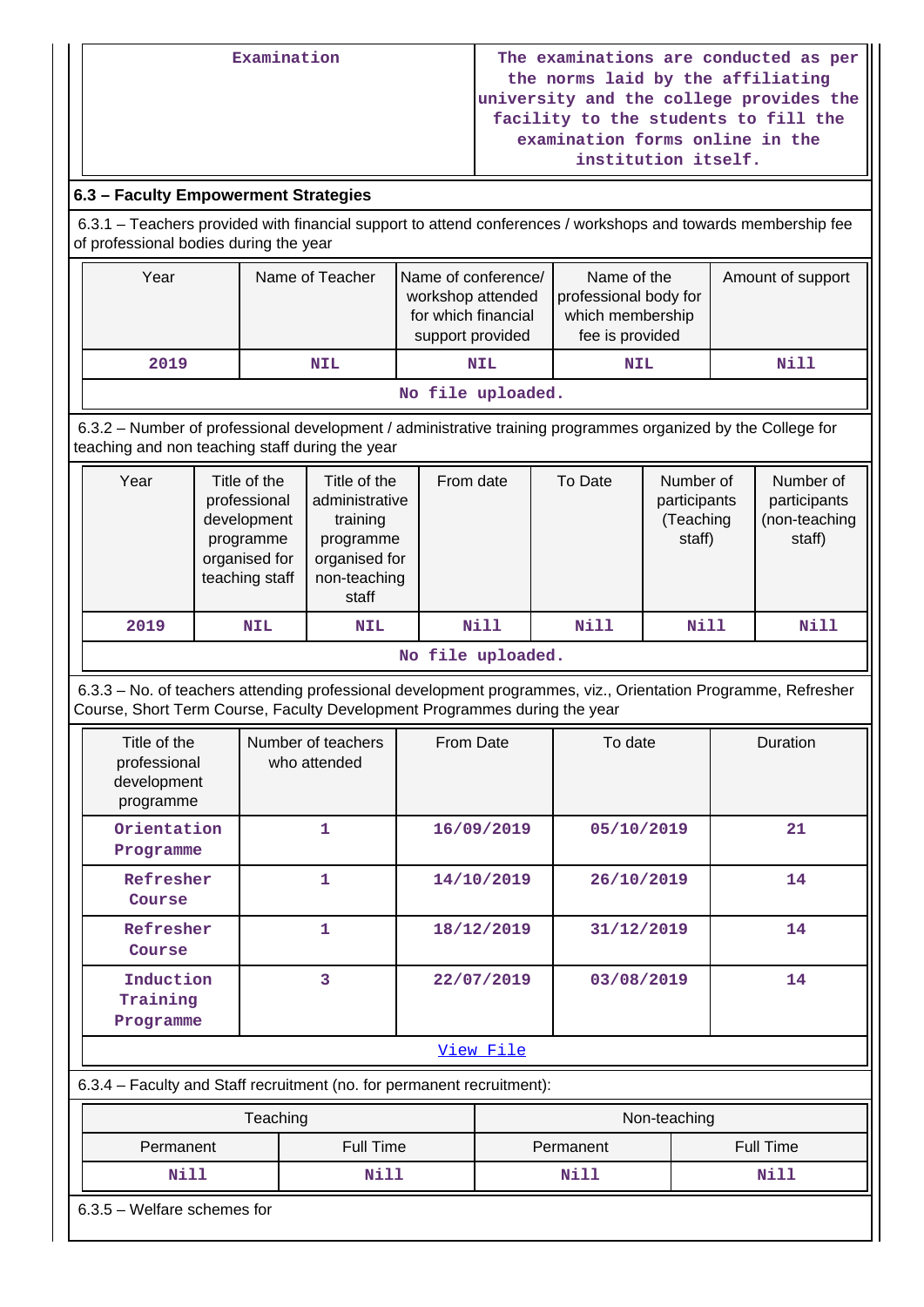| Teaching                                                                                                                                                                                                                                                                                                                                                                                                                                                                                                                                                                                                                                                                                      |           |          | Non-teaching                                                                                                                                                                                                                                                                 |        | <b>Students</b>                                                                |                                                                                                                                     |
|-----------------------------------------------------------------------------------------------------------------------------------------------------------------------------------------------------------------------------------------------------------------------------------------------------------------------------------------------------------------------------------------------------------------------------------------------------------------------------------------------------------------------------------------------------------------------------------------------------------------------------------------------------------------------------------------------|-----------|----------|------------------------------------------------------------------------------------------------------------------------------------------------------------------------------------------------------------------------------------------------------------------------------|--------|--------------------------------------------------------------------------------|-------------------------------------------------------------------------------------------------------------------------------------|
| The faculty is eligible<br>for all the welfare<br>schemes available to<br>employees of Himachal<br>Pradesh Government that<br>includes Medical<br>reimbursements, leaves,<br>and retirement benefits<br>like gratuity, leave<br>encashment, CPF/GPF, etc.                                                                                                                                                                                                                                                                                                                                                                                                                                     |           |          | The non-teaching staff<br>is also eligible for all<br>the welfare schemes<br>available to employees of<br>Himachal Pradesh<br>Government that includes<br>Medical reimbursements,<br>leaves, and retirement<br>benefits like gratuity,<br>leave encashment,<br>CPF/GPF, etc. |        |                                                                                | Students are provided<br>with the various<br>scholarships of the<br>state/central government<br>apart from subsidized<br>education. |
| 6.4 - Financial Management and Resource Mobilization                                                                                                                                                                                                                                                                                                                                                                                                                                                                                                                                                                                                                                          |           |          |                                                                                                                                                                                                                                                                              |        |                                                                                |                                                                                                                                     |
|                                                                                                                                                                                                                                                                                                                                                                                                                                                                                                                                                                                                                                                                                               |           |          | 6.4.1 – Institution conducts internal and external financial audits regularly (with in 100 words each)                                                                                                                                                                       |        |                                                                                |                                                                                                                                     |
| The college has a mechanism for internal and external audit. We have our own<br>mechanism where internal audit is an ongoing continuous process in addition to<br>the external auditors to verify and certify the entire Income and Expenditure.<br>For the Internal audit, a Bursar is appointed who is responsible for verifying<br>all the income and expenditure vouchers of student fund. Then, the student fund<br>is audited by the local audit department of the HP Government. All the<br>government grants are received by the institution, are used by following the<br>procedures laid down in Himachal Pradesh Finance Rules and, finally, audited by<br>the Accountant General. |           |          |                                                                                                                                                                                                                                                                              |        |                                                                                |                                                                                                                                     |
| year(not covered in Criterion III)                                                                                                                                                                                                                                                                                                                                                                                                                                                                                                                                                                                                                                                            |           |          | 6.4.2 – Funds / Grants received from management, non-government bodies, individuals, philanthropies during the                                                                                                                                                               |        |                                                                                |                                                                                                                                     |
| Name of the non government<br>funding agencies /individuals                                                                                                                                                                                                                                                                                                                                                                                                                                                                                                                                                                                                                                   |           |          | Funds/ Grnats received in Rs.                                                                                                                                                                                                                                                |        |                                                                                | Purpose                                                                                                                             |
| Parent Teacher<br>Association (PTA)                                                                                                                                                                                                                                                                                                                                                                                                                                                                                                                                                                                                                                                           |           |          | 999500                                                                                                                                                                                                                                                                       |        | To provide salaries for<br>full-time PTA provided<br>teachers and other staff. |                                                                                                                                     |
|                                                                                                                                                                                                                                                                                                                                                                                                                                                                                                                                                                                                                                                                                               |           |          | View File                                                                                                                                                                                                                                                                    |        |                                                                                |                                                                                                                                     |
| 6.4.3 - Total corpus fund generated                                                                                                                                                                                                                                                                                                                                                                                                                                                                                                                                                                                                                                                           |           |          |                                                                                                                                                                                                                                                                              |        |                                                                                |                                                                                                                                     |
|                                                                                                                                                                                                                                                                                                                                                                                                                                                                                                                                                                                                                                                                                               |           |          | 999500                                                                                                                                                                                                                                                                       |        |                                                                                |                                                                                                                                     |
| 6.5 - Internal Quality Assurance System                                                                                                                                                                                                                                                                                                                                                                                                                                                                                                                                                                                                                                                       |           |          |                                                                                                                                                                                                                                                                              |        |                                                                                |                                                                                                                                     |
|                                                                                                                                                                                                                                                                                                                                                                                                                                                                                                                                                                                                                                                                                               |           |          | 6.5.1 – Whether Academic and Administrative Audit (AAA) has been done?                                                                                                                                                                                                       |        |                                                                                |                                                                                                                                     |
| Audit Type                                                                                                                                                                                                                                                                                                                                                                                                                                                                                                                                                                                                                                                                                    |           | External |                                                                                                                                                                                                                                                                              |        | Internal                                                                       |                                                                                                                                     |
| Yes/No                                                                                                                                                                                                                                                                                                                                                                                                                                                                                                                                                                                                                                                                                        |           | Agency   |                                                                                                                                                                                                                                                                              | Yes/No | Authority                                                                      |                                                                                                                                     |
| Academic                                                                                                                                                                                                                                                                                                                                                                                                                                                                                                                                                                                                                                                                                      | <b>No</b> |          | <b>NIL</b>                                                                                                                                                                                                                                                                   |        | No                                                                             | <b>NIL</b>                                                                                                                          |
| Administrative                                                                                                                                                                                                                                                                                                                                                                                                                                                                                                                                                                                                                                                                                | Yes       |          | AG Office and<br>Local Audit<br>Department of<br><b>HP</b> Government                                                                                                                                                                                                        |        | Yes                                                                            | Finance<br>Committee of<br>college                                                                                                  |
|                                                                                                                                                                                                                                                                                                                                                                                                                                                                                                                                                                                                                                                                                               |           |          | 6.5.2 - Activities and support from the Parent - Teacher Association (at least three)                                                                                                                                                                                        |        |                                                                                |                                                                                                                                     |
| 1. Providing of salaries to seven full-time teachers appointed by the PTA 2.<br>Providing the salaries to four non-teaching staff appointed by the PTA. 3. The                                                                                                                                                                                                                                                                                                                                                                                                                                                                                                                                |           |          |                                                                                                                                                                                                                                                                              |        |                                                                                |                                                                                                                                     |

**association also helps by granting funds to improve and maintain the infrastructure of college.**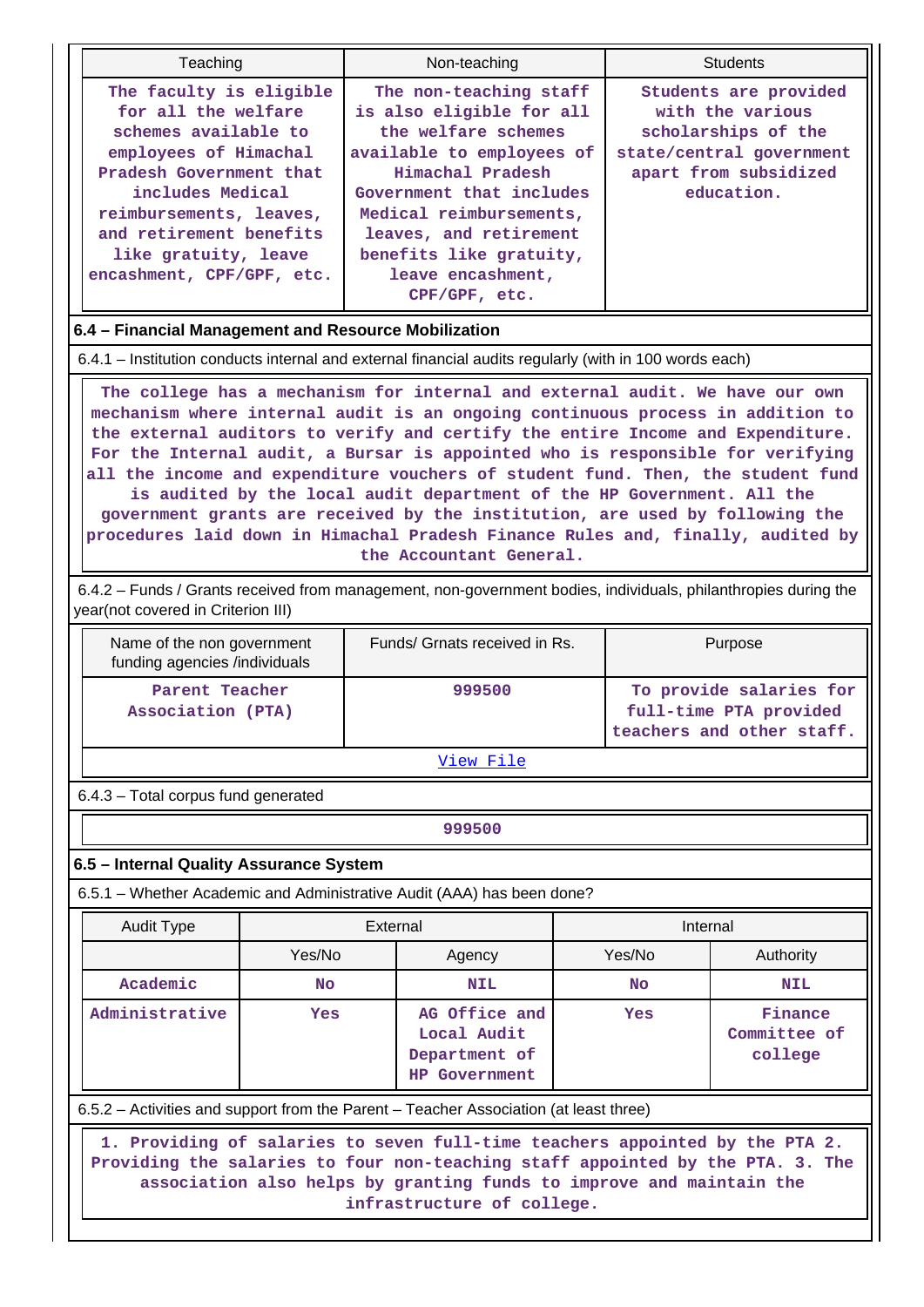6.5.3 – Development programmes for support staff (at least three)

 **1. Development Programme for support staff is organized in collaboration with Government College of Teachers' Education, which is a nodal agency appointed by Himachal Pradesh Government. 2. For the newly recruited support staff, training is organized by the Himachal Pradesh Government at Himachal Institute of Public Administration, Shimla. 3. A Workshop is organized at college level for keeping the support staff updated with the latest knowledge of their field.** 6.5.4 – Post Accreditation initiative(s) (mention at least three) **1. To promote computer literacy in the fast changing technology, a new course BSc Computer Science was introduced. 2. The matter pertaining to provide land to the institution has been taken up with the government to construct facilities like Boys' Hostel, Teacher accommodation, etc. 3. To get the financial support from the government to speed up the work of Sports Block to enhance the indoor sports facilities.** 6.5.5 – Internal Quality Assurance System Details a) Submission of Data for AISHE portal **Yes** b)Participation in NIRF **No** No c)ISO certification **No** d)NBA or any other quality audit **No** 6.5.6 – Number of Quality Initiatives undertaken during the year Year | Name of quality initiative by IQAC Date of conducting IQAC Duration From I Duration To I Number of participants  **2019 ntroducing New Course B Sc Computer Science 01/07/2019 01/07/2019 01/06/2020 22 2019 Theatre Fest on Comm emorating Munshi Prem Chand 31/07/2020 31/07/2019 31/07/2019 32 2019 Personal Counselling 05/08/2019 05/08/2019 05/08/2019 140 2019 Inter-Faculty Cultural Festival 20/08/2019 20/08/2019 20/08/2019 224 2019 Remembering RK Narayan 10/10/2019 10/10/2019 10/10/2019 210 2019 Dramatic (Rangmanch) Workshop 05/09/2019 05/09/2019 30/09/2019 32 2019 NSS Special Activity Camp 03/02/2020 03/02/2020 09/02/2020 62 2019 State 24/09/2019 24/09/2019 28/09/2019 324**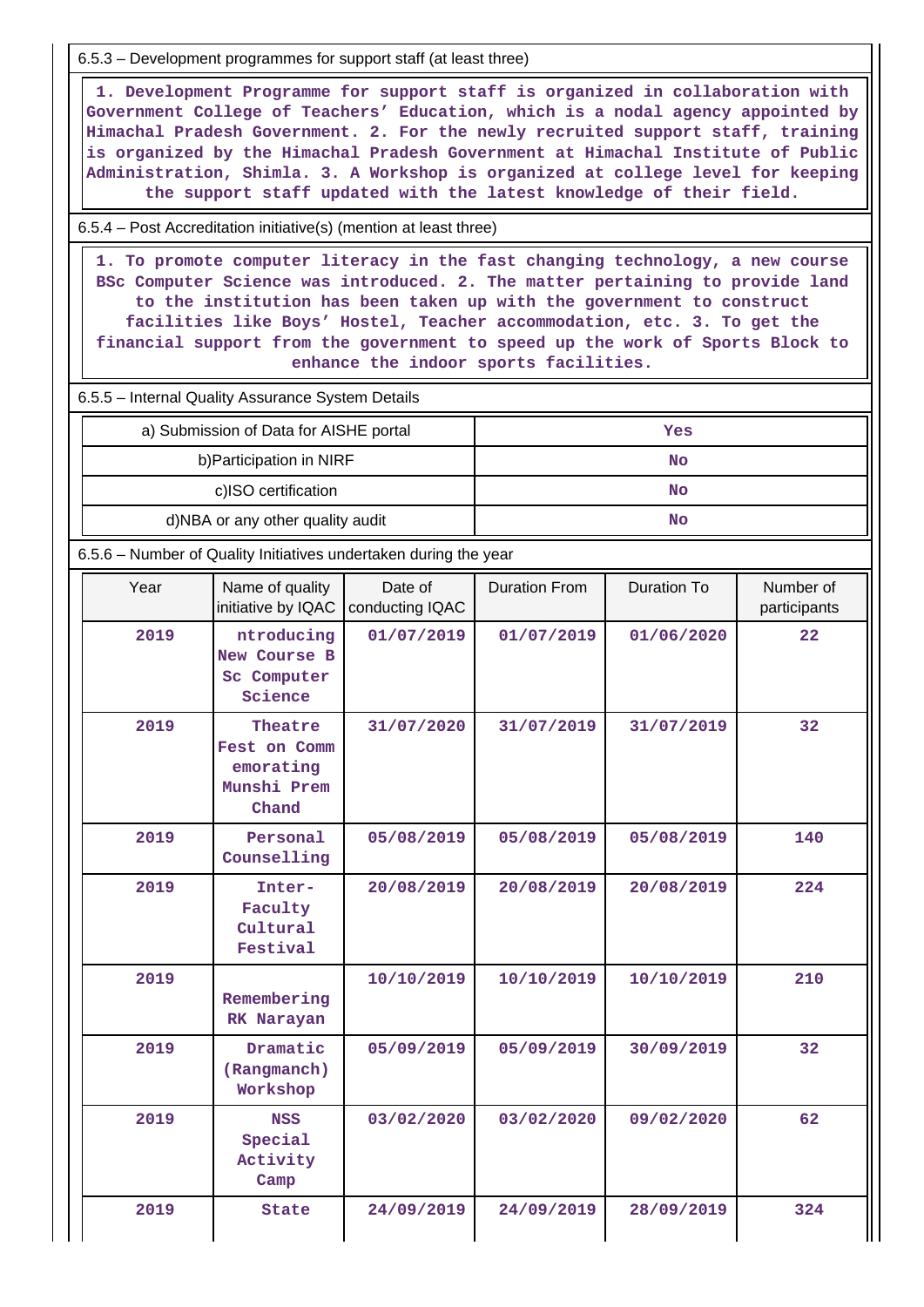[View File](https://assessmentonline.naac.gov.in/public/Postacc/Quality_Initiatives_B/11492_Quality_Initiatives_B_1627012249.xlsx)

## **CRITERION VII – INSTITUTIONAL VALUES AND BEST PRACTICES**

## **7.1 – Institutional Values and Social Responsibilities**

 7.1.1 – Gender Equity (Number of gender equity promotion programmes organized by the institution during the year)

| Title of the<br>programme           | Period from | Period To  | Number of Participants |      |
|-------------------------------------|-------------|------------|------------------------|------|
|                                     |             |            | Female                 | Male |
| NSS Special<br>Activity Camp        | 03/02/2020  | 09/02/2020 | 34                     | 28   |
| International<br>Women Day          | 08/03/2020  | 08/03/2020 | 168                    | 19   |
| Dramatic<br>(Rangmanch)<br>Workshop | 05/09/2019  | 30/09/2019 | 22                     | 10   |

7.1.2 – Environmental Consciousness and Sustainability/Alternate Energy initiatives such as:

Percentage of power requirement of the University met by the renewable energy sources

**1. Awareness regarding sustainable development goals as directed by UN, under the programme "Scout for Sustainable Development" by Rover and Ranger 2. To make the people aware of the environment and its conservation, a Plantation Drive was carried out by NSS Unit nearby forest area during State NSS Mega Camp and Seven Day Special Camp held w.e.f. Feb 03, 2020 to Feb. 09, 2020. 3. The institution has taken an initiative to go with the polythene-free campus. 4. Eco Club organised a function and sensitized the students in saving the energy resources.**

7.1.3 – Differently abled (Divyangjan) friendliness

| Item facilities                                                                                                                                                                                                                                   | Yes/No     | Number of beneficiaries                      |  |  |  |  |
|---------------------------------------------------------------------------------------------------------------------------------------------------------------------------------------------------------------------------------------------------|------------|----------------------------------------------|--|--|--|--|
| Physical facilities                                                                                                                                                                                                                               | <b>No</b>  | Nill                                         |  |  |  |  |
| Provision for lift                                                                                                                                                                                                                                | <b>No</b>  | Nill                                         |  |  |  |  |
| Ramp/Rails                                                                                                                                                                                                                                        | <b>Yes</b> | $\overline{a}$                               |  |  |  |  |
| <b>Braille</b><br>Software/facilities                                                                                                                                                                                                             | No         | Nill                                         |  |  |  |  |
| Rest Rooms                                                                                                                                                                                                                                        | Yes        | 1                                            |  |  |  |  |
| Scribes for examination                                                                                                                                                                                                                           | Yes        | 1                                            |  |  |  |  |
| Special skill<br>development for<br>differently abled<br>students                                                                                                                                                                                 | <b>No</b>  | <b>Nill</b>                                  |  |  |  |  |
| Any other similar<br>facility                                                                                                                                                                                                                     | <b>No</b>  | Nill                                         |  |  |  |  |
| 7.1.4 – Inclusion and Situatedness                                                                                                                                                                                                                |            |                                              |  |  |  |  |
| <u>kan and a basic and a strong the strong strong and a strong strong strong and a strong strong strong strong strong strong strong strong strong strong strong strong strong strong strong strong strong strong strong strong s</u><br>$\lambda$ | - -        | $\sim$ $\sim$ $\sim$ $\sim$<br>$\sim$ $\sim$ |  |  |  |  |

| Year | Number of<br>initiatives to | Number of<br>initiatives | Date | Duration | Name of<br>initiative | <b>Issues</b><br>addressed | Number of<br>participating |
|------|-----------------------------|--------------------------|------|----------|-----------------------|----------------------------|----------------------------|
|      | address                     | taken to                 |      |          |                       |                            | students                   |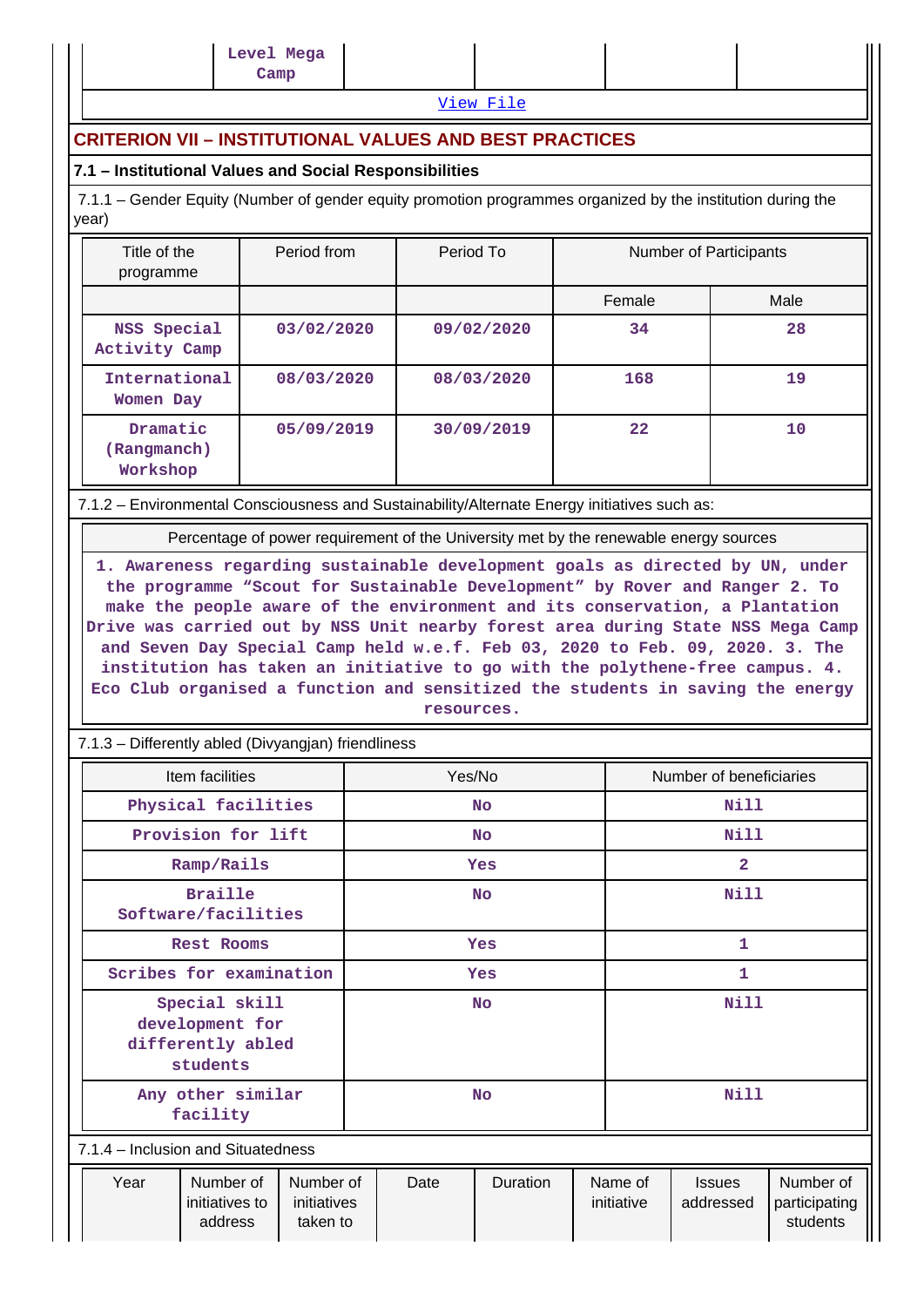|                                                      | locational<br>advantages<br>and disadva<br>ntages | engage with<br>and<br>contribute to<br>local<br>community |                                                                                                   |                   |                                                                                  |                                                                                                                                                            | and staff |
|------------------------------------------------------|---------------------------------------------------|-----------------------------------------------------------|---------------------------------------------------------------------------------------------------|-------------------|----------------------------------------------------------------------------------|------------------------------------------------------------------------------------------------------------------------------------------------------------|-----------|
| 2020                                                 | $\mathbf{1}$                                      | $\mathbf{1}$                                              | 05/02/2<br>020                                                                                    | 1                 | Communi<br>ty-Interf<br>ace                                                      | To make<br>the<br>people<br>aware<br>about the<br>environme<br>nt and<br>its conse<br>rvation<br>and help<br>in the<br>Swachh<br><b>Bharat</b><br>campaign | 62        |
| <b>Nill</b>                                          | $\mathbf{1}$                                      | $\mathbf{1}$                                              | 29/09/2<br>019                                                                                    | $\mathbf{1}$      | <b>Blood</b><br>Donation                                                         | Donated<br>blood and<br>sensitize<br>d the<br>people to<br>donate<br>the blood                                                                             | 105       |
| <b>Nill</b>                                          | 1                                                 | 1                                                         | 27/09/2<br>019                                                                                    | 1                 | Plantat<br>ion Drive ion Drive                                                   | Plantat<br>near<br>Kajauni<br>Naag Van<br>and 150<br>saplings<br>were<br>planted                                                                           | 226       |
| <b>Nill</b>                                          | $\mathbf{1}$                                      | $\mathbf{1}$                                              | 20/08/2<br>019                                                                                    | 1                 | Inter-<br>Fcaulty<br>Cultural<br>Festival                                        | Promotion<br>of the tr<br>aditional<br>and folk<br>cultural<br>heritage                                                                                    | 224       |
| <b>Nill</b>                                          | $\mathbf{1}$                                      | $\mathbf{1}$                                              | 31/08/2<br>019                                                                                    | $\mathbf{1}$      | Theatre<br>Festival<br>on Commem environme<br>orating<br>Munshi<br>Prem<br>Chand | Creative<br>nt<br>through<br>enactment<br>of<br>stories                                                                                                    | 32        |
|                                                      |                                                   |                                                           |                                                                                                   | No file uploaded. |                                                                                  |                                                                                                                                                            |           |
|                                                      |                                                   |                                                           | 7.1.5 - Human Values and Professional Ethics Code of conduct (handbooks) for various stakeholders |                   |                                                                                  |                                                                                                                                                            |           |
|                                                      | <b>Title</b>                                      |                                                           | Date of publication                                                                               |                   |                                                                                  | Follow up(max 100 words)                                                                                                                                   |           |
| Motto and Mission<br>15/06/2019<br>Prospectus of the |                                                   |                                                           |                                                                                                   |                   |                                                                                  |                                                                                                                                                            |           |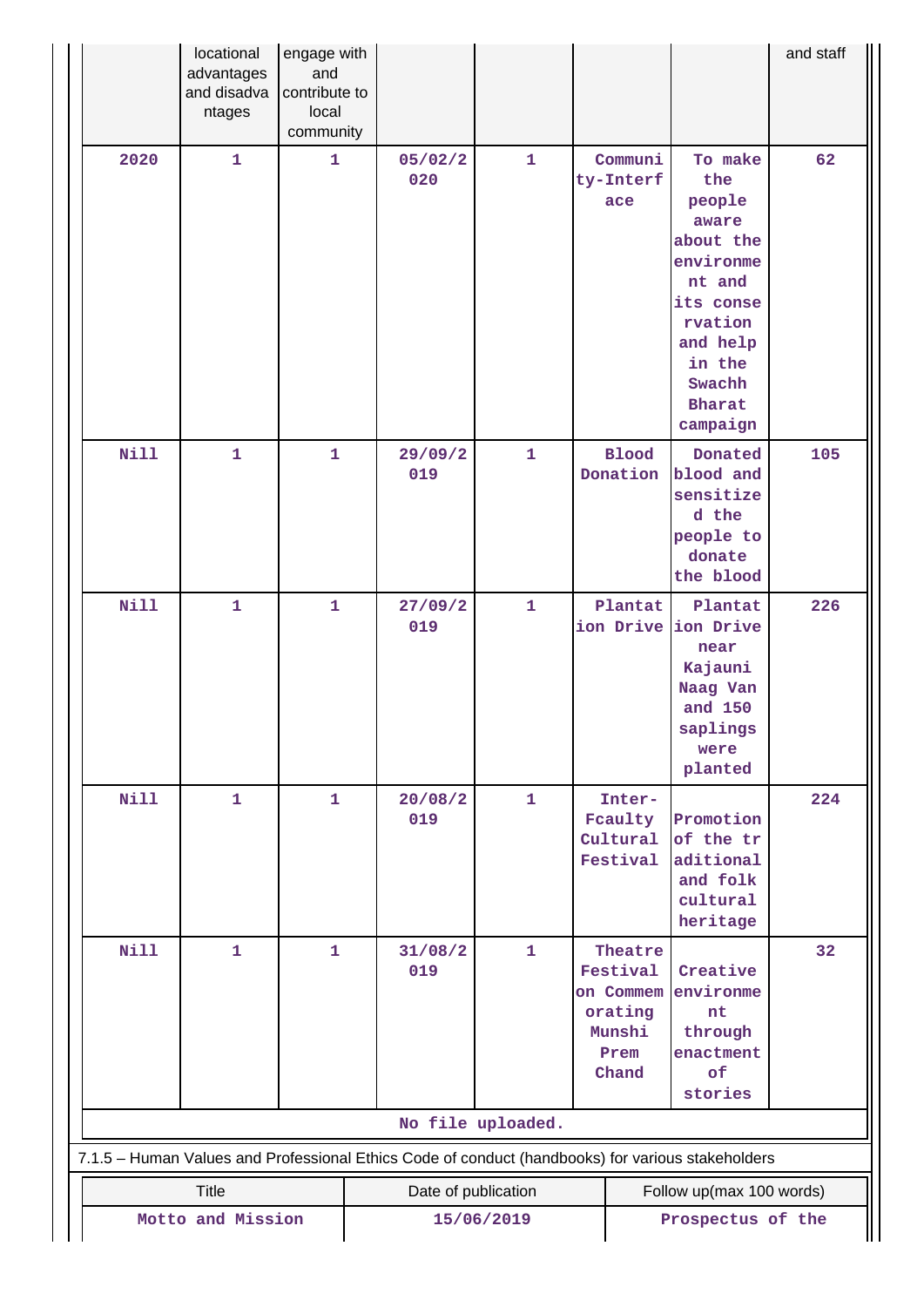| Statement                                                                 |                      |            |             |                                                                                                                                                                                                                                                                                                                         | college carries the motto<br>and mission statement of<br>the college. The Motto<br>and Mission Statement is<br>displayed to the students<br>at the entrance of the<br>college gate so as to<br>aware them about the<br>society and what various<br>stakeholders expect from<br>them. |  |
|---------------------------------------------------------------------------|----------------------|------------|-------------|-------------------------------------------------------------------------------------------------------------------------------------------------------------------------------------------------------------------------------------------------------------------------------------------------------------------------|--------------------------------------------------------------------------------------------------------------------------------------------------------------------------------------------------------------------------------------------------------------------------------------|--|
| Student Charter                                                           |                      | 15/06/2019 |             | Student charter has<br>been displayed to the<br>student inside campus and<br>is also printed in the<br>Prospectus so that they<br>must be aware regarding<br>their responsibilities<br>towards institution and<br>it deals with the code of<br>conduct for them.                                                        |                                                                                                                                                                                                                                                                                      |  |
| Scholarship Schemes                                                       |                      | 15/06/2019 |             | Various Scholarship<br>schemes sponsored by<br>Centre and State<br>Government along with<br>general eligibility<br>criteria have been<br>displayed inside the<br>campus as well as in the<br>College Prospectus.                                                                                                        |                                                                                                                                                                                                                                                                                      |  |
| Handbook of Information-<br>cum-Prospectus                                |                      | 15/06/2019 |             | It includes all the<br>details about<br>infrastructure,<br>faculties, and courses<br>offered (UG and PG),<br>scholarships, societies<br>and clubs, NCC, NSS, R R<br>and Academic Calendar.<br>The Prospectus also<br>displays general rules<br>for the students and a<br>special mention of Anti-<br>ragging ordinance. |                                                                                                                                                                                                                                                                                      |  |
| 7.1.6 - Activities conducted for promotion of universal Values and Ethics |                      |            |             |                                                                                                                                                                                                                                                                                                                         |                                                                                                                                                                                                                                                                                      |  |
| Activity                                                                  | <b>Duration From</b> |            | Duration To |                                                                                                                                                                                                                                                                                                                         | Number of participants                                                                                                                                                                                                                                                               |  |
| International<br>Yoga Day                                                 |                      | 21/06/2019 | 21/06/2019  |                                                                                                                                                                                                                                                                                                                         | 153                                                                                                                                                                                                                                                                                  |  |
| World Scarf Day                                                           |                      | 01/08/2019 | 01/08/2019  |                                                                                                                                                                                                                                                                                                                         | 24                                                                                                                                                                                                                                                                                   |  |
| Induction<br>Programme                                                    |                      | 02/08/2019 | 02/08/2019  |                                                                                                                                                                                                                                                                                                                         | 350                                                                                                                                                                                                                                                                                  |  |
| Tree Plantation                                                           |                      | 09/08/2019 | 09/08/2019  |                                                                                                                                                                                                                                                                                                                         | 59                                                                                                                                                                                                                                                                                   |  |

 **Independence Day 15/08/2019 15/08/2019 62 Eco-Friendly Mat** 01/09/2019 04/09/2019 52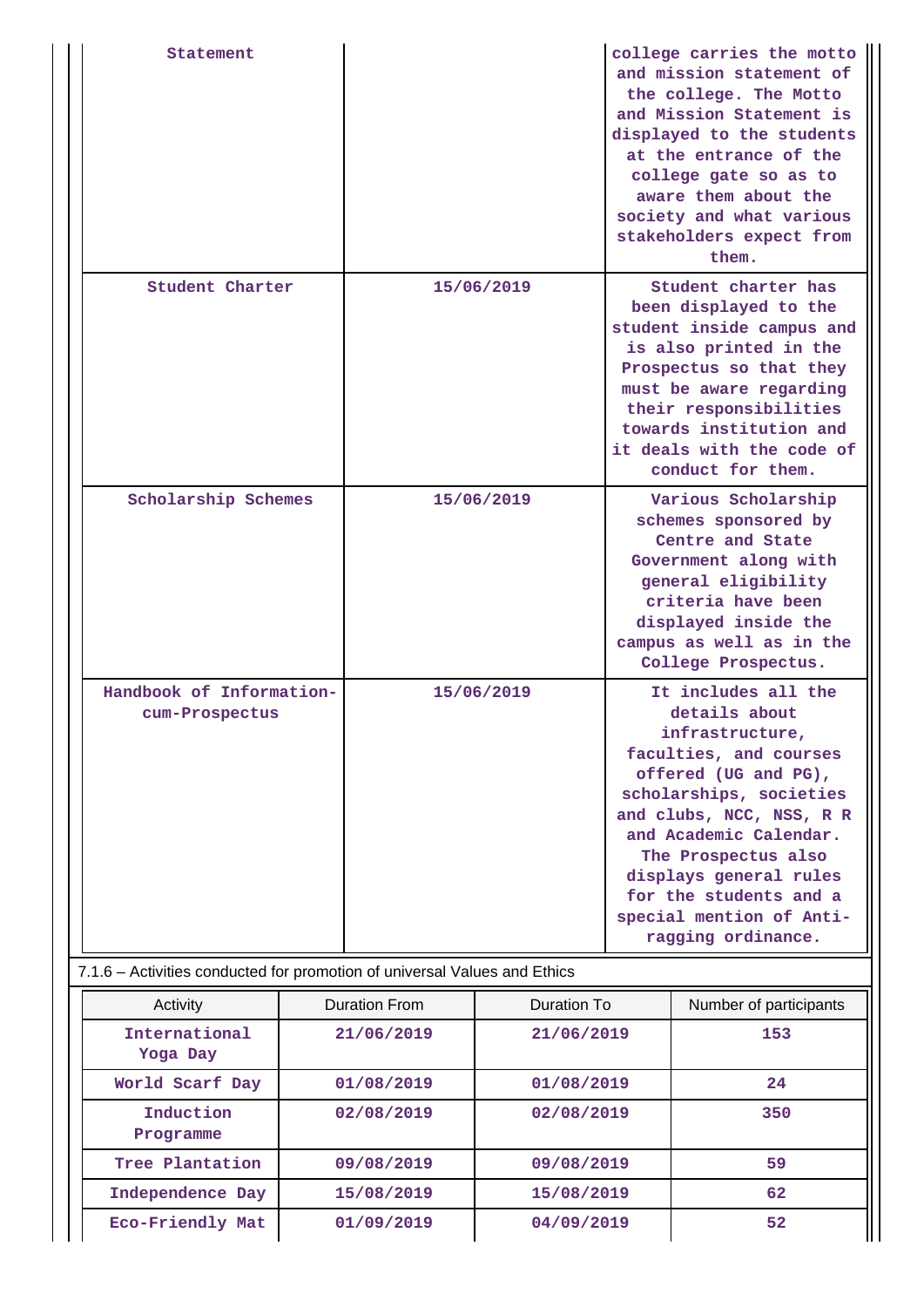| Making Workshop                                                                                                                                                                                                                                                                                                                                                                                                                                                                                                                                                                                                                                                                                                                                                                                                                                                                                                                                                                                                                                                                                                                                                                                                                                                                                                                                                                                                                                                                                                                                                                                                                                                                                                                                                                                                                                                                                                                                                                                                                                                                                                                                                                                                                                                                                                                                                                                                                                                                                                                                                                                                                                                                                    |            |            |      |  |  |  |  |
|----------------------------------------------------------------------------------------------------------------------------------------------------------------------------------------------------------------------------------------------------------------------------------------------------------------------------------------------------------------------------------------------------------------------------------------------------------------------------------------------------------------------------------------------------------------------------------------------------------------------------------------------------------------------------------------------------------------------------------------------------------------------------------------------------------------------------------------------------------------------------------------------------------------------------------------------------------------------------------------------------------------------------------------------------------------------------------------------------------------------------------------------------------------------------------------------------------------------------------------------------------------------------------------------------------------------------------------------------------------------------------------------------------------------------------------------------------------------------------------------------------------------------------------------------------------------------------------------------------------------------------------------------------------------------------------------------------------------------------------------------------------------------------------------------------------------------------------------------------------------------------------------------------------------------------------------------------------------------------------------------------------------------------------------------------------------------------------------------------------------------------------------------------------------------------------------------------------------------------------------------------------------------------------------------------------------------------------------------------------------------------------------------------------------------------------------------------------------------------------------------------------------------------------------------------------------------------------------------------------------------------------------------------------------------------------------------|------------|------------|------|--|--|--|--|
| Teacher Day                                                                                                                                                                                                                                                                                                                                                                                                                                                                                                                                                                                                                                                                                                                                                                                                                                                                                                                                                                                                                                                                                                                                                                                                                                                                                                                                                                                                                                                                                                                                                                                                                                                                                                                                                                                                                                                                                                                                                                                                                                                                                                                                                                                                                                                                                                                                                                                                                                                                                                                                                                                                                                                                                        | 05/09/2019 | 05/09/2019 | 1245 |  |  |  |  |
| Dramatic<br>(Rangmanch)<br>Workshop                                                                                                                                                                                                                                                                                                                                                                                                                                                                                                                                                                                                                                                                                                                                                                                                                                                                                                                                                                                                                                                                                                                                                                                                                                                                                                                                                                                                                                                                                                                                                                                                                                                                                                                                                                                                                                                                                                                                                                                                                                                                                                                                                                                                                                                                                                                                                                                                                                                                                                                                                                                                                                                                | 05/09/2019 | 30/09/2019 | 32   |  |  |  |  |
| Hindi Divas                                                                                                                                                                                                                                                                                                                                                                                                                                                                                                                                                                                                                                                                                                                                                                                                                                                                                                                                                                                                                                                                                                                                                                                                                                                                                                                                                                                                                                                                                                                                                                                                                                                                                                                                                                                                                                                                                                                                                                                                                                                                                                                                                                                                                                                                                                                                                                                                                                                                                                                                                                                                                                                                                        | 14/09/2019 | 30/09/2019 | 184  |  |  |  |  |
| <b>Blood Donation</b><br>Camp                                                                                                                                                                                                                                                                                                                                                                                                                                                                                                                                                                                                                                                                                                                                                                                                                                                                                                                                                                                                                                                                                                                                                                                                                                                                                                                                                                                                                                                                                                                                                                                                                                                                                                                                                                                                                                                                                                                                                                                                                                                                                                                                                                                                                                                                                                                                                                                                                                                                                                                                                                                                                                                                      | 27/09/2019 | 27/09/2019 | 105  |  |  |  |  |
|                                                                                                                                                                                                                                                                                                                                                                                                                                                                                                                                                                                                                                                                                                                                                                                                                                                                                                                                                                                                                                                                                                                                                                                                                                                                                                                                                                                                                                                                                                                                                                                                                                                                                                                                                                                                                                                                                                                                                                                                                                                                                                                                                                                                                                                                                                                                                                                                                                                                                                                                                                                                                                                                                                    |            | View File  |      |  |  |  |  |
| 7.1.7 – Initiatives taken by the institution to make the campus eco-friendly (at least five)                                                                                                                                                                                                                                                                                                                                                                                                                                                                                                                                                                                                                                                                                                                                                                                                                                                                                                                                                                                                                                                                                                                                                                                                                                                                                                                                                                                                                                                                                                                                                                                                                                                                                                                                                                                                                                                                                                                                                                                                                                                                                                                                                                                                                                                                                                                                                                                                                                                                                                                                                                                                       |            |            |      |  |  |  |  |
| 1. Plantation Drive inside and outside campus especially nearby forest 2.<br>Prohibition of Use of Plastic inside campus especially in the student<br>assignments 3. Use of Bio-fertilizers in the campus in Botanical garden for<br>preserving various flowers and medicinal plants 4. Use of Eco-Friendly Mats in<br>the campus 5. Use of Eco-friendly LED lights, solar lights in college<br>classrooms and outdoor and solar geysers in Girls' Hostel.                                                                                                                                                                                                                                                                                                                                                                                                                                                                                                                                                                                                                                                                                                                                                                                                                                                                                                                                                                                                                                                                                                                                                                                                                                                                                                                                                                                                                                                                                                                                                                                                                                                                                                                                                                                                                                                                                                                                                                                                                                                                                                                                                                                                                                         |            |            |      |  |  |  |  |
| 7.2 - Best Practices                                                                                                                                                                                                                                                                                                                                                                                                                                                                                                                                                                                                                                                                                                                                                                                                                                                                                                                                                                                                                                                                                                                                                                                                                                                                                                                                                                                                                                                                                                                                                                                                                                                                                                                                                                                                                                                                                                                                                                                                                                                                                                                                                                                                                                                                                                                                                                                                                                                                                                                                                                                                                                                                               |            |            |      |  |  |  |  |
|                                                                                                                                                                                                                                                                                                                                                                                                                                                                                                                                                                                                                                                                                                                                                                                                                                                                                                                                                                                                                                                                                                                                                                                                                                                                                                                                                                                                                                                                                                                                                                                                                                                                                                                                                                                                                                                                                                                                                                                                                                                                                                                                                                                                                                                                                                                                                                                                                                                                                                                                                                                                                                                                                                    |            |            |      |  |  |  |  |
| 7.2.1 – Describe at least two institutional best practices<br>The academic and co-curricular activities are combined to give preference for<br>the overall growth of a student. The best practices of the college are<br>enumerated as under: 1. Inculcating the Sense of Purpose and Social<br>Responsibility among students: NCC, NSS, R R and different clubs and societies<br>act in unison and ensure the active participation of students. The concerted<br>effort translates into achievements as follows: (a) National Cadet Corps: 30<br>NCC cadets got NCC 'CEE' certificates and 31 cadets got 'BEE' Certificates. 74<br>cadets attended CATC held at Chitkara University, Solan. 11 cadets attended<br>Army Attachment Camp conducted by Dogra Regiment, Solan. One cadet participated<br>in 'National Level Rock Climbing Training Camp' conducted by 86 UKBN NCC held<br>at Pithoragarh. (b) National Service Scheme: Two students took part in National<br>Pre- RD camp held in Chitkara University, Rajpura (Punjab) w.e.f. October<br>12-21, 2019. Two NSS Volunteers attended National Youth Festival held at<br>Lucknow in the month of January. Two NSS volunteers attended National<br>Integration Camp held at MNC DAV Kangra w.e.f. February 24, 2020 to March 01,<br>2020. It was a pride moment for the college to host State NSS Mega Camp w.e.f.<br>September 24-28, 2019. Khurender Singh got Best Camper Award and Priyanka was<br>adjudged Best Volunteer in Parade. Eight volunteers won prizes in Slogan<br>Writing, Panel Discussion, Traditional Folk Dance, Declamation and Mono Acting<br>respectively. Besides, the NSS Unit of the college was conferred with the Best<br>Performance Award by CMO, Mandi for arranging a Blood Donation Camp for<br>donating 105 units of Blood. (c) Rover and Ranger Unit: Six rovers and six<br>rangers participated in National Level Rover Ranger Jamboree held at Khorda,<br>Orissa w.e.f. November 28, 2019 to December 20, 2019. The troupe brought laurel<br>to the institution by winning first position in Group Song and third position<br>in Rangoli. Eight scouts participated in State RD Parade held at Shimla, eleven<br>attended the RD Parade at Karsog and sixteen scouts participated in sub-<br>divisional Independence Day Parade. Ten scouts cleared NIPUN level at STC<br>Rewalsar. Four scouts participated in State Level Youth Festival held at<br>Rewalsar. The scouts also won prizes in four categories in State Level Rover-<br>Ranger Moot held at STC, Rewalsar w.e.f. September 26-30, 2019. Fifty scouts<br>rendered their invaluable services in the Anorectal Screening and Ksharsutra |            |            |      |  |  |  |  |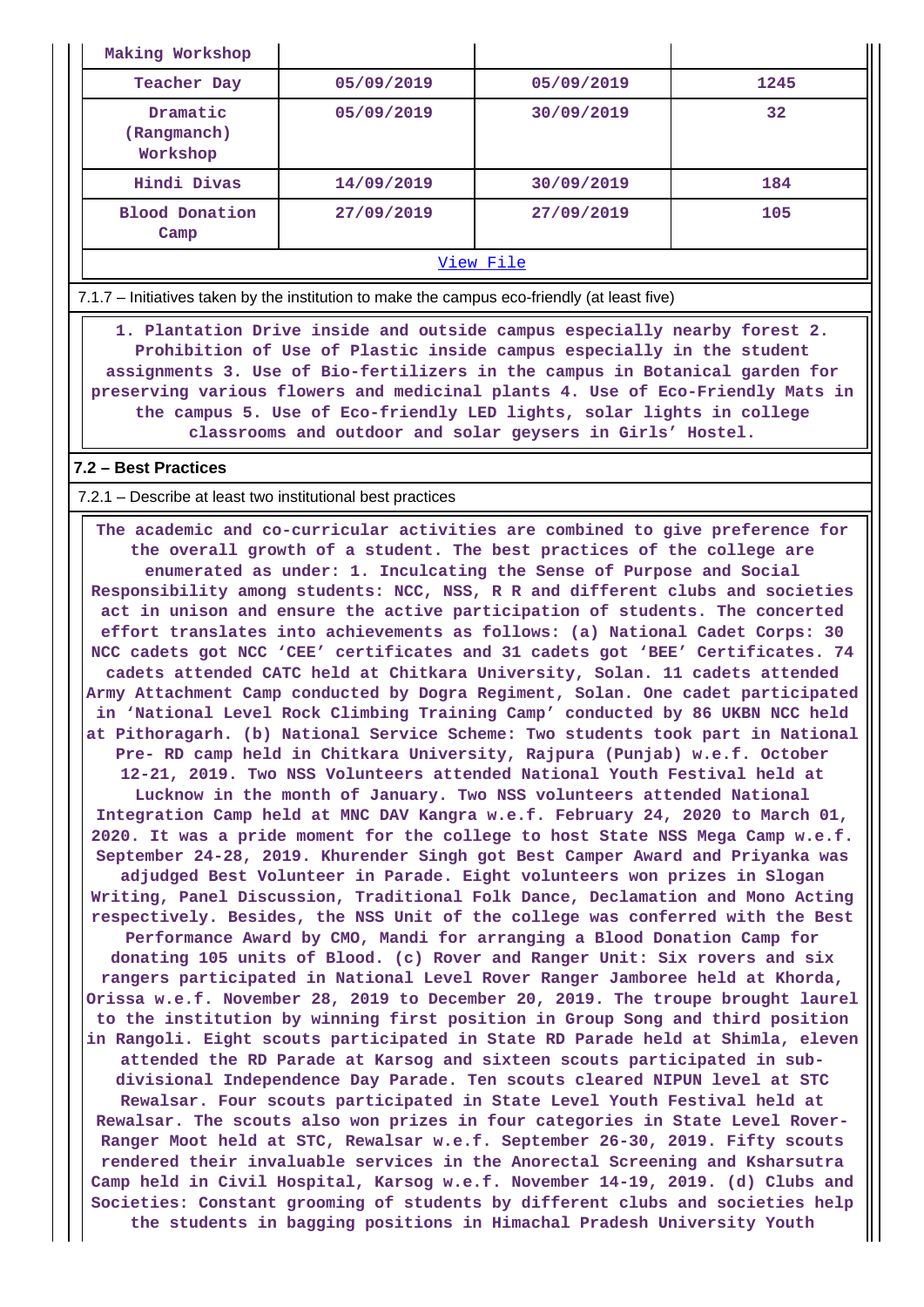**Festivals and Inter-College Championships. 2. Green Campus: The institution follows the slogan? Go Green, Keep Clean and the main thrust is laid upon the environment friendly practices and education combine to promote sustainable and eco-friendly practices in the campus. College possesses both perennial and seasonal plants specially potted plants of various varieties and medicinal and other plants in herbal garden. A Tobacco Free Zone is maintained and use of nonbiodegradable is prohibited. The use of bio-fertilizers is preferred.**

 Upload details of two best practices successfully implemented by the institution as per NAAC format in your institution website, provide the link

<http://www.gckarsog.edu.in/Campus-Life.html>

#### **7.3 – Institutional Distinctiveness**

 7.3.1 – Provide the details of the performance of the institution in one area distinctive to its vision, priority and thrust in not more than 500 words

 **The work culture of the college is in consonance with the Mission Statement and with the collaborative participation of all, focuses on the all inclusive approach. The college vision is to achieve excellence and noble character through knowledge and college do so by producing good citizens having value based qualities?discipline, good character, humanity, scientific temperament, innovative nature and knowledge of IT skills. The college has state-of-the art facilities, good infrastructure facilities encompassing Wi-Fi facility, smart classrooms, well-equipped labs, upgraded library infrastructure with corner for e-learning, Language-cum-Career Lab and latest Tele software in IT lab to develop professional skill among students besides remarkable teaching standards. The college also has well-furnished Conference Hall equipped with ultra modern audio-visual facilities. To encourage girls from far places to get higher education, the college provides hostel facilities for girls with a capacity of 60 students. The college is committed to qualitative value based and progressive education. Furthermore, another significant feature of the institution is inculcating the sense of purpose and social responsibility among students. The students' integrated personality development is achieved by welleducated teaching faculties, exposure to the social values and ethics by community interface programmes through NSS, NCC, RR and other clubs and societies.**

Provide the weblink of the institution

<http://www.gckarsog.edu.in/Campus-Life.html>

#### **8.Future Plans of Actions for Next Academic Year**

 **The Internal Quality Assurance Cell (IQAC) proposes to facilitate the admission process through the Online Admission Portal for the students. The Online Admission Portal shall include fee payment gateway for the students and it should be user- friendly and for the convenience of the students, it shall be placed on the website of the institution so that the students do not have to face any difficulty during COVID-19 pandemic. Keeping in view the COVID-19 pandemic, the institution will strive to enrich online teaching-learning experience by exploring the possibility of online teaching platform. To equip the faculty members with emerging new trends in the field of higher education, the IQAC will organize Faculty Development Programme (FDP) covering the areas like Audit, E-Learning, Financial Planning, Office Procedure, etc. Outreach and Extension activities by NCC, NSS and Rover and Ranger units of our institution during COVID-19 pandemic have been praiseworthy and the IQAC plans to enhance the activities by sensitizing the public regarding SOPs? mask making and distribution, social distancing, food rationing and working in collaboration with the local administration. The students shall be encouraged to show an active participation on social media in the Awareness Drive. To augment the extension**